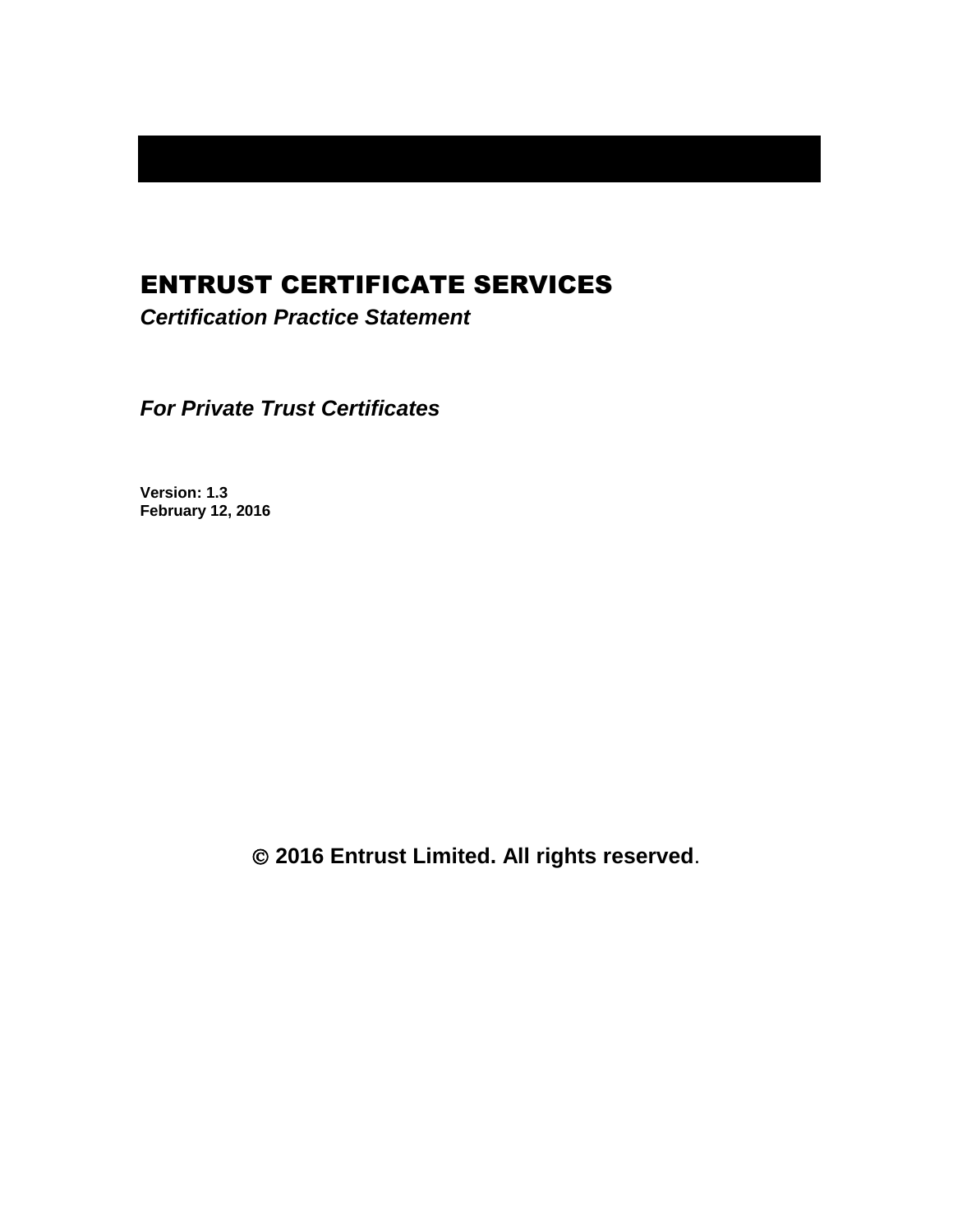# **Revision History**

| <b>Issue</b> | Date              | Changes in this Revision                          |
|--------------|-------------------|---------------------------------------------------|
| 1.0          | December 1, 2013  | Initial version.                                  |
| 1.1          | March 4, 2014     | Addition of mobile device certificates and change |
|              |                   | to Loss Limitations                               |
| 1.2          | February 17, 2015 | Correct CA public key distribution and add new    |
|              |                   | SHA-2 issuing CA                                  |
| 1.3          | February 12, 2016 | Update for Subscriber Obligations and HSM         |
|              |                   | criteria                                          |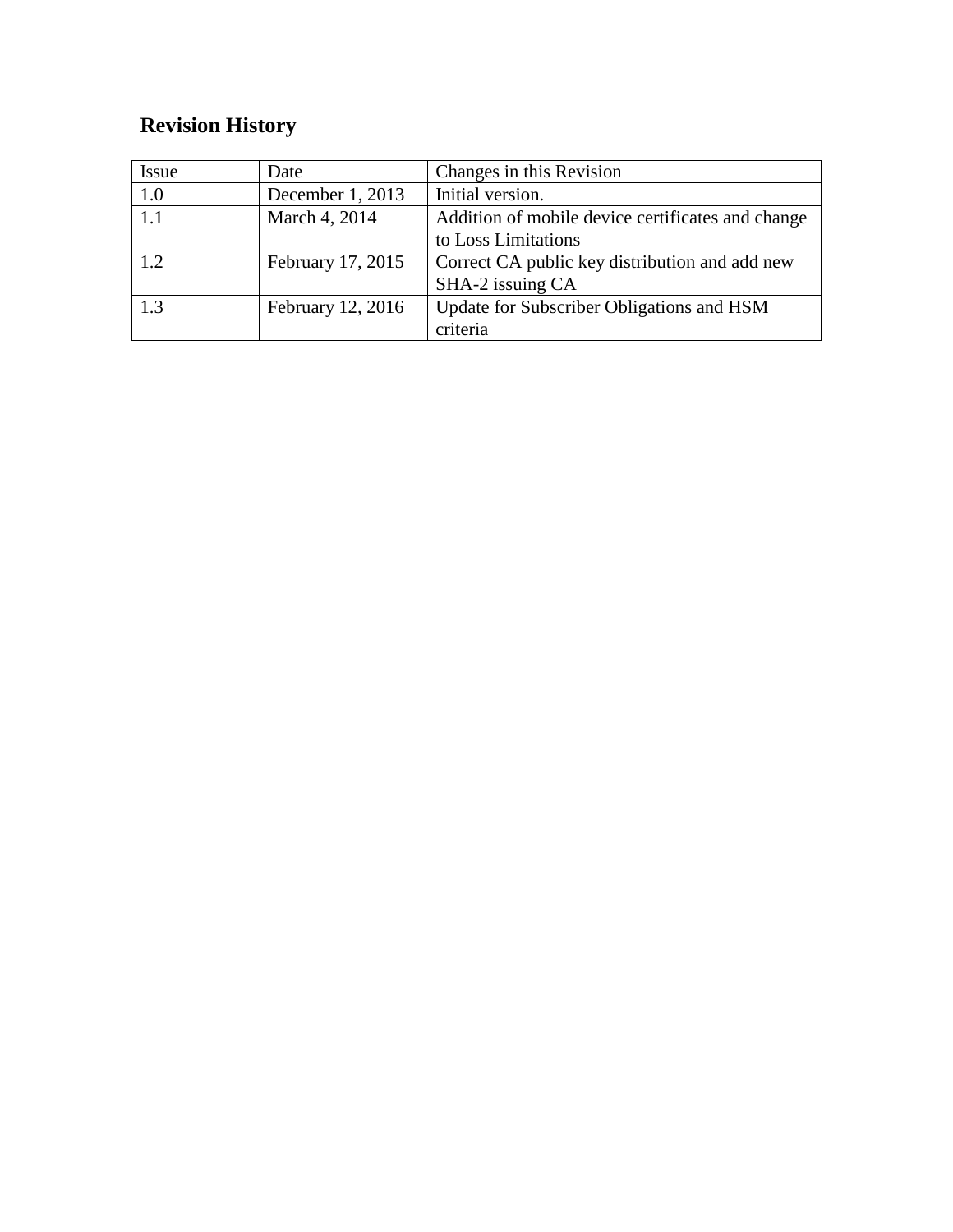# **TABLE OF CONTENTS**

| 1. |                                                  |  |
|----|--------------------------------------------------|--|
|    | 1.1                                              |  |
|    | 1.2<br>1.2.1<br>1.2.2                            |  |
|    | 1.3<br>1.3.1<br>1.3.2<br>1.3.3<br>1.3.4          |  |
|    | 1.4                                              |  |
|    | 1.5<br>1.5.1<br>1.5.2                            |  |
| 2. |                                                  |  |
|    | 2.1<br>2.1.1<br>2.1.2<br>2.1.3<br>2.1.4<br>2.1.5 |  |
|    | 2.2<br>2.2.1<br>2.2.2                            |  |
|    | 2.3<br>2.3.1<br>2.3.2<br>2.3.3                   |  |
|    | 2.4                                              |  |
|    | 2.4.1<br>2.4.2<br>2.4.3                          |  |
|    | $2.5\,$                                          |  |
|    | 2.5.1<br>2.5.2<br>2.5.3<br>2.5.4<br>2.5.5        |  |
|    | 2.6                                              |  |
|    | 2.6.1<br>2.6.2<br>2.6.3                          |  |
|    | 2.6.4<br>2.7                                     |  |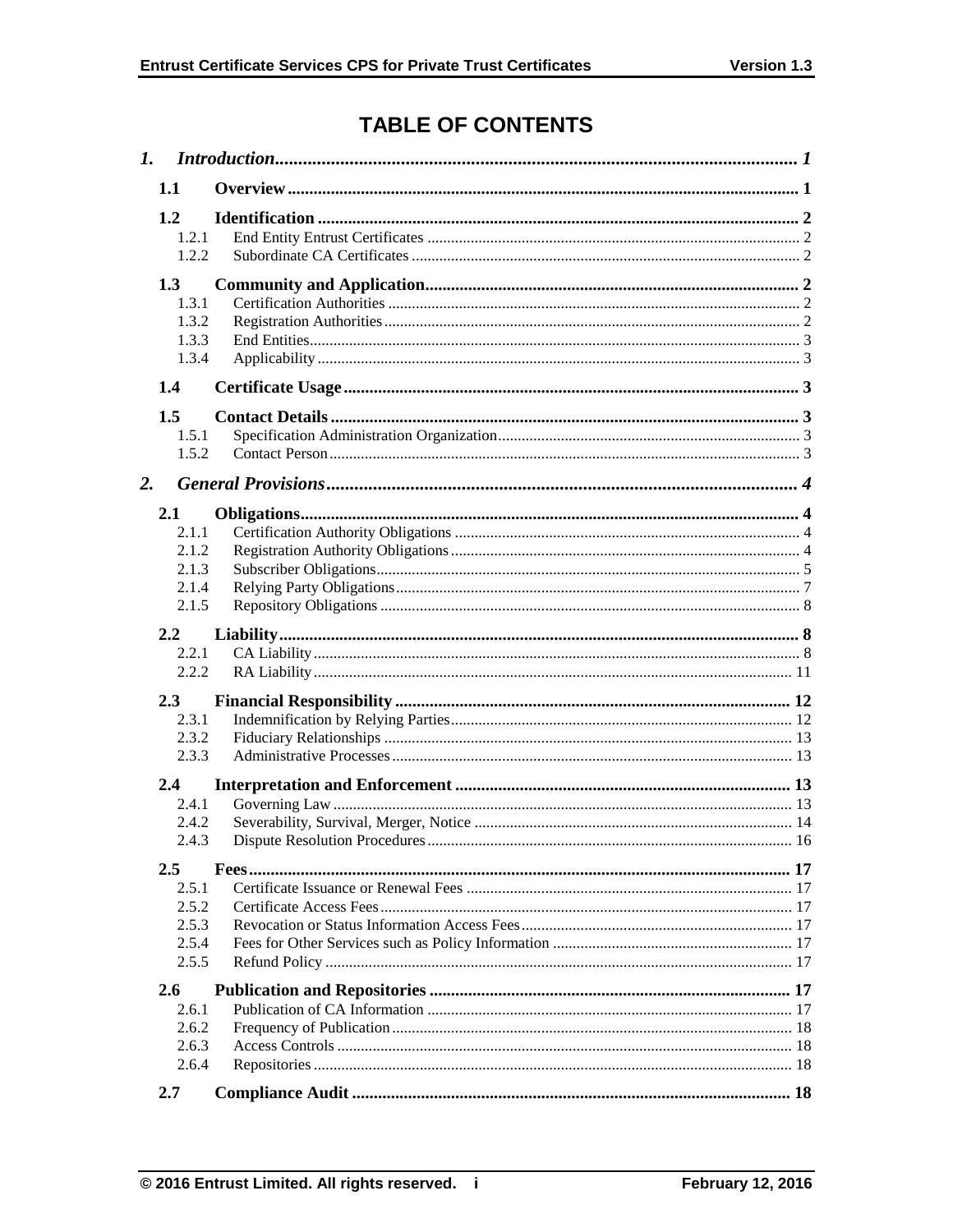|                      | 2.7.1          |  |
|----------------------|----------------|--|
|                      | 2.7.2          |  |
|                      | 2.7.3          |  |
|                      | 2.7.4          |  |
|                      | 2.7.5          |  |
|                      | 2.7.6          |  |
|                      | 2.8            |  |
|                      | 2.8.1          |  |
|                      | 2.8.2          |  |
|                      | 2.8.3          |  |
|                      | 2.8.4          |  |
|                      | 2.8.5          |  |
|                      | 2.8.6          |  |
|                      | 2.8.7          |  |
|                      | 2.9            |  |
| $\boldsymbol{\beta}$ |                |  |
|                      | <b>3.1</b>     |  |
|                      | 3.1.1          |  |
|                      | 3.1.2          |  |
|                      | 3.1.3          |  |
|                      | 3.1.4          |  |
|                      | 3.1.5          |  |
|                      | 3.1.6          |  |
|                      | 3.1.7          |  |
|                      | 3.1.8<br>3.1.9 |  |
|                      |                |  |
|                      |                |  |
|                      | 3.1.10         |  |
|                      | 3.1.11         |  |
|                      | 3.2            |  |
|                      | 3.3            |  |
|                      | 3.4            |  |
| 4                    |                |  |
|                      |                |  |
|                      | 4.2            |  |
|                      | 4.2.1          |  |
|                      | 4.2.2          |  |
|                      | 4.2.3          |  |
|                      | 4.2.4          |  |
|                      | 4.2.5          |  |
|                      | 4.2.6          |  |
|                      | 4.2.7          |  |
|                      | 4.3            |  |
|                      | 4.4            |  |
|                      | 4.4.1          |  |
|                      | 4.4.2          |  |
|                      | 4.4.3<br>4.4.4 |  |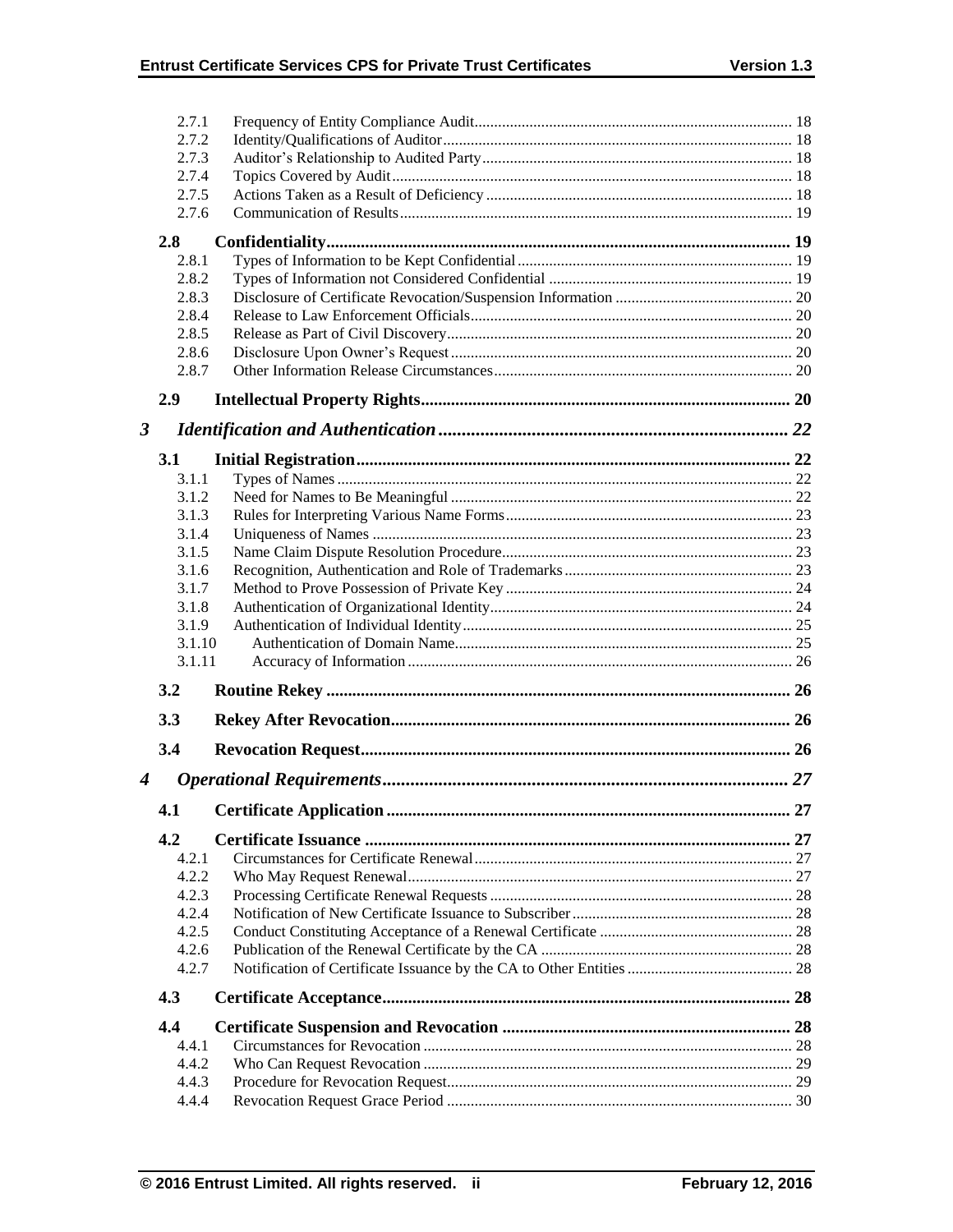|       | 4.4.5            |                                                                       |  |
|-------|------------------|-----------------------------------------------------------------------|--|
|       | 4.4.6            |                                                                       |  |
|       | 4.4.7            |                                                                       |  |
| 4.4.8 |                  |                                                                       |  |
|       | 4.4.9            |                                                                       |  |
|       | 4.4.10           |                                                                       |  |
|       | 4.4.11           |                                                                       |  |
|       | 4.4.12<br>4.4.13 |                                                                       |  |
|       | 4.4.14           | Checking Requirements For Other Forms of Revocation Advertisements 31 |  |
|       | 4.4.15           |                                                                       |  |
|       | 4.5              |                                                                       |  |
|       | 4.6              |                                                                       |  |
|       | 4.7              |                                                                       |  |
|       | 4.8              |                                                                       |  |
|       | 4.9              |                                                                       |  |
|       |                  |                                                                       |  |
| 5     |                  |                                                                       |  |
|       | 5.1              |                                                                       |  |
|       | 5.1.1            |                                                                       |  |
|       | 5.1.2            |                                                                       |  |
|       | 5.1.3            |                                                                       |  |
|       | 5.1.4<br>5.1.5   |                                                                       |  |
|       | 5.1.6            |                                                                       |  |
|       | 5.1.7            |                                                                       |  |
|       |                  |                                                                       |  |
|       | 5.2              |                                                                       |  |
|       | 5.3              |                                                                       |  |
| 6     |                  |                                                                       |  |
|       |                  |                                                                       |  |
|       | 6.1              |                                                                       |  |
|       | 6.1.1<br>6.1.2   |                                                                       |  |
|       | 6.1.3            |                                                                       |  |
|       | 6.1.4            |                                                                       |  |
|       | 6.1.5            |                                                                       |  |
|       | 6.1.6            |                                                                       |  |
|       | 6.1.7            |                                                                       |  |
|       | 6.1.8            |                                                                       |  |
|       | 6.1.9            |                                                                       |  |
|       | 6.2              |                                                                       |  |
|       | 6.2.1            |                                                                       |  |
|       |                  |                                                                       |  |
|       | 6.2.2            |                                                                       |  |
|       | 6.2.3            |                                                                       |  |
|       | 6.2.4            |                                                                       |  |
|       | 6.2.5            |                                                                       |  |
|       | 6.2.6<br>6.2.7   |                                                                       |  |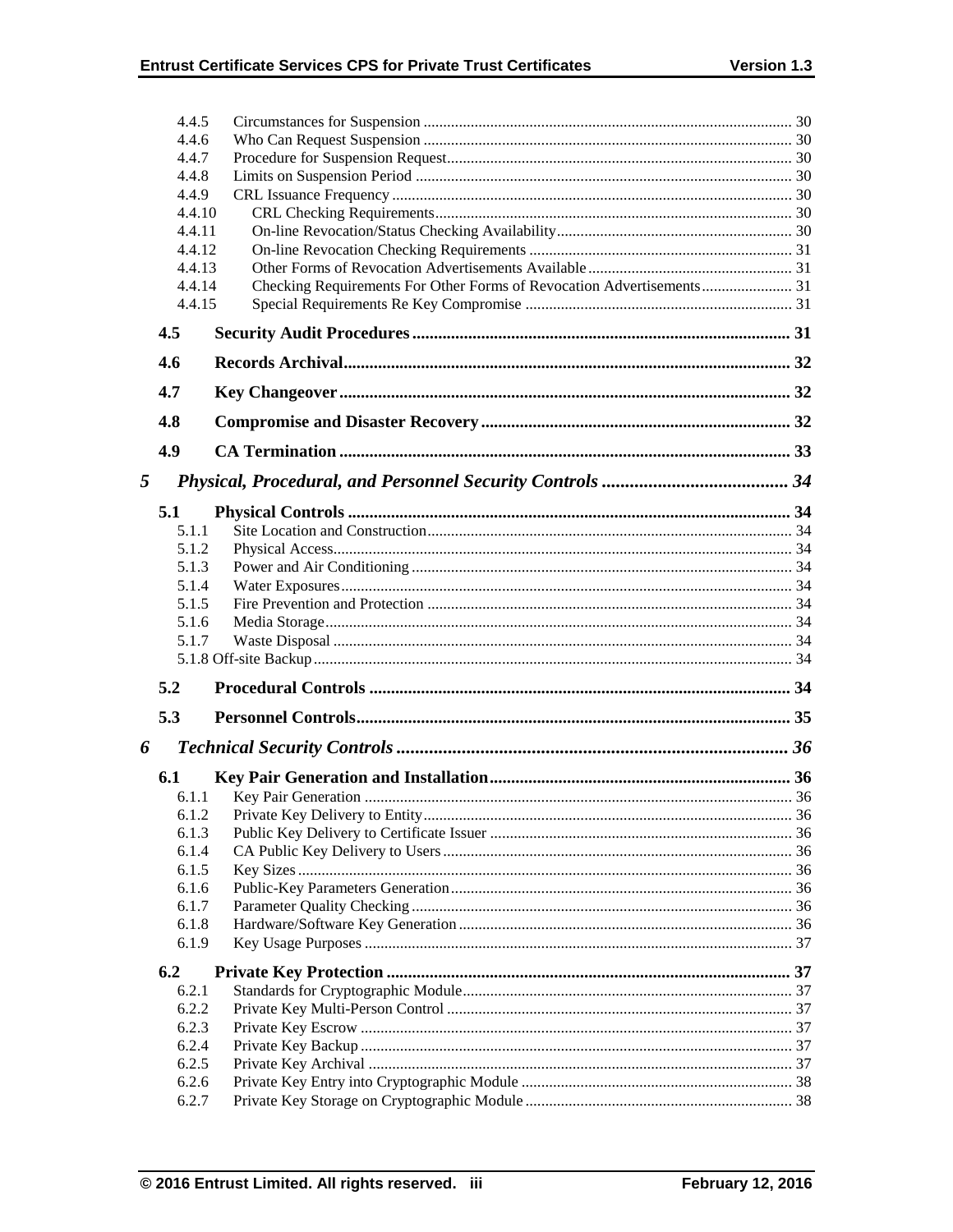|                | 6.2.8          |  |
|----------------|----------------|--|
|                | 6.2.9          |  |
|                | 6.2.10         |  |
|                | 6.3            |  |
|                | 6.4            |  |
|                | 6.5            |  |
|                |                |  |
|                | 6.6            |  |
|                | 6.6.1          |  |
|                | 6.6.2<br>6.6.3 |  |
|                | 6.7            |  |
|                | 6.8            |  |
|                |                |  |
| $\overline{7}$ |                |  |
|                | 7.1            |  |
|                |                |  |
|                |                |  |
|                |                |  |
|                |                |  |
|                |                |  |
|                |                |  |
|                |                |  |
|                |                |  |
|                | 7.2            |  |
|                | 7.3            |  |
| 8              |                |  |
|                | 8.1            |  |
|                | 8.2            |  |
|                | 8.3            |  |
| 9              |                |  |
| 10             |                |  |
|                |                |  |
|                |                |  |
|                |                |  |
|                |                |  |
|                |                |  |
|                |                |  |
|                |                |  |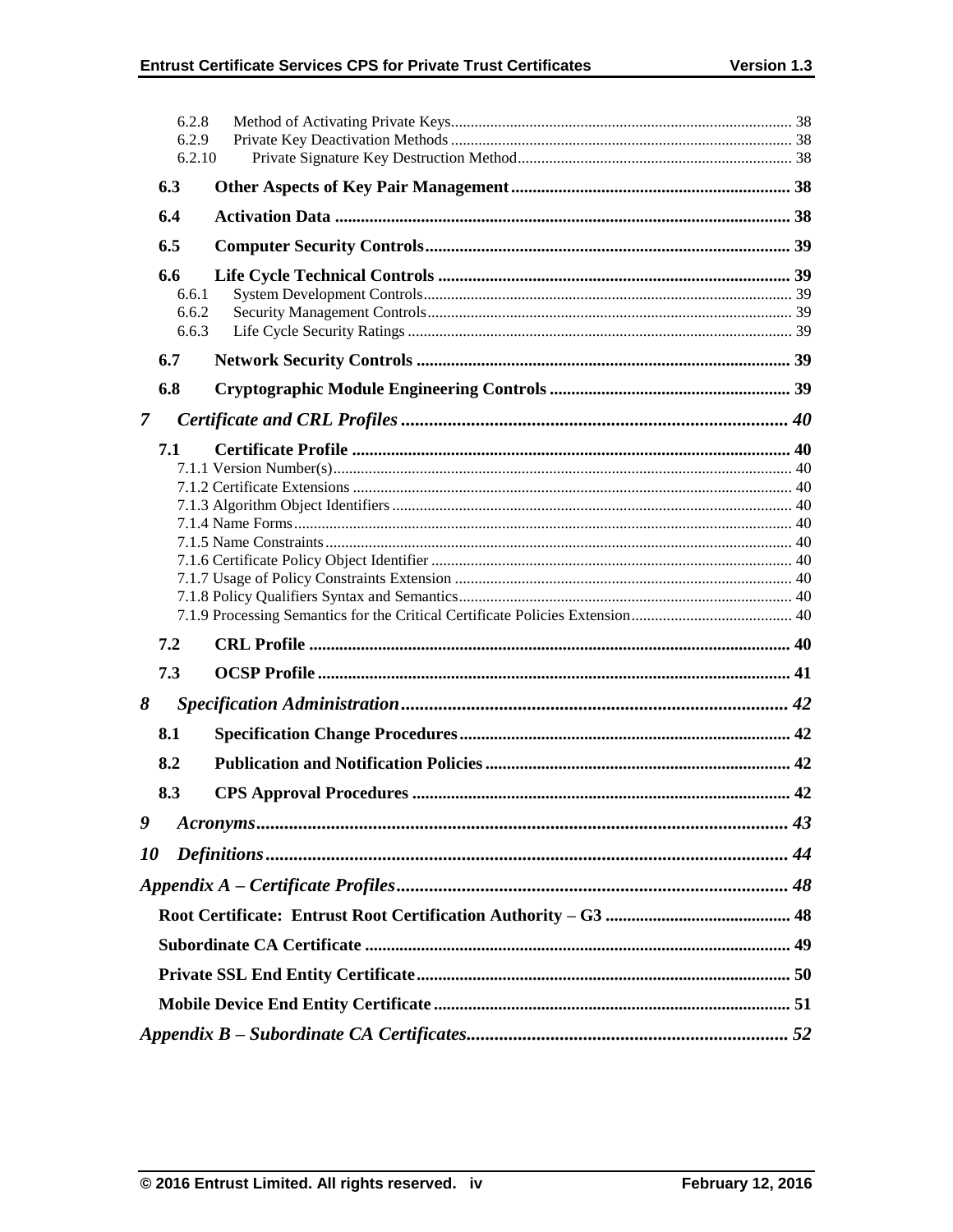# **1. Introduction**

Entrust Limited ("Entrust") uses Entrust's award winning Entrust Authority family of software products to provide standards-compliant digital certificates that enable more secure on-line communications.

The Entrust Certificate Services Certification Authorities issue Entrust Certificates, as defined in §10, which include the following Certificate Types:

- Extended Validation SSL Certificate(s) ("EV SSL Certificate(s)")
- SSL Certificate(s) ("Entrust SSL Certificate(s)" and "Entrust SSL Web Server Certificate(s)")
- CDS Certificate(s) ("Entrust Certificate(s) for Adobe CDS")
- Code Signing Certificate(s) ("Entrust Code Signing Certificate(s)")
- Client Certificate(s) ("Entrust Client Certificate(s)")
- Document Signing Certificate(s) ("Entrust Document Signing Certificate(s)")
- Time-Stamp Certificates(s) ("Entrust Time-Stamp Certificates(s)")
- Private SSL Certificate(s) ("Entrust Private SSL Certificate(s)")
- Mobile Device Certificate(s) ("Entrust Mobile Device Certificate(s)")

This Certification Practice Statement ("CPS") applies to the following Certificate Types:

- Entrust Private SSL Certificates
- Entrust Mobile Device Certificates

This CPS does not apply to the following Certificate Types that are addressed in separate Certification Practice Statements:

- EV SSL Certificates
- SSL Certificates
- CDS Certificates
- Code Signing Certificates
- Client Certificates
- Document Signing Certificates
- Time-Stamp Certificates

## **1.1 Overview**

This Entrust CPS describes the practices and procedures of (i) the Entrust Certification Authorities, and (ii) Registration Authorities operating under the Entrust Certification Authorities. This Entrust CPS also describes the terms and conditions under which Entrust makes Certification Authority and Registration Authority services available in respect to Entrust Certificates. This Entrust CPS is applicable to all persons, entities, and organizations, including, without limitation, all Applicants, Subscribers, Relying Parties, Resellers, Co-marketers and any other persons, entities, or organizations that have a relationship with (i) Entrust in respect to Entrust Certificates and/or any services provided by Entrust in respect to Entrust Certificates, or (ii) any Registration Authorities operating under an Entrust Certification Authorities, or any Resellers or Co-marketers providing any services in respect to Entrust Certificates. This Entrust CPS is incorporated by reference into all Entrust Certificates issued by Entrust Certification Authorities. This Entrust CPS provides Applicants, Subscribers, Relying Parties, Resellers, Co-marketers and other persons, entities, and organizations with a statement of the practices and policies of the Entrust Certification Authorities and also of the Registration Authorities operating under the Entrust Certification Authorities. This Entrust CPS also provides a statement of the rights and obligations of Entrust, any third parties that are operating Registration Authorities under the Entrust Certification Authorities, Applicants, Subscribers, Relying Parties, Resellers, Co-marketers and any other persons, entities, or organizations that may use or rely on Entrust Certificates or have a relationship with an Entrust Certification Authority or a Registration Authority operating under an Entrust Certification Authority in respect to Entrust Certificates and/or any services in respect to Entrust Certificates.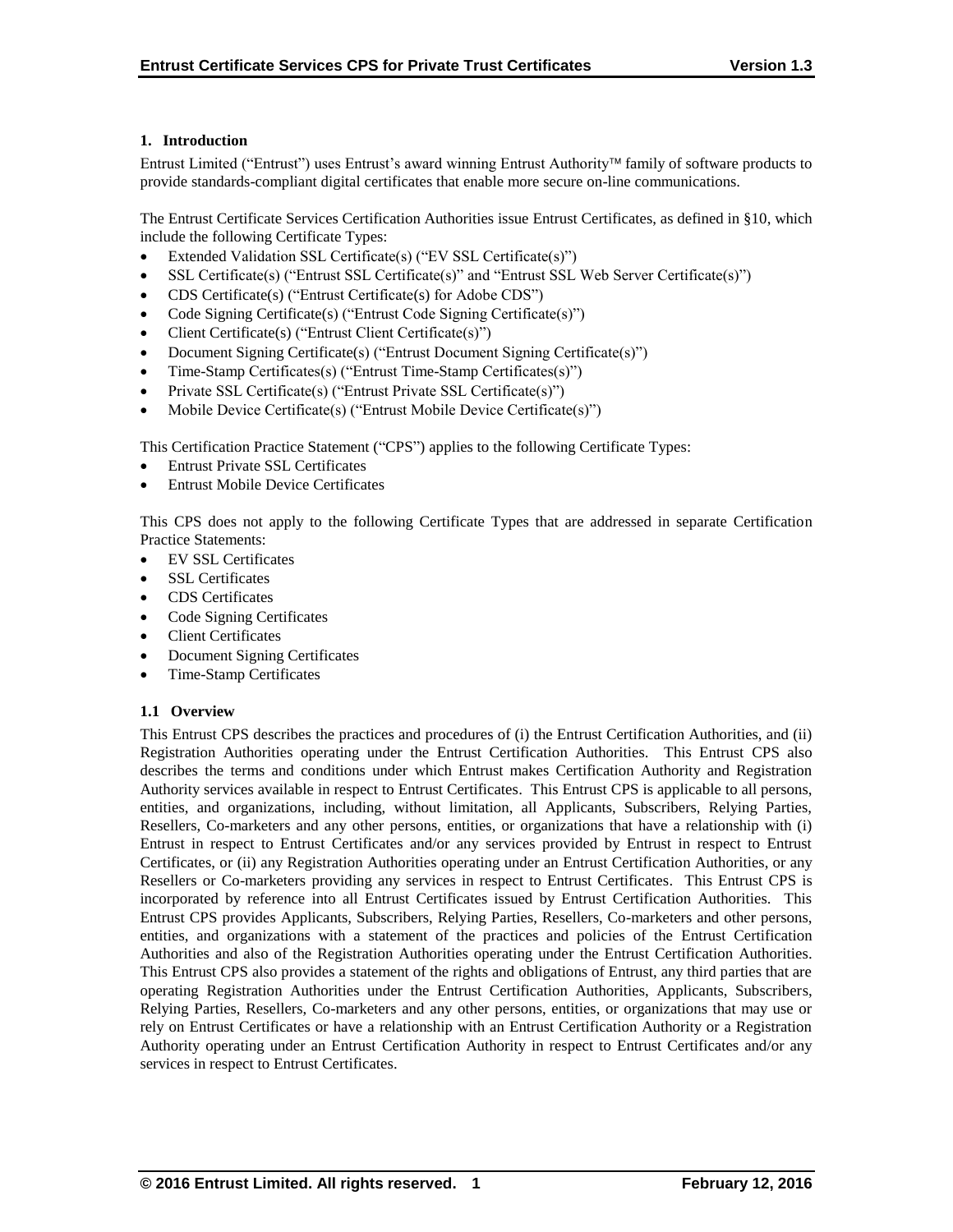# **1.2 Identification**

This document is called the Entrust Certificate Services Certification Practice Statement for Private Trust Certificates.

# **1.2.1 End Entity Entrust Certificates**

Each Certificate issued by the Entrust CA to a Subscriber contains an Object Identifier (OID) defined by the Entrust CA in the certificate's certificatePolicies extension that:

- 1. indicates which Entrust CA policy statement (i.e. this CPS) relates to that certificate, and which
- 2. asserts the Entrust CA's adherence to and compliance with this CPS.

The following OIDs have been registered by the Entrust CA for inclusion in Entrust Certificates:

| Entrust Private SSL Certificates:         | 2.16.840.1.114028.10.1.9.1 |
|-------------------------------------------|----------------------------|
| <b>Entrust Mobile Device Certificates</b> | 2.16.840.1.114028.10.1.9.4 |

## **1.2.2 Subordinate CA Certificates**

Each Certificate issue by the Entrust CA to a Subordinate CA contains a certificate policy OID. Details about Subordinate CA Certificates specified in Appendix B.

Subordinate CA Certificates issued to an Entrust CA will contain either the any policy OID or an OID identifying the specific policy for that CA.

Subordinate Certificates issued to a third party CA will contain a policy OID identifying the specific policy for that CA.

## **1.3 Community and Application**

## **1.3.1 Certification Authorities**

In the Entrust public-key infrastructure, Certification Authorities may accept Certificate Signing Requests (CSRs) and Public Keys from Applicants whose identity has been verified as provided herein by an Entrustoperated Registration Authority or by an independent third-party Registration Authority operating under an Entrust Certification Authority. If an Entrust Certificate Application is verified, the verifying Registration Authority will send a request to an Entrust Certification Authority for the issuance of an Entrust Certificate. The Entrust Certification Authority will create an Entrust Certificate containing the Public Key and identification information contained in the request sent by the Registration Authority to that Entrust Certification Authority. The Entrust Certificate created in response to the request will be digitally signed by the Entrust Certification Authority.

Only Certification Authorities authorized by Entrust are permitted to issue Entrust Certificates. In the event that more than one Certification Authority is authorized to issue Entrust Certificates, Entrust will post a list of authorized Certification Authorities in the Entrust Repository.

# **1.3.2 Registration Authorities**

In the Entrust public-key infrastructure, Registration Authorities under the Entrust Certification Authorities may accept Entrust Certificate Applications from Applicants and perform a limited verification of the information contained in such Entrust Certificate Applications. The information provided is verified according to the procedures established by the Entrust Policy Authority. A Registration Authority operating under an Entrust Certification Authority may send a request to such Entrust Certification Authority to issue an Entrust Certificate to the Applicant.

Only Registration Authorities authorized by Entrust are permitted to submit requests to an Entrust Certification Authority for the issuance of Entrust Certificates.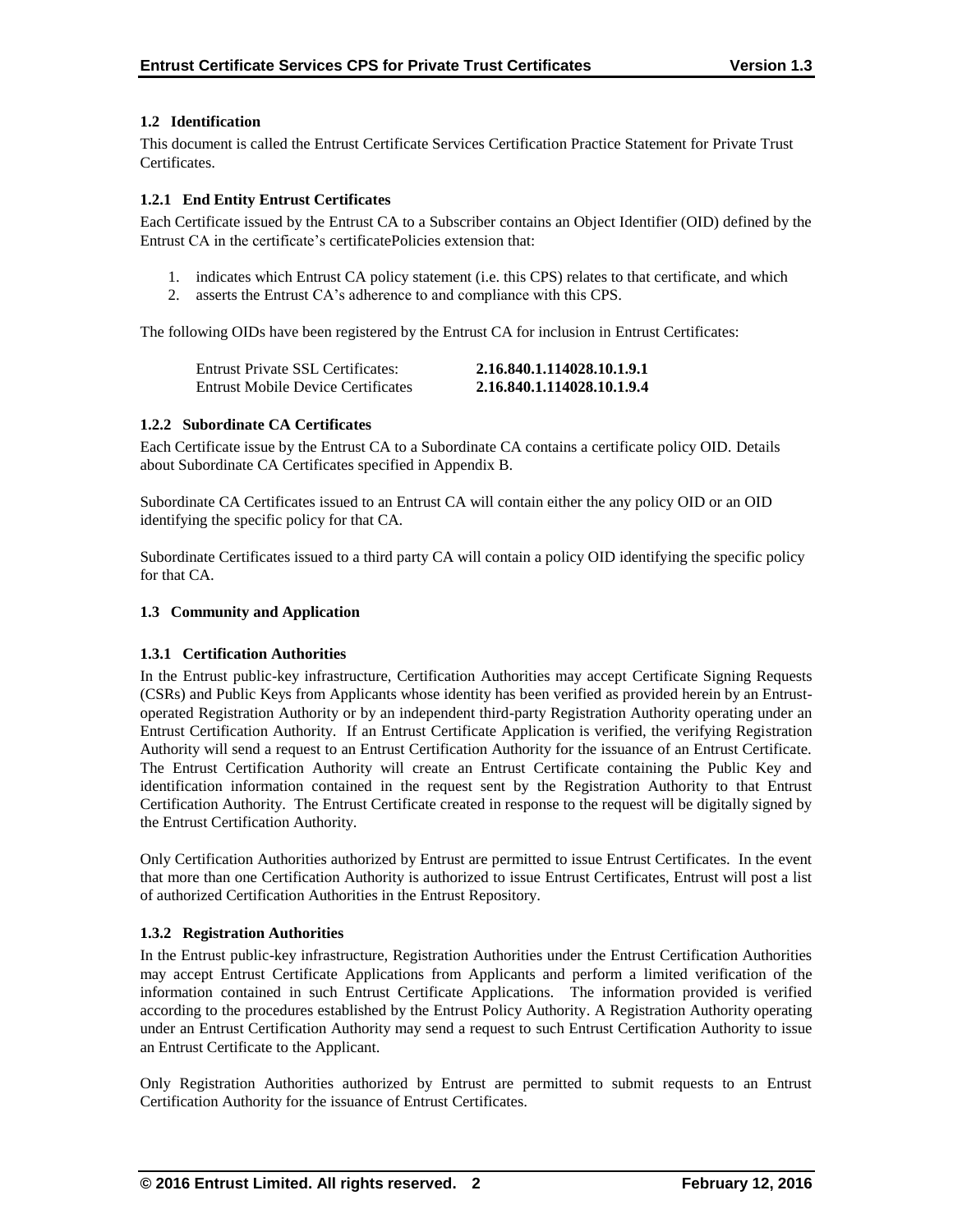# **1.3.3 End Entities**

End entities for the Entrust public-key infrastructure consist of:

- 1. **Applicants** An Applicant is a person, entity, or organization that has applied for, but has not yet been issued an Entrust Certificate.
- 2. **Subscribers**  A Subscriber is a person, entity, or organization that has been issued an Entrust Certificate.
- 3. **Relying Parties**  A Relying Party is a person, entity, or organization that relies on or uses an Entrust Certificate and/or any other information provided in an Entrust Repository to verify the identity and Public Key of a Subscriber and/or use such Public Key to send or receive encrypted communications to or from a Subscriber.

Additionally, Certificate Beneficiaries are express third party beneficiaries of this CPS and all agreements into which it is incorporated.

## **1.3.4 Applicability**

This Entrust CPS is applicable to the following Certificate Types issued by Entrust Certification Authorities.

#### Entrust Private SSL Certificates

Private SSL Certificates are intended for use in establishing web-based data communication conduits via TLS/SSL protocols. Entrust Private SSL Certificates conform to the requirements of the ITU-T X.509 v3 standard. The primary purpose of a Private SSL Certificate is to facilitate the exchange of encryption keys in order to enable the encrypted communication of information over the Internet between the user of an Internet browser and a secure server.

#### Entrust Mobile Device Certificates

Mobile Device Certificates are intended to allow the identification of mobile devices. Entrust Mobile Device Certificates conform to the requirements of the ITU-T X.509 v3 standard. The primary purpose of a Mobile Device Certificate is to provide a trusted identity to a service to obtain authorization to use that service.

## **1.4 Certificate Usage**

Entrust private certificates are issued to organizations to allow servers, devices and individuals to identify themselves to entities and services of the organization for authorization.

## **1.5 Contact Details**

## **1.5.1 Specification Administration Organization**

The Entrust CPS is administered by the Entrust Policy Authority; it is based on the policies established by Entrust Limited.

## **1.5.2 Contact Person**

The contact information for questions about Entrust Certificates is:

Entrust Limited 1000 Innovation Drive Ottawa, Ontario Canada K2K 3E7 Attn: Entrust Certificate Services Tel: 1-866-267-9297 or 1-613-270-2680 Fax: 1-877-839-3538 or 1-613-270-3260 Email: cloudsupport@Entrust.com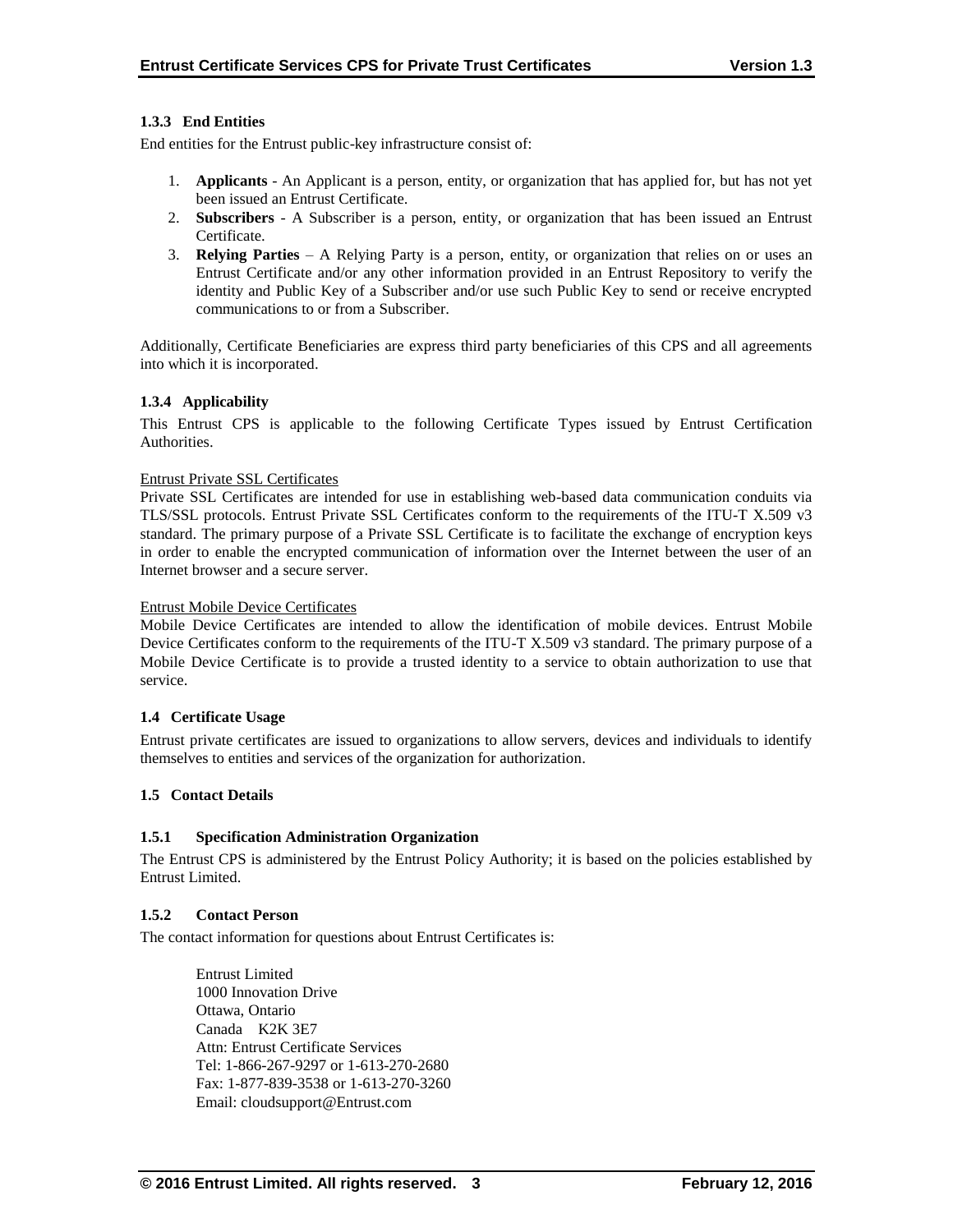# **2. General Provisions**

## **2.1 Obligations**

## **2.1.1 Certification Authority Obligations**

An Entrust Certification Authority shall:

- (i) provide Certification Authority services in accordance with the terms and conditions of the Entrust CPS;
- (ii) upon receipt of a request from a Registration Authority operating under such Entrust Authority, issue an Entrust Certificate in accordance with the terms and conditions of the Entrust CPS;
- (iii) make available Entrust Certificate revocation information by issuing Entrust Certificates and by issuing and making available Entrust Certificate CRLs in an Entrust Repository in accordance with the terms and conditions of the Entrust CPS;
- (iv) issue and publish Entrust Certificate CRLs on a regular schedule in accordance with the terms and conditions of the Entrust CPS; and
- (v) upon receipt of a revocation request from a Registration Authority operating under such Entrust Certification Authority, revoke the specified Entrust Certificate in accordance with the terms and conditions of the Entrust CPS.

In operating the Entrust Certification Authorities, Entrust may use one or more representatives or agents to perform its obligations under the Entrust CPS, any Subscription Agreements, or any Relying Party Agreements, provided that Entrust shall remain responsible for its performance.

# **2.1.2 Registration Authority Obligations**

A Registration Authority operating under an Entrust Certification Authority shall:

- (i) receive Entrust Certificate Applications in accordance with the terms and conditions of the Entrust CPS;
- (ii) perform, log and secure limited verification of information submitted by Applicants when applying for Entrust Certificates, and if such verification is successful, submit a request to an Entrust Certification Authority for the issuance of an Entrust Certificate, all in accordance with the terms and conditions of the Entrust CPS;
- (iii) receive and verify requests from Subscribers for the revocation of Entrust Certificates, and if the verification of a revocation request is successful, submit a request to an Entrust Certification Authority for the revocation of such Entrust Certificate, all in accordance with the terms and conditions of the Entrust CPS;
- (iv) notify Subscribers, in accordance with the terms and conditions of the Entrust CPS, that an Entrust Certificate has been issued to them; and
- (v) notify Subscribers, in accordance with the terms and conditions of the Entrust CPS, that an Entrust Certificate issued to them has been revoked or will soon expire.

Entrust may use one or more representatives or agents to perform its obligations in respect of an Entrustoperated Registration Authority under the Entrust CPS, any Subscription Agreements, or any Relying Party Agreements, provided that Entrust shall remain responsible for the performance of such representatives or agents under the Entrust CPS, any Subscription Agreements, or any Relying Party Agreements. Entrust may appoint independent third parties to act as Registration Authorities under an Entrust Certification Authority. Such independent third-party Registration Authorities shall be responsible for their performance under the Entrust CPS, any Subscription Agreements, or any Relying Party Agreements. Entrust shall not be responsible for the performance of such independent third-party Registration Authorities. Independent third-party Registration Authorities may use one or more representatives or agents to perform their obligations when acting as a Registration Authority under an Entrust Certification Authority. Independent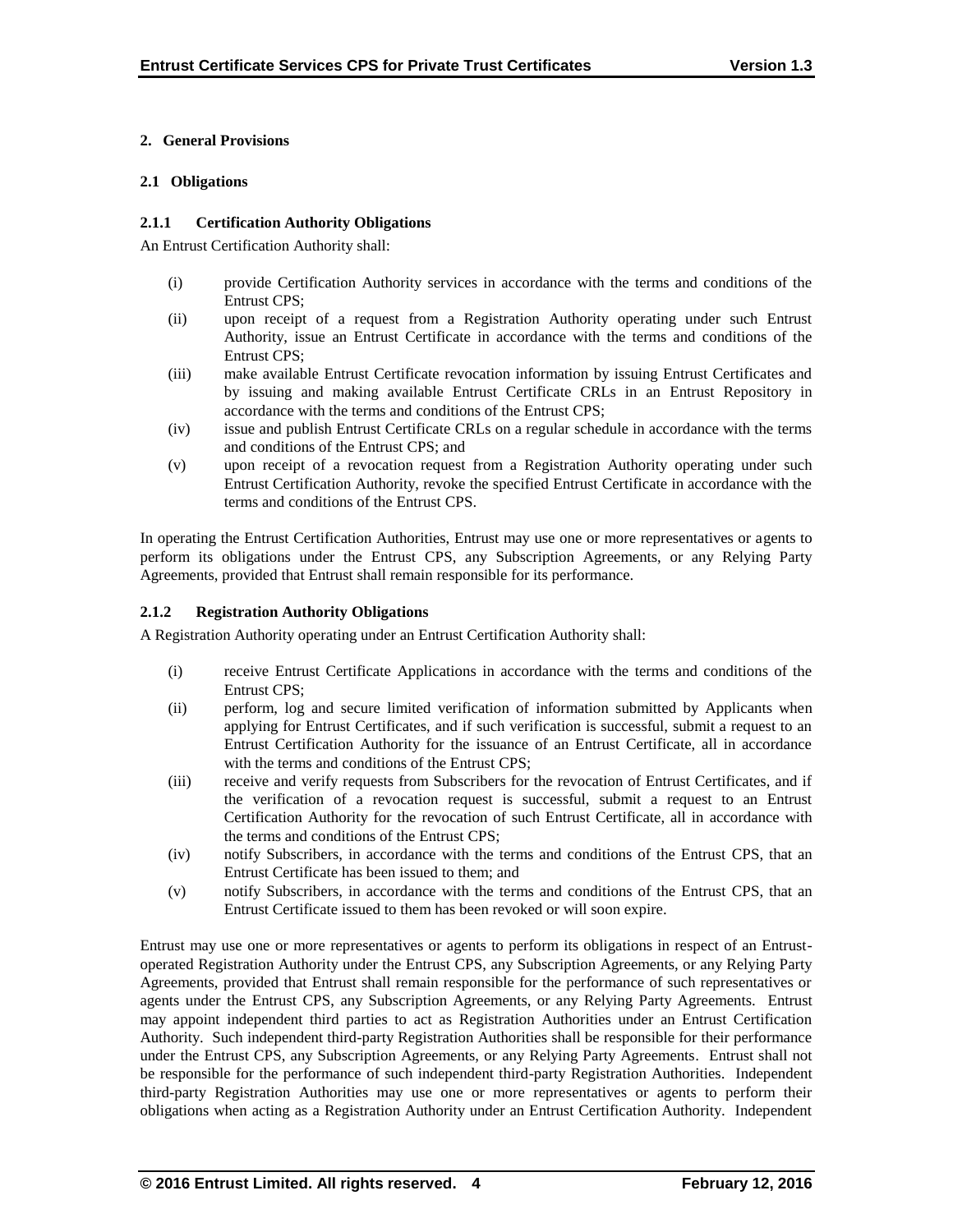third-party Registration Authorities shall remain responsible for the performance of such representatives or agents under the Entrust CPS, any Subscription Agreements, or any Relying Party Agreements. Entrust may appoint Resellers and Co-marketers for (i) Entrust Certificates, and (ii) services provided in respect to Entrust Certificates. Such Resellers and Co-marketers shall be responsible for their performance under the Entrust CPS, any Subscription Agreements, or any Relying Party Agreements. Entrust shall not be responsible for the performance of any such Resellers and Co-marketers. Resellers and Co-marketers may use one or more representatives or agents to perform their obligations under the Entrust CPS, any Subscription Agreements, or any Relying Party Agreements. Resellers and Co-marketers shall remain responsible for the performance of such representatives or agents under the Entrust CPS, any Subscription Agreements, or any Relying Party Agreements. Independent third-party Registration Authorities, Resellers, and Co-marketers shall be entitled to receive all of the benefit of all (i) disclaimers of representations, warranties, and conditions, (ii) limitations of liability, (iii) representations and warranties from Applicants, Subscribers, and Relying Parties, and (iv) indemnities from Applicants, Subscribers, and Relying Parties, set forth in this Entrust CPS, any Subscription Agreements, and any Relying Party Agreements.

## **2.1.3 Subscriber Obligations**

Subscribers and Applicants shall:

- (i) understand and, if necessary, receive proper education in the use of Public-Key cryptography and Certificates including Entrust Certificates;
- (ii) provide, in any communications with Entrust or an independent third-party Registration Authority, correct information with no errors, misrepresentations, or omissions;
- (iii) provide verification information that Entrust may request, within the time period requested;
- (iv) generate a new, secure, and cryptographically sound Key Pair to be used in association with the Subscriber's Entrust Certificate or Applicant's Entrust Certificate Application, if not generated by an Entrust Certification Authority;
- (v) read and agree to all terms and conditions of the Entrust CPS and Subscription Agreement;
- (vi) refrain from modifying the contents of an Entrust Certificate;
- (vii) use Entrust Certificates exclusively for legal and authorized purposes in accordance with the terms and conditions of the Entrust CPS and applicable laws including, without limitation, laws relating to import, export, data protection and the right to include personal information in Entrust Certificates;
- (viii) only use an Entrust Certificate on behalf of the person, entity, or organization listed as the Subject in such Entrust Certificate;
- (ix) keep confidential and properly protect the Subscriber's or Applicant's Private Keys;
- (x) notify Entrust or, if Applicant submitted its Entrust Certificate Application to an independent thirdparty Registration Authority, such independent third-party Registration Authority, as soon as reasonably practicable of any change to any information included in the Applicant's Entrust Certificate Application or any change in any circumstances that would make the information in the Applicant's Entrust Certificate Application misleading or inaccurate;
- (xi) notify Entrust or, if Subscriber received its Entrust Certificate through an independent third-party Registration Authority, such independent third-party Registration Authority, as soon as reasonably practicable of any change to any information included in the Subscriber's Entrust Certificate or any change in any circumstances that would make the information in the Subscriber's Entrust Certificate misleading or inaccurate;
- (xii) immediately cease to use an Entrust Certificate if any information included in the Subscriber's Entrust Certificate or if a change in circumstances would make the information in the Subscriber's Entrust Certificate misleading or inaccurate;
- (xiii) notify Entrust or, if Subscriber received its Entrust Certificate from an independent third-party Registration Authority, such independent third-party Registration Authority, immediately of any suspected or actual Compromise of the Subscriber's or Applicant's Private Keys and request the revocation of such Entrust Certificate;
- (xiv) immediately cease to use the Subscriber's Entrust Certificate upon (a) expiration or revocation of such Entrust Certificate, or (b) any suspected or actual Compromise of the Private Key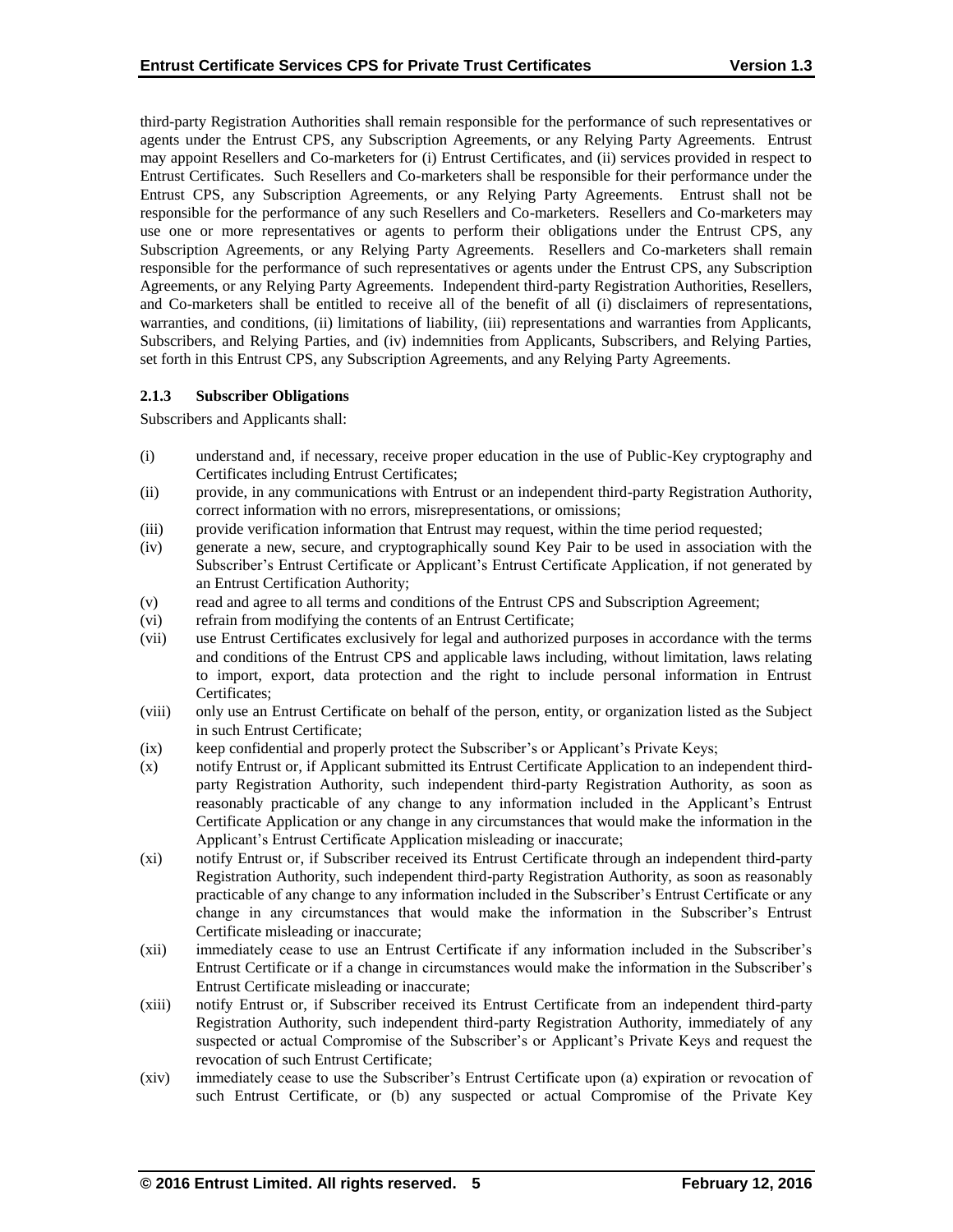corresponding to the Public Key in such Entrust Certificate, and remove such Entrust Certificate from the devices and/or software in which it has been installed, where applicable;

- (xv) refrain from using the Subscriber's Private Key corresponding to the Public Key in the Subscriber's Entrust Certificate to sign other Certificates; and
- (xvi) use the Subscriber's or Applicant's own judgment about whether it is appropriate, given the level of security and trust provided by an Entrust Certificate, to use an Entrust Certificate in any given circumstance.

Entrust Certificates and related information may be subject to export, import, and/or use restrictions. Subscribers shall comply with all laws and regulations applicable to a Subscriber's right to export, import, and/or use Entrust Certificates and/or related information, including, without limitation, all laws and regulations in respect to nuclear, chemical or biological weapons proliferation. Subscribers shall be responsible for procuring all required licenses and permissions for any export, import, and/or use of Entrust Certificates and/or related information. Certain cryptographic techniques, software, hardware, and firmware ("Technology") that may be used in processing or in conjunction with Entrust Certificates may be subject to export, import, and/or use restrictions. Subscribers shall comply with all laws and regulations applicable to a Subscriber's right to export, import, and/or use such Technology or related information. Subscribers shall be responsible for procuring all required licenses and permissions for any export, import, and/or use of such Technology or related information.

# **2.1.3.1 Subscriber and Applicant Representations and Warranties**

Subscribers and Applicants represent and warrant to Entrust and to all Certificate Beneficiaries, that:

- (i) all information provided, and all representations made, by Subscriber in relation to any Entrust Certificates are and will be complete, accurate, and truthful (and Subscriber shall promptly update such information and representations from time to time as necessary to maintain such completeness and accuracy);
- (ii) provision of verification information reasonably requested by Entrust or its delegate will not be unreasonably delayed;
- (iii) the Private Key corresponding to the Public Key submitted to Entrust in connection with an Entrust Certificate Application was created using sound cryptographic techniques, if not generated by an Entrust Certification Authority;
- (iv) all measures necessary have been taken to maintain sole control of, keep confidential, and properly protect the Private Key (and any associated access information or device – e.g., password or token) at all times;
- (v) any information provided to Entrust or to any independent third-party Registration Authorities in connection with an Entrust Certificate Application does not infringe, misappropriate, dilute, unfairly compete with, or otherwise violate the intellectual property, or other rights of any person, entity, or organization in any jurisdiction;
- (vi) the Entrust Certificate(s) will not be installed or used until it has reviewed and verified the accuracy of the data in each Certificate;
- (vii) Subscriber will immediately respond to Entrust's instructions concerning (1) compromise of the Private Key associated with any Entrust Certificate and (2) misuse or suspected misuse of an Entrust Certificate;
- (viii) all use of the Entrust Certificate and its associated Private Key shall cease immediately, and the Subscriber shall promptly notify Entrust and request the revocation of the Entrust Certificate, if (1) any information included in the Entrust Certificate changes, is or becomes incorrect or inaccurate, or if any change in any circumstances would make the information in the Entrust Certificate Application or Entrust Certificate incorrect, misleading or inaccurate; or (2) there is any actual or suspected misuse or compromise of the Private Key (or key activation data) associated with the Public Key in the Entrust Certificate;
- (ix) all use of the (1) Entrust Certificate and (2) Private Key associated with the Public Key in such Entrust Certificate shall cease upon expiration or revocation of such Entrust Certificate and such Entrust Certificate shall be removed from the devices and/or software in which it has been installed;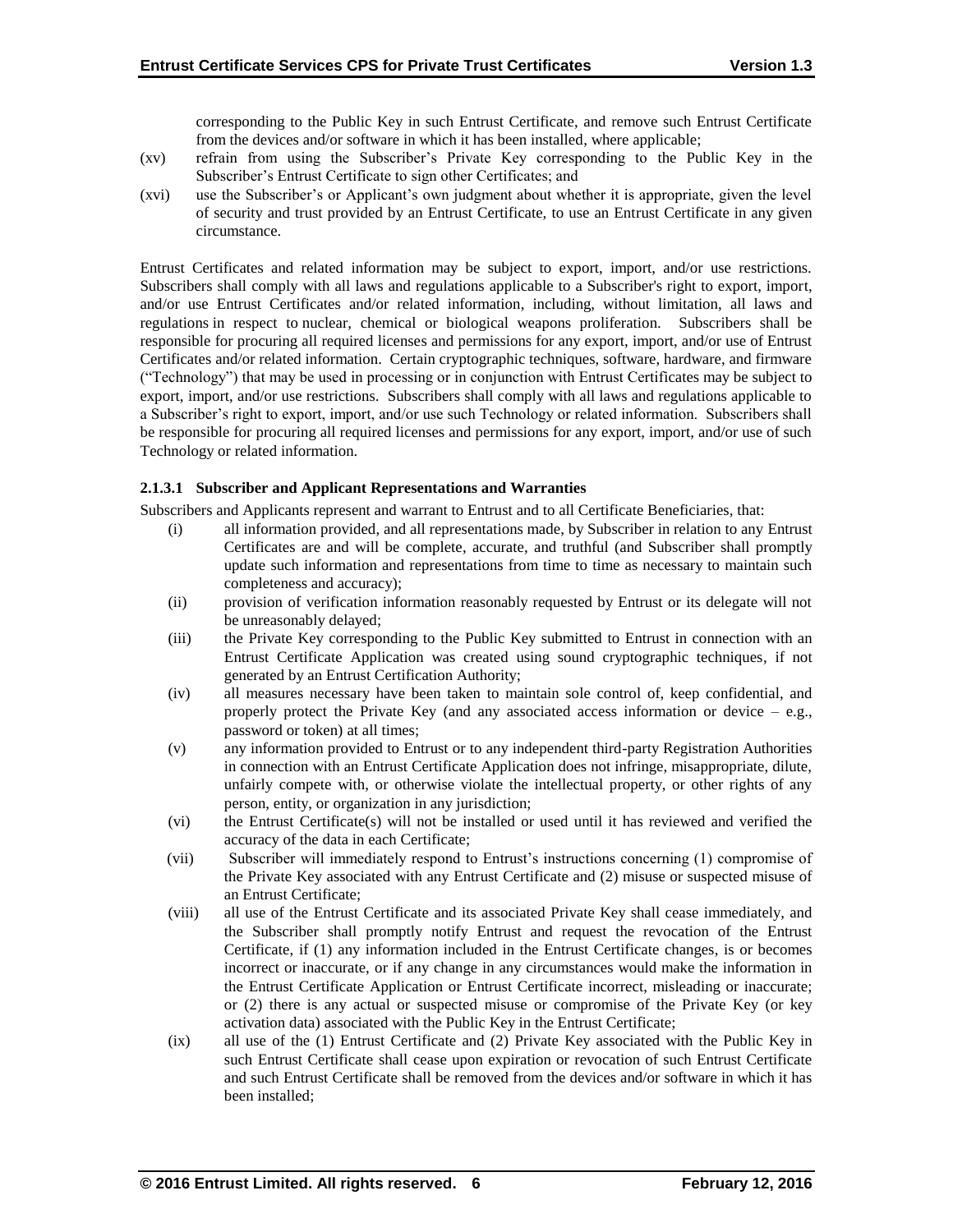- (x) the Entrust Certificates will not be used for any hazardous or unlawful (including tortious) activities; and
- (xi) the subject named in the Entrust Certificate corresponds to the Subscriber, and that it legally exists as a valid entity in the jurisdiction of incorporation specified in the Entrust Certificates;

## Entrust Private SSL Certificates

Subscribers and Applicants represent and warrant to Entrust and to all Certificate Beneficiaries, that:

(xii) the Entrust Certificate shall be installed only on the server accessible at the domain name listed in the Entrust Certificate, and will only be used in compliance with all applicable laws, solely for authorized company business, and solely in accordance with the Subscription Agreement and the CPS.

# **2.1.3.2 Subscriber Notice Requirements**

No stipulation.

# **2.1.4 Relying Party Obligations**

Relying Parties shall:

- (i) understand and, if necessary, receive proper education in the use of Public-Key cryptography and Certificates including Entrust Certificates;
- (ii) read and agree to all terms and conditions of the Entrust CPS and the Relying Party Agreement;
- (iii) verify Entrust Certificates, including use of CRLs, in accordance with the certification path validation procedure specified in ITU-T Rec. X.509:2005 | ISO/IEC 9594-8 (2005), taking into account any critical extensions and approved technical corrigenda as appropriate; and
- (iv) make their own judgment and rely on an Entrust Certificate only if such reliance is reasonable in the circumstances, including determining whether such reliance is reasonable given the nature of the security and trust provided by an Entrust Certificate and the value of any transaction that may involve the use of an Entrust Certificate.
- (v) trust and make use of an Entrust Certificate only if the Entrust Certificate has not expired or been revoked and if a proper chain of trust can be established to a trustworthy root.

Entrust Certificates and related information may be subject to export, import, and/or use restrictions. Relying Parties shall comply with all laws and regulations applicable to a Relying Party's right to use Entrust Certificates and/or related information, including, without limitation, all laws and regulations in respect to nuclear, chemical or biological weapons proliferation. Relying Parties shall be responsible for procuring all required licenses and permissions for any export, import, and/or use of Entrust Certificates and/or related information. Certain cryptographic techniques, software, hardware, and firmware ("Technology") that may be used in processing or in conjunction with Entrust Certificates may be subject to export, import, and/or use restrictions. Relying Parties shall comply with all laws and regulations applicable to a Relying Party's right to export, import, and/or use such Technology or related information. Relying Parties shall be responsible for procuring all required licenses and permissions for any export, import, and/or use of such Technology or related information.

# **2.1.4.1 Relying Party Representations and Warranties**

Relying Parties represent and warrant to Entrust that:

- (i) the Relying Party shall properly validate an Entrust Certificate before making a determination about whether to rely on such Entrust Certificate, including confirmation that the Entrust Certificate has not expired or been revoked and that a proper chain of trust can be established to a trustworthy root;
- (ii) the Relying Party shall not rely on an Entrust Certificate that cannot be validated back to a trustworthy root;
- (iii) the Relying Party shall exercise its own judgment in determining whether it is reasonable under the circumstances to rely on an Entrust Certificate, including determining whether such reliance is reasonable given the nature of the security and trust provided by an Entrust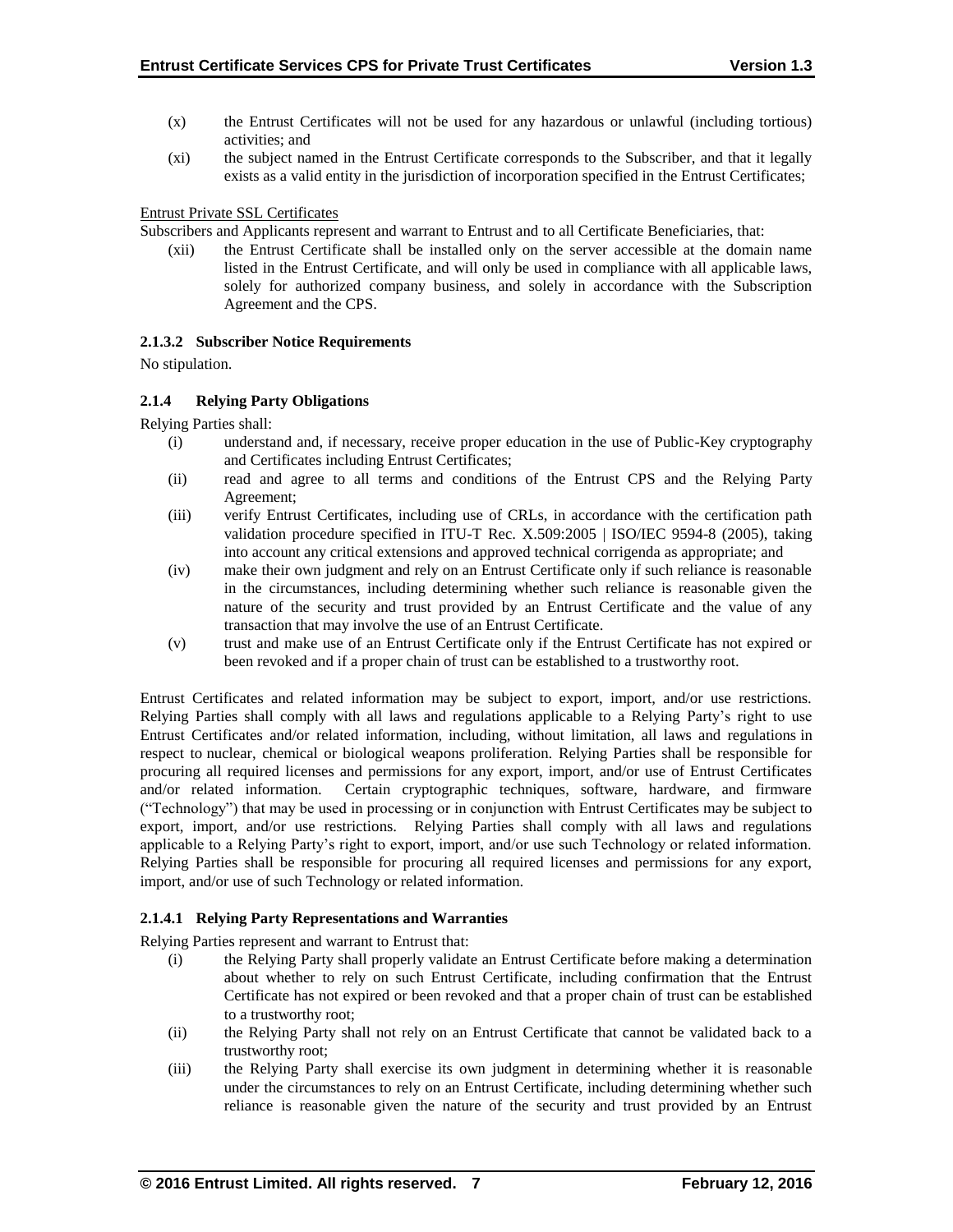Certificate and the value of any transaction that may involve the use of an Entrust Certificate; and

- (iv) the Relying Party shall not use an Entrust Certificate for any hazardous or unlawful (including tortious) activities.
- (v) the Relying Party shall not rely on a revoked or expired Entrust Certificate.

# **2.1.5 Repository Obligations**

An Entrust Repository shall:

- (i) make available, in accordance with the terms and conditions of the Entrust CPS, Entrust Certificate revocation information published by an Entrust Certification Authority; and
- (ii) make available a copy of the Entrust CPS and other information related to the products and services provided by Entrust Certification Authorities and any Registration Authorities operating under the Entrust Certification Authorities.

# **2.2 Liability**

**THE MAXIMUM CUMULATIVE LIABILITY OF ENTRUST, ANY INDEPENDENT THIRD-PARTY REGISTRATION AUTHORITIES OPERATING UNDER AN ENTRUST CERTIFICATION AUTHORITY, RESELLERS, CO-MARKETERS OR ANY SUBCONTRACTORS, DISTRIBUTORS, AGENTS, SUPPLIERS, EMPLOYEES OR DIRECTORS OF ANY OF THE FOREGOING TO ANY APPLICANTS, SUBSCRIBERS, RELYING PARTIES OR ANY OTHER PERSONS, ENTITIES, OR ORGANIZATIONS FOR ANY LOSSES, COSTS, EXPENSES, LIABILITIES, DAMAGES, CLAIMS, OR SETTLEMENT AMOUNTS ARISING OUT OF OR RELATING TO USE OF AN ENTRUST CERTIFICATE OR ANY SERVICES PROVIDED IN RESPECT TO ANY ENTRUST CERTIFICATES IS LIMITED BY THIS ENTRUST CPS. THIS ENTRUST CPS ALSO CONTAINS LIMITED WARRANTIES, LIMITATIONS ON LIABILITY, AND DISCLAIMERS OF REPRESENTATIONS, WARRANTIES AND CONDITIONS.**

# **2.2.1 CA Liability**

## **2.2.1.1 Warranties and Limitations on Warranties**

Entrust makes the following limited warranties to Subscribers with respect to the operation of Entrust Certification Authorities:

- (i) Entrust Certification Authorities shall provide Repository services consistent with the practices and procedures set forth in this Entrust CPS;
- (ii) Entrust Certification Authorities shall perform Entrust Certificate issuance consistent with the procedures set forth in this Entrust CPS; and
- (iii) Entrust Certification Authorities shall provide revocation services consistent with the procedures set forth in this Entrust CPS.

Notwithstanding the foregoing, in no event does Entrust, any independent third-party Registration Authority operating under an Entrust Certification Authority, or any Resellers, Co-marketers, or any subcontractors, distributors, agents, suppliers, employees, or directors of any of the foregoing make any representations, or provide any warranties, or conditions to any Applicants, Subscribers, Relying Parties, or any other persons, entities, or organizations with respect to (i) the techniques used in the generation and storage of the Private Key corresponding to the Public Key in an Entrust Certificate, including, whether such Private Key has been Compromised or was generated using sound cryptographic techniques, (ii) the reliability of any cryptographic techniques or methods used in conducting any act, transaction, or process involving or utilizing an Entrust Certificate, (iii) any software whatsoever, or (iv) non-repudiation of any Entrust Certificate or any transaction facilitated through the use of an Entrust Certificate, since such determination is a matter of applicable law.

Applicants, Subscribers, and Relying Parties acknowledge and agree that operations in relation to Entrust Certificates and Entrust Certificate Applications are dependent on the transmission of information over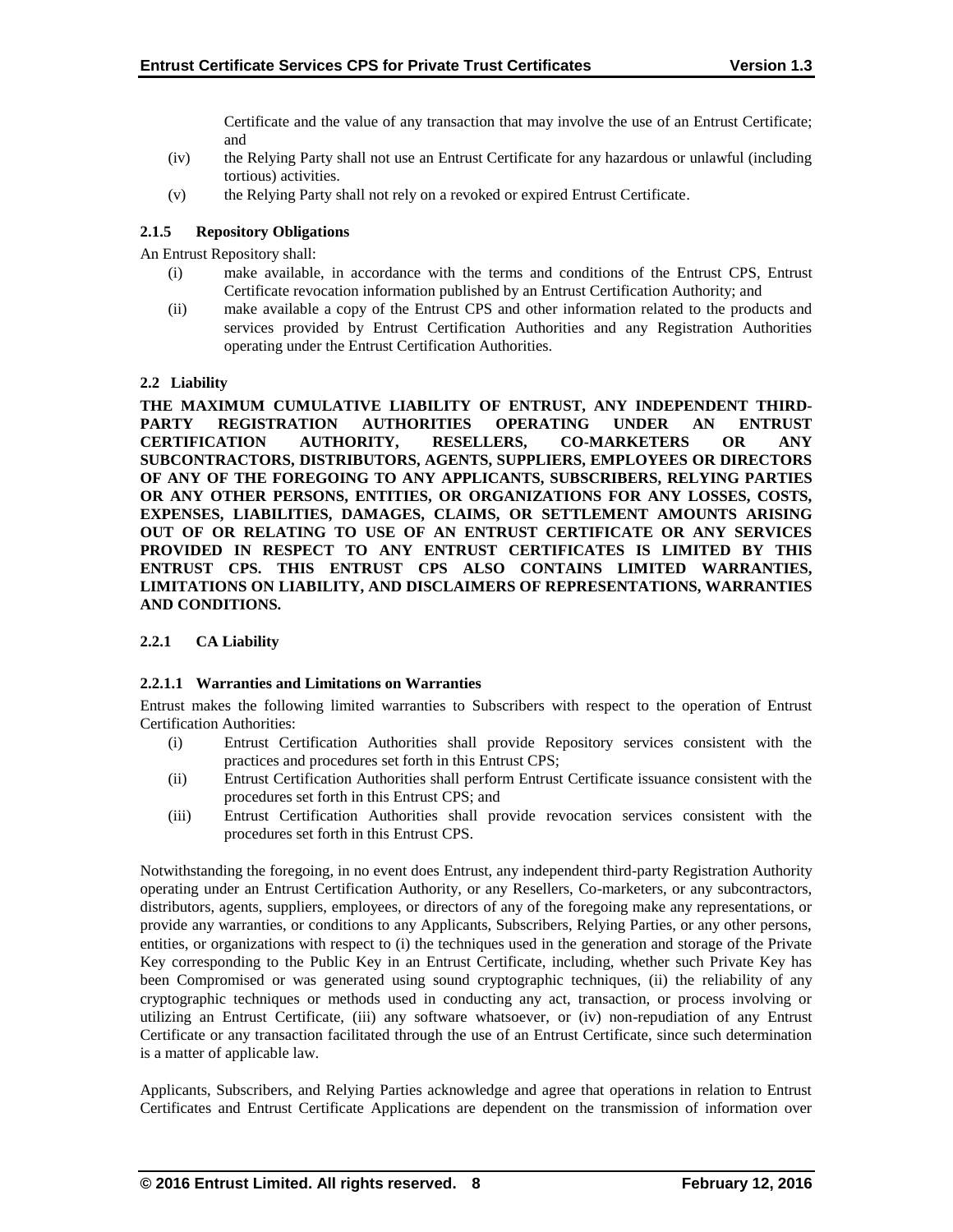communication infrastructures such as, without limitation, the Internet, telephone and telecommunications lines and networks, servers, firewalls, proxies, routers, switches, and bridges ("Telecommunication Equipment") and that this Telecommunication Equipment is not under the control of Entrust or any independent third-party Registration Authority operating under an Entrust Certification Authority, or any Resellers, Co-marketers, or any subcontractors, distributors, agents, suppliers, employees, or directors of any of the foregoing. Neither Entrust nor any independent third-party Registration Authority operating under an Entrust Certification Authority, or any Resellers, Co-marketers, or any subcontractors, distributors, agents, suppliers, employees, or directors of any of the foregoing shall be liable for any error, failure, delay, interruption, defect, or corruption in relation to an Entrust Certificate, an Entrust Certificate CRL, Entrust OCSP message, or an Entrust Certificate Application to the extent that such error, failure, delay, interruption, defect, or corruption is caused by such Telecommunication Equipment.

## **2.2.1.2 Disclaimers**

**EXCEPT AS SPECIFICALLY PROVIDED IN SECTION 2.2.1.1, NEITHER ENTRUST NOR ANY INDEPENDENT THIRD-PARTY REGISTRATION AUTHORITY OPERATING UNDER AN ENTRUST CERTIFICATION AUTHORITY, NOR ANY RESELLERS, CO-MARKETERS, OR ANY SUBCONTRACTORS, DISTRIBUTORS, AGENTS, SUPPLIERS, EMPLOYEES, OR DIRECTORS OF ANY OF THE FOREGOING MAKE ANY REPRESENTATIONS OR GIVE ANY WARRANTIES OR CONDITIONS, WHETHER EXPRESS, IMPLIED, STATUTORY, BY USAGE OF TRADE, OR OTHERWISE, AND ENTRUST AND ALL INDEPENDENT THIRD-PARTY REGISTRATION AUTHORITIES OPERATING UNDER AN ENTRUST CERTIFICATION AUTHORITY, AND ALL RESELLERS, CO-MARKETERS, AND ALL SUBCONTRACTORS, DISTRIBUTORS, AGENTS, SUPPLIERS, EMPLOYEES, AND DIRECTORS OF ANY OF THE FOREGOING SPECIFICALLY DISCLAIM ANY AND ALL REPRESENTATIONS, WARRANTIES, AND CONDITIONS OF MERCHANTABILITY, NON-INFRINGEMENT, TITLE, SATISFACTORY QUALITY, AND/OR FITNESS FOR A PARTICULAR PURPOSE.**

## **2.2.1.3 Loss Limitations**

**IN NO EVENT SHALL THE TOTAL CUMULATIVE LIABILITY OF ENTRUST, ANY INDEPENDENT THIRD-PARTY REGISTRATION AUTHORITY OPERATING UNDER AN ENTRUST CERTIFICATION AUTHORITY, ANY RESELLERS, OR CO-MARKETERS, OR ANY SUBCONTRACTORS, DISTRIBUTORS, AGENTS, SUPPLIERS, EMPLOYEES, OR DIRECTORS OF ANY OF THE FOREGOING TO ANY APPLICANT, SUBSCRIBER, RELYING PARTY OR ANY OTHER PERSON, ENTITY, OR ORGANIZATION ARISING OUT OF OR RELATING TO ANY ENTRUST CERTIFICATE OR ANY SERVICES PROVIDED IN RESPECT TO ENTRUST CERTIFICATES, INCLUDING ANY USE OR RELIANCE ON ANY ENTRUST CERTIFICATE, EXCEED THE GREATER OF (1) ONE THOUSAND UNITED STATES DOLLARS (\$1,000.00 U.S.); AND (2) TWO TIMES THE FEES PAID BY THE APPLICABLE SUBSCRIBER TO ENTRUST DURING THE TWELVE MONTHS PRIOR TO THE INITIATION OF THE CLAIM TO A MAXIMUM OF ONE HUNDRED THOUSAND DOLLARS (\$100,000) (SUCH GREATER NUMBER REFERRED TO AS THE "CUMULATIVE DAMAGE CAP"). THE FOREGOING LIMITATIONS SHALL APPLY TO ANY LIABILITY WHETHER BASED IN CONTRACT (INCLUDING FUNDAMENTAL BREACH), TORT (INCLUDING NEGLIGENCE), LEGISLATION OR ANY OTHER THEORY OF LIABILITY, INCLUDING ANY DIRECT, INDIRECT, SPECIAL, STATUTORY, PUNITIVE, EXEMPLARY, CONSEQUENTIAL, RELIANCE, OR INCIDENTAL DAMAGES.**

**IN THE EVENT THAT LIABILITY ARISING OUT OF OR RELATING TO AN ENTRUST CERTIFICATE OR ANY SERVICES PROVIDED IN RESPECT TO AN ENTRUST CERTIFICATE EXCEEDS THE CUMULATIVE DAMAGE CAP SET FORTH IN THIS SECTION ABOVE, THE AMOUNTS AVAILABLE UNDER THE CUMULATIVE DAMAGE CAP SHALL BE APPORTIONED FIRST TO THE EARLIEST CLAIMS TO ACHIEVE FINAL DISPUTE RESOLUTION UNLESS OTHERWISE ORDERED BY A COURT OF COMPETENT JURISDICTION. IN NO EVENT SHALL ENTRUST OR ANY INDEPENDENT THIRD-PARTY**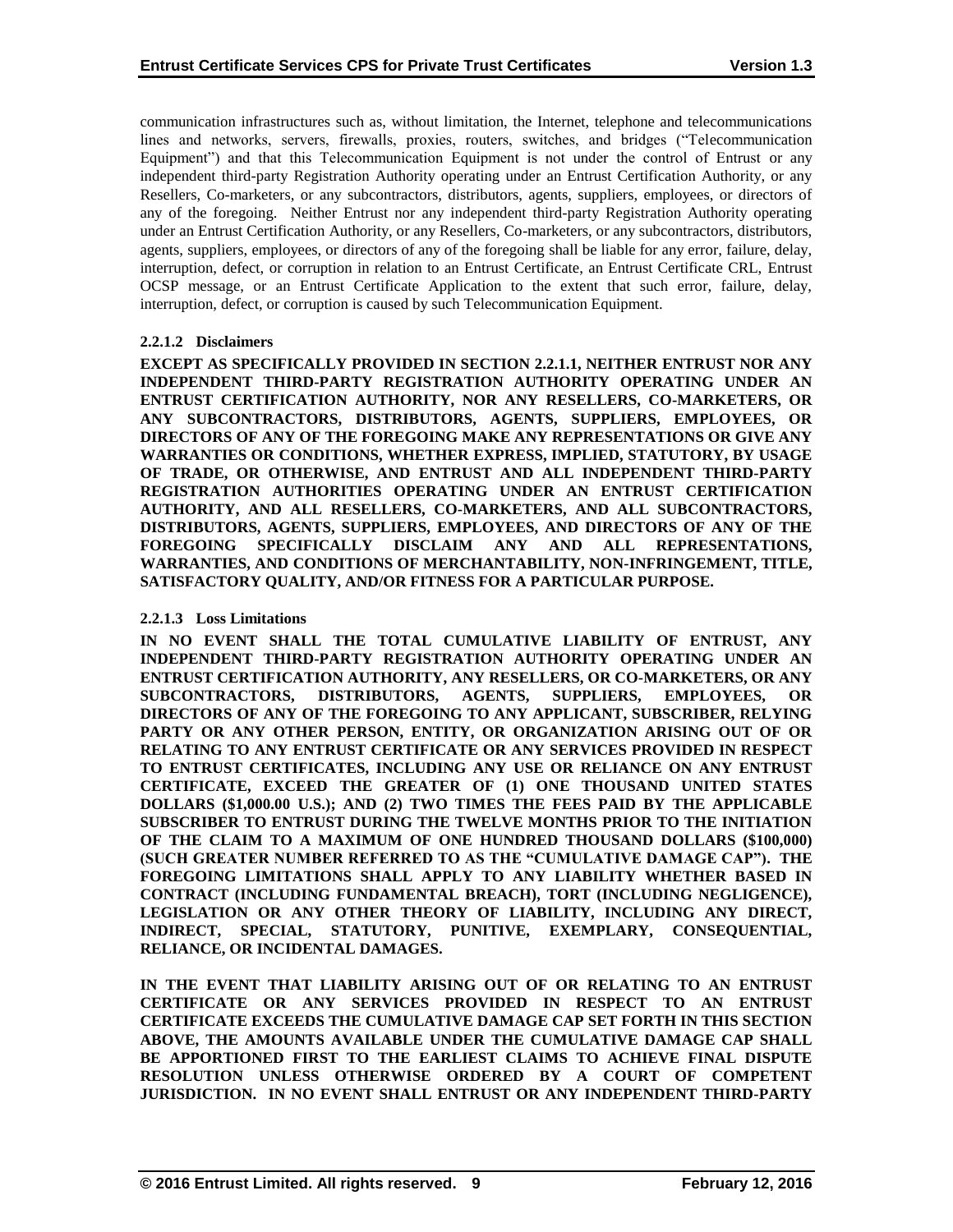**REGISTRATION AUTHORITY OPERATING UNDER AN ENTRUST CERTIFICATION AUTHORITY, OR ANY RESELLERS, CO-MARKETERS, OR ANY SUBCONTRACTORS, DISTRIBUTORS, AGENTS, SUPPLIERS, EMPLOYEES, OR DIRECTORS OF ANY OF THE FOREGOING BE OBLIGATED TO PAY MORE THAN THE CUMULATIVE DAMAGE CAP FOR ANY ENTRUST CERTIFICATE OR ANY SERVICES PROVIDED IN RESPECT TO AN ENTRUST CERTIFICATE REGARDLESS OF APPORTIONMENT AMONG CLAIMANTS.**

**IN NO EVENT SHALL ENTRUST OR ANY INDEPENDENT THIRD-PARTY REGISTRATION AUTHORITY OPERATING UNDER AN ENTRUST CERTIFICATION AUTHORITY, OR ANY RESELLERS, CO-MARKETERS, OR ANY SUBCONTRACTORS, DISTRIBUTORS, AGENTS, SUPPLIERS, EMPLOYEES, OR DIRECTORS OF ANY OF THE FOREGOING BE LIABLE FOR ANY INCIDENTAL, SPECIAL, STATUTORY, PUNITIVE, EXEMPLARY, INDIRECT, RELIANCE, OR CONSEQUENTIAL DAMAGES (INCLUDING, WITHOUT LIMITATION, DAMAGES FOR LOSS OF BUSINESS, LOSS OF BUSINESS OPPORTUNITIES, LOSS OF GOODWILL, LOSS OF PROFITS, BUSINESS INTERRUPTION, LOSS OF DATA, LOST SAVINGS OR OTHER SIMILAR PECUNIARY LOSS) WHETHER ARISING FROM CONTRACT (INCLUDING FUNDAMENTAL BREACH), TORT (INCLUDING NEGLIGENCE), LEGISLATION OR ANY OTHER THEORY OF LIABILITY.** 

**THE FOREGOING LIMITATIONS SHALL APPLY NOTWITHSTANDING THE FAILURE OF ESSENTIAL PURPOSE OF ANY LIMITED REMEDY STATED HEREIN AND EVEN IF ENTRUST OR ANY INDEPENDENT THIRD-PARTY REGISTRATION AUTHORITY OPERATING UNDER AN ENTRUST CERTIFICATION AUTHORITY, OR ANY RESELLERS, CO-MARKETERS, OR ANY SUBCONTRACTORS, DISTRIBUTORS, AGENTS, SUPPLIERS, EMPLOYEES, OR DIRECTORS OF ANY OF THE FOREGOING HAVE BEEN ADVISED OF THE POSSIBILITY OF THOSE DAMAGES.**

**SOME JURISDICTIONS DO NOT ALLOW THE EXCLUSION OR LIMITATION OF LIABILITY FOR CONSEQUENTIAL OR INCIDENTAL DAMAGES, SO THESE LIMITATIONS SET FORTH ABOVE MAY NOT APPLY TO CERTAIN APPLICANTS, SUBSCRIBERS, RELYING PARTIES, OR OTHER PERSONS, ENTITIES, OR ORGANIZATIONS. THE DISCLAIMERS OF REPRESENTATIONS, WARRANTIES, AND CONDITIONS AND THE LIMITATIONS OF LIABILITY IN THIS ENTRUST CPS CONSTITUTE AN ESSENTIAL PART OF THE ENTRUST CPS, ANY SUBSCRIPTION AGREEMENTS, AND ANY RELYING PARTY AGREEMENTS. ALL APPLICANTS, SUBSCRIBERS, RELYING PARTIES, AND OTHER PERSONS, ENTITIES, AND ORGANIZATIONS ACKNOWLEDGE THAT BUT FOR THESE DISCLAIMERS OF REPRESENTATIONS, WARRANTIES, AND CONDITIONS AND LIMITATIONS OF LIABILITY, ENTRUST WOULD NOT ISSUE ENTRUST CERTIFICATES TO SUBSCRIBERS AND NEITHER ENTRUST NOR ANY INDEPENDENT THIRD-PARTY REGISTRATION AUTHORITIES OPERATING UNDER AN ENTRUST CERTIFICATION AUTHORITY, NOR ANY RESELLERS, CO-MARKETERS, OR ANY SUBCONTRACTORS, DISTRIBUTORS, AGENTS, SUPPLIERS, EMPLOYEES, OR DIRECTORS OF ANY OF THE FOREGOING WOULD PROVIDE SERVICES IN RESPECT TO ENTRUST CERTIFICATES AND THAT THESE PROVISIONS PROVIDE FOR A REASONABLE ALLOCATION OF RISK.**

## **2.2.1.4 Other Exclusions**

Without limitation, neither Entrust nor any independent third-party Registration Authorities operating under an Entrust Certification Authority, nor any Resellers or Co-marketers, or any subcontractors, distributors, agents, suppliers, employees, or directors of any of the foregoing shall be liable to any Applicants, Subscribers, Relying Parties or any other person, entity, or organization for any losses, costs, expenses, liabilities, damages, claims, or settlement amounts arising out of or relating to use of an Entrust Certificate or any services provided in respect to an Entrust Certificate if:

(i) the Entrust Certificate was issued as a result of errors, misrepresentations, or other acts or omissions of a Subscriber or of any other person, entity, or organization;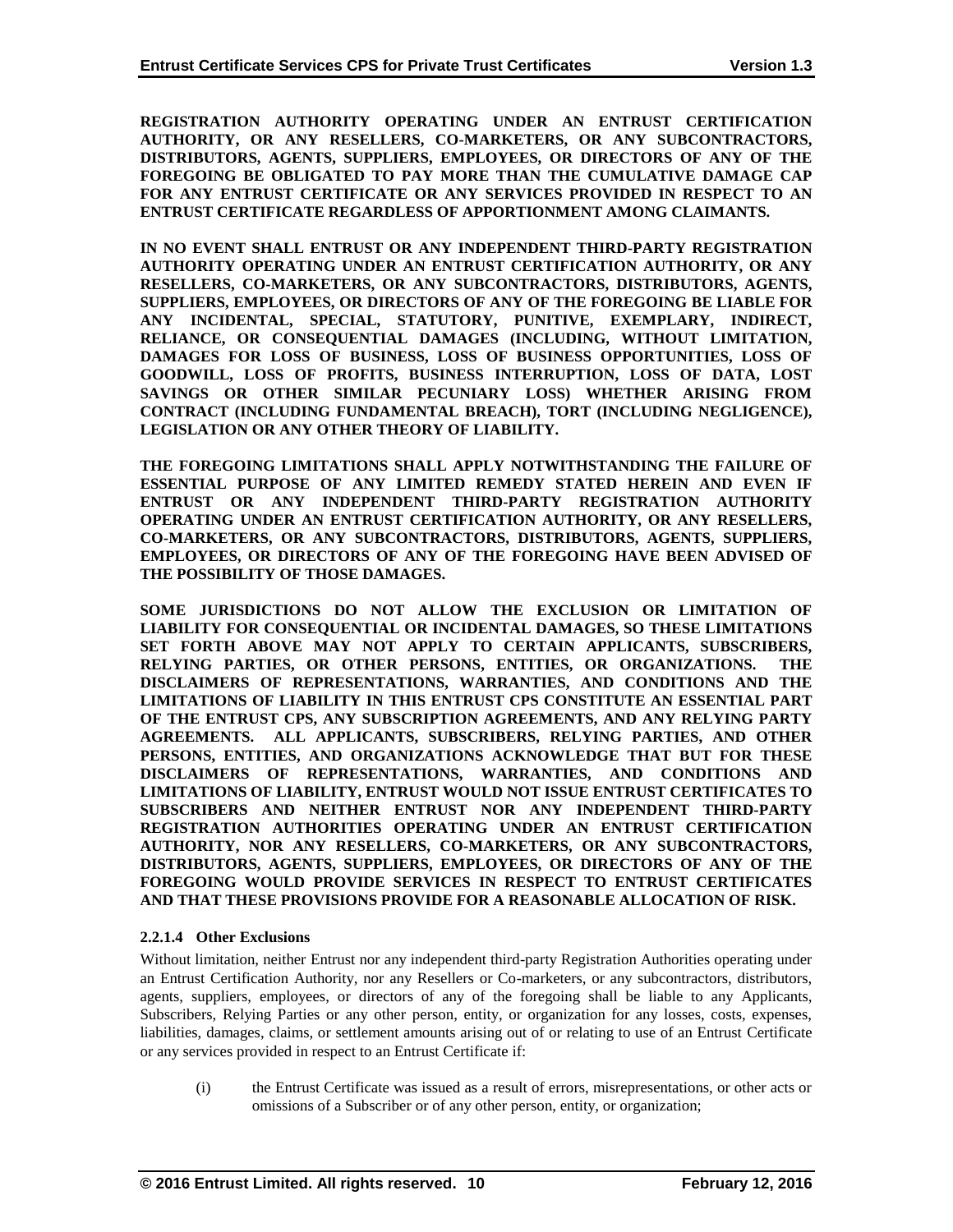- (ii) the Entrust Certificate has expired or has been revoked;
- (iii) the Entrust Certificate has been modified or otherwise altered;
- (iv) the Subscriber failed to stop using an Entrust Certificate after the information contain in such Entrust Certificate changed or after circumstances changed so that the information contained in such Entrust Certificate became misleading or inaccurate;
- (v) a Subscriber breached the Entrust CPS or the Subscriber's Subscription Agreement, or a Relying Party breached the Entrust CPS or the Relying Party's Relying Party Agreement;
- (vi) the Private Key associated with the Entrust Certificate has been Compromised; or
- (vii) the Entrust Certificate is used other than as permitted by the Entrust CPS or is used in contravention of applicable law.

In no event shall Entrust or any independent third-party Registration Authority operating under an Entrust Certification Authority, or any Resellers, Co-marketers, or any subcontractors, distributors, agents, suppliers, employees, or directors of any of the foregoing be liable to any Applicant, Subscriber, or any other person, entity, or organization for any losses, costs, liabilities, expenses, damages, claims, or settlement amounts arising out of or relating to the refusal by Entrust or any independent third-party Registration Authority operating under an Entrust Certification Authority, or any Resellers, Co-marketers, or any subcontractors, distributors, agents, suppliers, employees, or directors of any of the foregoing to issue or request the issuance of an Entrust Certificate. In no event shall Entrust or any independent thirdparty Registration Authority operating under an Entrust Certification Authority, or any Resellers, Comarketers, or any subcontractors, distributors, agents, suppliers, employees, or directors of any of the foregoing be liable to any Applicant, Subscriber, or any other person, entity, or organization for any losses, costs, liabilities, expenses, damages, claims, or settlement amounts arising out of or relating to any delay by Entrust or any independent third-party Registration Authority operating under an Entrust Certification Authority, or any Resellers, Co-marketers, or any subcontractors, distributors, agents, suppliers, employees, or directors of any of the foregoing, in issuing or in requesting the issuance of an Entrust Certificate.

In no event shall Entrust or any independent third-party Registration Authority operating under an Entrust Certification Authority, or any Resellers, Co-marketers, or any subcontractors, distributors, agents, suppliers, employees, or directors of any of the foregoing be liable to any Subscriber, Relying Party, or any other person, entity, or organization for any losses, costs, expenses, liabilities, damages, claims, or settlement amounts arising out of or relating to any proceeding or allegation that an Entrust Certificate or any information contained in an Entrust Certificate infringes, misappropriates, dilutes, unfairly competes with, or otherwise violates any patent, trademark, copyright, trade secret, or any other intellectual property right or other right of any person, entity, or organization in any jurisdiction.

# **2.2.1.5 Hazardous Activities**

Entrust Certificates and the services provided by Entrust in respect to Entrust Certificates are not designed, manufactured, or intended for use in or in conjunction with hazardous activities or uses requiring fail-safe performance, including the operation of nuclear facilities, aircraft navigation or communications systems, air traffic control, medical devices or direct life support machines. Entrust and any independent third-party Registration Authority operating under an Entrust Certification Authority, and any Resellers, Co-marketers, and any subcontractors, distributors, agents, suppliers, employees, or directors of any of the foregoing specifically disclaim any and all representations, warranties, and conditions with respect to such uses, whether express, implied, statutory, by usage of trade, or otherwise.

# **2.2.2 RA Liability**

The same liability provisions that apply in §2.2.1 with respect to Entrust Certification Authorities shall apply with respect to Entrust-operated Registration Authorities and independent third-party Registration Authorities operating under Entrust Certification Authorities and all Resellers, Co-marketers and all subcontractors, distributors, agents, suppliers, employees, and directors of any of the foregoing.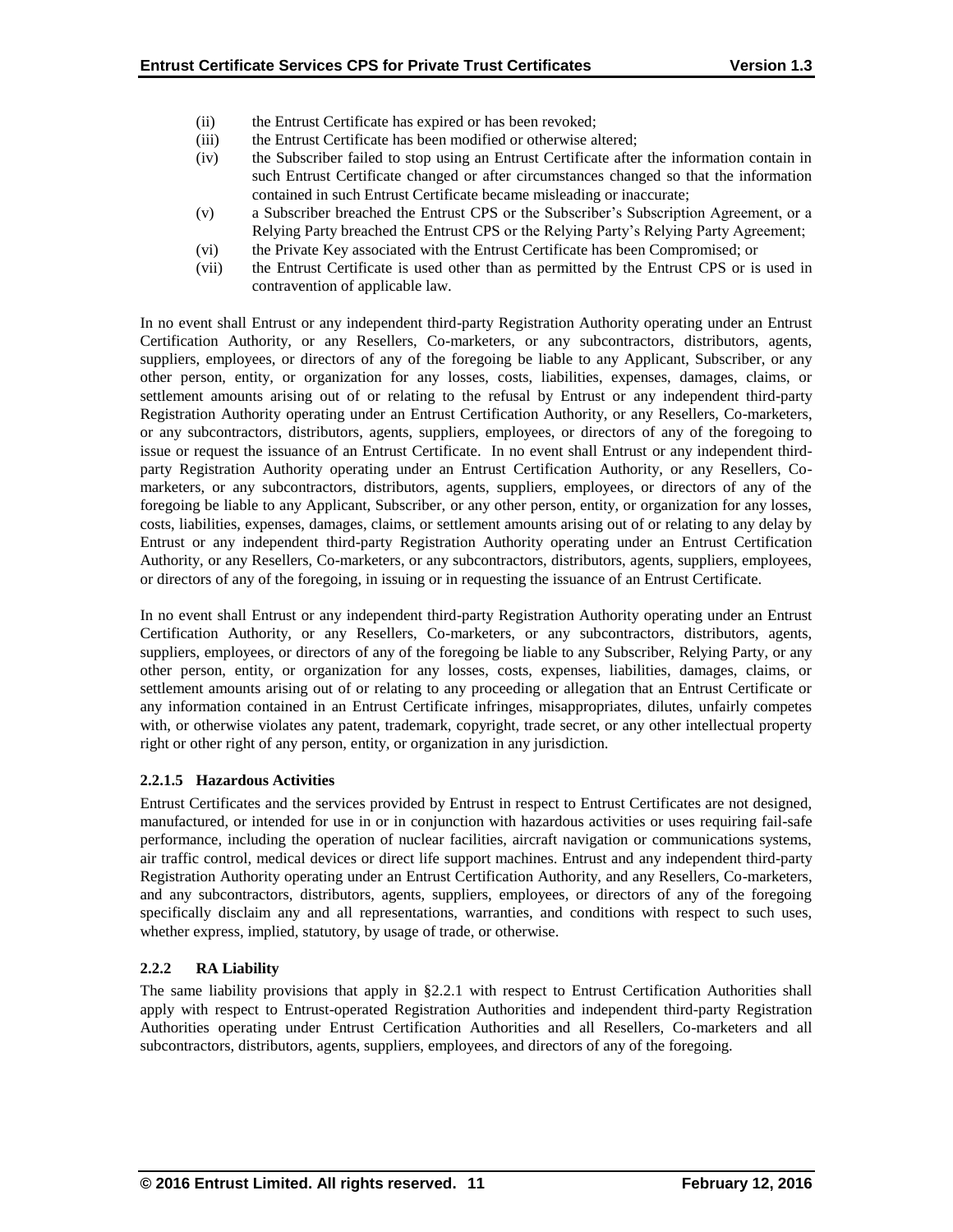# **2.3 Financial Responsibility**

Subscribers and Relying Parties shall be responsible for the financial consequences to such Subscribers, Relying Parties, and to any other persons, entities, or organizations for any transactions in which such Subscribers or Relying Parties participate and which use Entrust Certificates or any services provided in respect to Entrust Certificates. Entrust makes no representations and gives no warranties or conditions regarding the financial efficacy of any transaction completed utilizing an Entrust Certificate or any services provided in respect to Entrust Certificates and neither Entrust nor any independent third-party Registration Authority operating under an Entrust Certification Authority, nor any Resellers, Co-marketers, nor any subcontractors, distributors, agents, suppliers, employees, or directors of any of the foregoing shall have any liability except as explicitly set forth herein in respect to the use of or reliance on an Entrust Certificate or any services provided in respect to Entrust Certificates.

# **2.3.1 Indemnification by Relying Parties**

RELYING PARTIES SHALL INDEMNIFY AND HOLD ENTRUST AND ALL INDEPENDENT THIRD-PARTY REGISTRATION AUTHORITIES OPERATING UNDER AN ENTRUST CERTIFICATION AUTHORITY, AND ALL RESELLERS, CO-MARKETERS, AND ALL SUBCONTRACTORS, DISTRIBUTORS, AGENTS, SUPPLIERS, EMPLOYEES, AND DIRECTORS OF ANY OF THE FOREGOING (COLLECTIVELY, THE "INDEMNIFIED PARTIES") HARMLESS FROM AND AGAINST ANY AND ALL LIABILITIES, LOSSES, COSTS, EXPENSES, DAMAGES, CLAIMS, AND SETTLEMENT AMOUNTS (INCLUDING REASONABLE ATTORNEY'S FEES, COURT COSTS, AND EXPERT'S FEES) ARISING OUT OF OR RELATING TO ANY USE OR RELIANCE BY A RELYING PARTY ON ANY ENTRUST CERTIFICATE OR ANY SERVICE PROVIDED IN RESPECT TO ENTRUST CERTIFICATES, INCLUDING (I) LACK OF PROPER VALIDATION OF AN ENTRUST CERTIFICATE BY A RELYING PARTY, (II) RELIANCE BY THE RELYING PARTY ON AN EXPIRED OR REVOKED ENTRUST CERTIFICATE, (III) USE OF AN ENTRUST CERTIFICATE OTHER THAN AS PERMITTED BY THE ENTRUST CPS, THE SUBSCRIPTION AGREEMENT, ANY RELYING PARTY AGREEMENT, AND APPLICABLE LAW, (IV) FAILURE BY A RELYING PARTY TO EXERCISE REASONABLE JUDGMENT IN THE CIRCUMSTANCES IN RELYING ON AN ENTRUST CERTIFICATE, OR (V) ANY CLAIM OR ALLEGATION THAT THE RELIANCE BY A RELYING PARTY ON AN ENTRUST CERTIFICATE OR THE INFORMATION CONTAINED IN AN ENTRUST CERTIFICATE INFRINGES, MISAPPROPRIATES, DILUTES, UNFAIRLY COMPETES WITH, OR OTHERWISE VIOLATES THE RIGHTS INCLUDING INTELLECTUAL PROPERTY RIGHTS OR ANY OTHER RIGHTS OF ANYONE IN ANY JURISDICTION. NOTWITHSTANDING THE FOREGOING, RELYING PARTIES SHALL NOT BE OBLIGATED TO PROVIDE ANY INDEMNIFICATION TO AN INDEMNIFIED PARTY IN RESPECT TO ANY LIABILITIES, LOSSES, COSTS, EXPENSES, DAMAGES, CLAIMS, AND SETTLEMENT AMOUNTS (INCLUDING REASONABLE ATTORNEY'S FEES, COURT COSTS AND EXPERT'S FEES) TO THE EXTENT THAT SUCH LIABILITIES, LOSSES, COSTS, EXPENSES, DAMAGES, CLAIMS, AND SETTLEMENT AMOUNTS (INCLUDING REASONABLE ATTORNEY'S FEES, COURT COSTS, AND EXPERT'S FEES) ARISE OUT OF OR RELATE TO ANY WILLFUL MISCONDUCT BY SUCH INDEMNIFIED PARTY.

# **2.3.1.1 Indemnification by Subscribers**

SUBSCRIBERS SHALL INDEMNIFY AND HOLD ENTRUST AND ALL INDEPENDENT THIRD-PARTY REGISTRATION AUTHORITIES OPERATING UNDER AN ENTRUST CERTIFICATION AUTHORITY, AND ALL RESELLERS, CO-MARKETERS, AND ALL SUBCONTRACTORS, DISTRIBUTORS, AGENTS, SUPPLIERS, EMPLOYEES, OR DIRECTORS OF ANY OF THE FOREGOING (COLLECTIVELY, THE "INDEMNIFIED PARTIES") HARMLESS FROM AND AGAINST ANY AND ALL LIABILITIES, LOSSES, COSTS, EXPENSES, DAMAGES, CLAIMS, AND SETTLEMENT AMOUNTS (INCLUDING REASONABLE ATTORNEY'S FEES, COURT COSTS, AND EXPERT'S FEES) ARISING OUT OF OR RELATING TO ANY RELIANCE BY A RELYING PARTY ON ANY ENTRUST CERTIFICATE OR ANY SERVICE PROVIDED IN RESPECT TO ENTRUST CERTIFICATES, INCLUDING ANY (I) ERROR, MISREPRESENTATION OR OMISSION MADE BY A SUBSCRIBER IN USING OR APPLYING FOR AN ENTRUST CERTIFICATE, (II)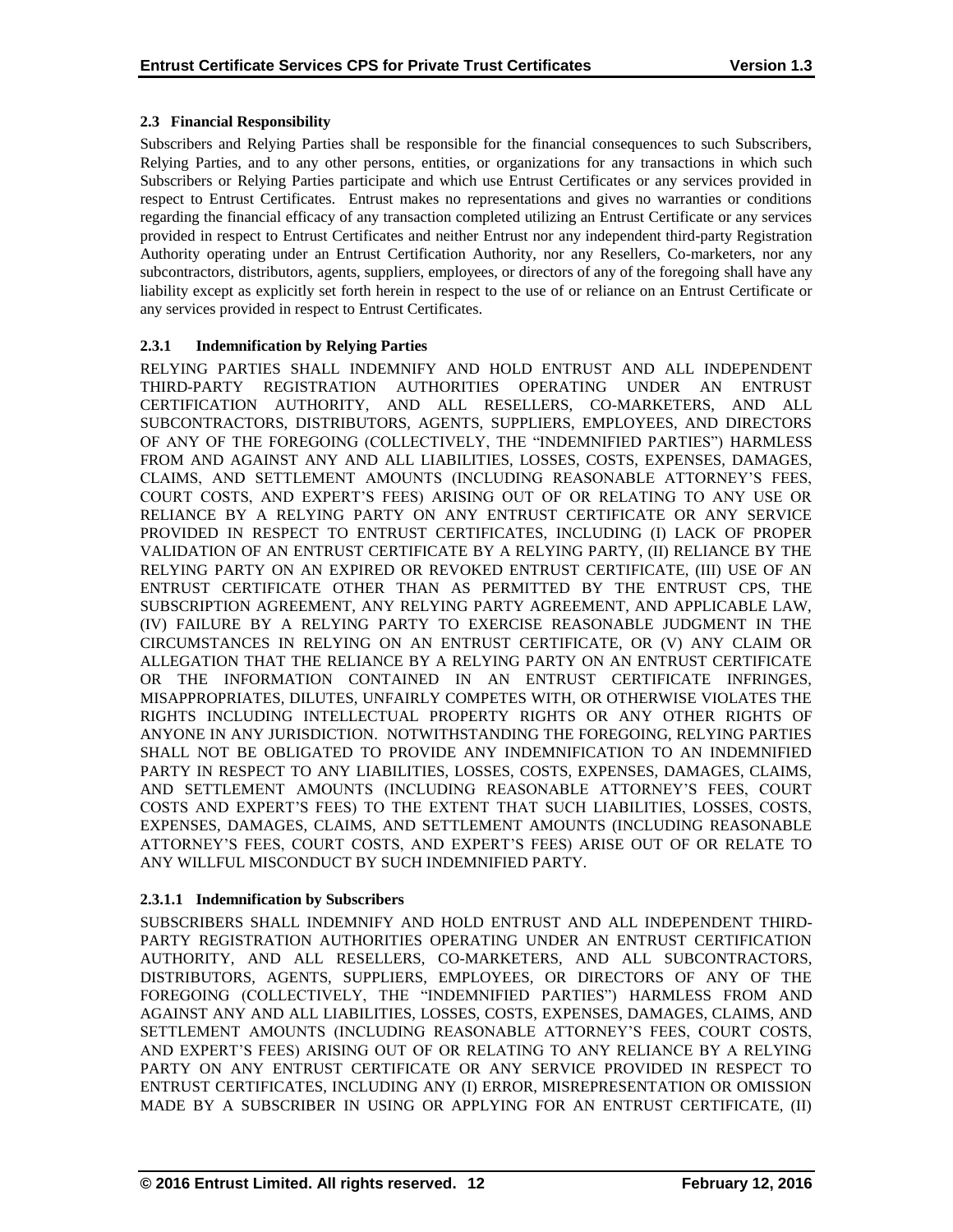MODIFICATION MADE BY A SUBSCRIBER TO THE INFORMATION CONTAINED IN AN ENTRUST CERTIFICATE, (III) USE OF AN ENTRUST CERTIFICATE OTHER THAN AS PERMITTED BY THE ENTRUST CPS, THE SUBSCRIPTION AGREEMENT, ANY RELYING PARTY AGREEMENT, AND APPLICABLE LAW, (IV) FAILURE BY A SUBSCRIBER TO TAKE THE NECESSARY PRECAUTIONS TO PREVENT LOSS, DISCLOSURE, COMPROMISE OR UNAUTHORIZED USE OF THE PRIVATE KEY CORRESPONDING TO THE PUBLIC KEY IN SUCH SUBSCRIBER'S ENTRUST CERTIFICATE, OR (V) ALLEGATION THAT THE USE OF A SUBSCRIBER'S ENTRUST CERTIFICATE OR THE INFORMATION CONTAINED IN A SUBSCRIBER'S ENTRUST CERTIFICATE INFRINGES, MISAPPROPRIATES, DILUTES, UNFAIRLY COMPETES WITH, OR OTHERWISE VIOLATES THE RIGHTS INCLUDING INTELLECTUAL PROPERTY RIGHTS OR ANY OTHER RIGHTS OF ANYONE IN ANY JURISDICTION. NOTWITHSTANDING THE FOREGOING, A SUBSCRIBER SHALL NOT BE OBLIGATED TO PROVIDE ANY INDEMNIFICATION TO AN INDEMNIFIED PARTY IN RESPECT TO ANY LIABILITIES, LOSSES, COSTS, EXPENSES, DAMAGES, CLAIMS, AND SETTLEMENT AMOUNTS (INCLUDING REASONABLE ATTORNEY'S FEES, COURT COSTS AND EXPERTS FEES) TO THE EXTENT THAT SUCH LIABILITIES, LOSSES, COSTS, EXPENSES, DAMAGES, CLAIMS, AND SETTLEMENT AMOUNTS (INCLUDING REASONABLE ATTORNEY'S FEES, COURT COSTS, AND EXPERT'S FEES) ARISE OUT OF OR RELATE TO ANY WILLFUL MISCONDUCT BY SUCH INDEMNIFIED PARTY.

# **2.3.2 Fiduciary Relationships**

Nothing contained in this Entrust CPS, or in any Subscription Agreement, or any Relying Party Agreement shall be deemed to constitute either Entrust or any independent third-party Registration Authority operating under an Entrust Certification Authority, or any Resellers, Co-marketers, or any subcontractors, distributors, agents, suppliers, employees, or directors of any of the foregoing, the fiduciary, partner, agent, trustee, or legal representative of any Applicant, Subscriber, Relying Party or any other person, entity, or organization or to create any fiduciary relationship between either Entrust or any independent third-party Registration Authority operating under an Entrust Certification Authority, or any Resellers, Co-marketers, or any subcontractors, distributors, agents, suppliers, employees, or directors of any of the foregoing and any Subscriber, Applicant, Relying Party or any other person, entity, or organization, for any purpose whatsoever. Nothing in the Entrust CPS, or in any Subscription Agreement or any Relying Party Agreement shall confer on any Subscriber, Applicant, Relying Party, or any other third party, any authority to act for, bind, or create or assume any obligation or responsibility, or make any representation on behalf of Entrust or any independent third-party Registration Authority operating under an Entrust Certification Authority, or any Resellers, Co-marketers, or any subcontractors, distributors, agents, suppliers, employees, or directors of any of the foregoing.

# **2.3.3 Administrative Processes**

No Stipulation.

# **2.4 Interpretation and Enforcement**

## **2.4.1 Governing Law**

The laws of the Province of Ontario, Canada, excluding its conflict of laws rules, shall govern the construction, validity, interpretation, enforceability and performance of the Entrust CPS, all Subscription Agreements and all Relying Party Agreements. The application of the United Nations Convention on Contracts for the International Sale of Goods to the Entrust CPS, any Subscription Agreements, and any Relying Party Agreements is expressly excluded. Any dispute arising out of or in respect to the Entrust CPS, any Subscription Agreement, any Relying Party Agreement, or in respect to any Entrust Certificates or any services provided in respect to any Entrust Certificates that is not resolved by alternative dispute resolution, shall be brought in the provincial or federal courts sitting in Ottawa, Ontario, and each person, entity, or organization hereby agrees that such courts shall have personal and exclusive jurisdiction over such disputes. In the event that any matter is brought in a provincial or federal court, Applicants,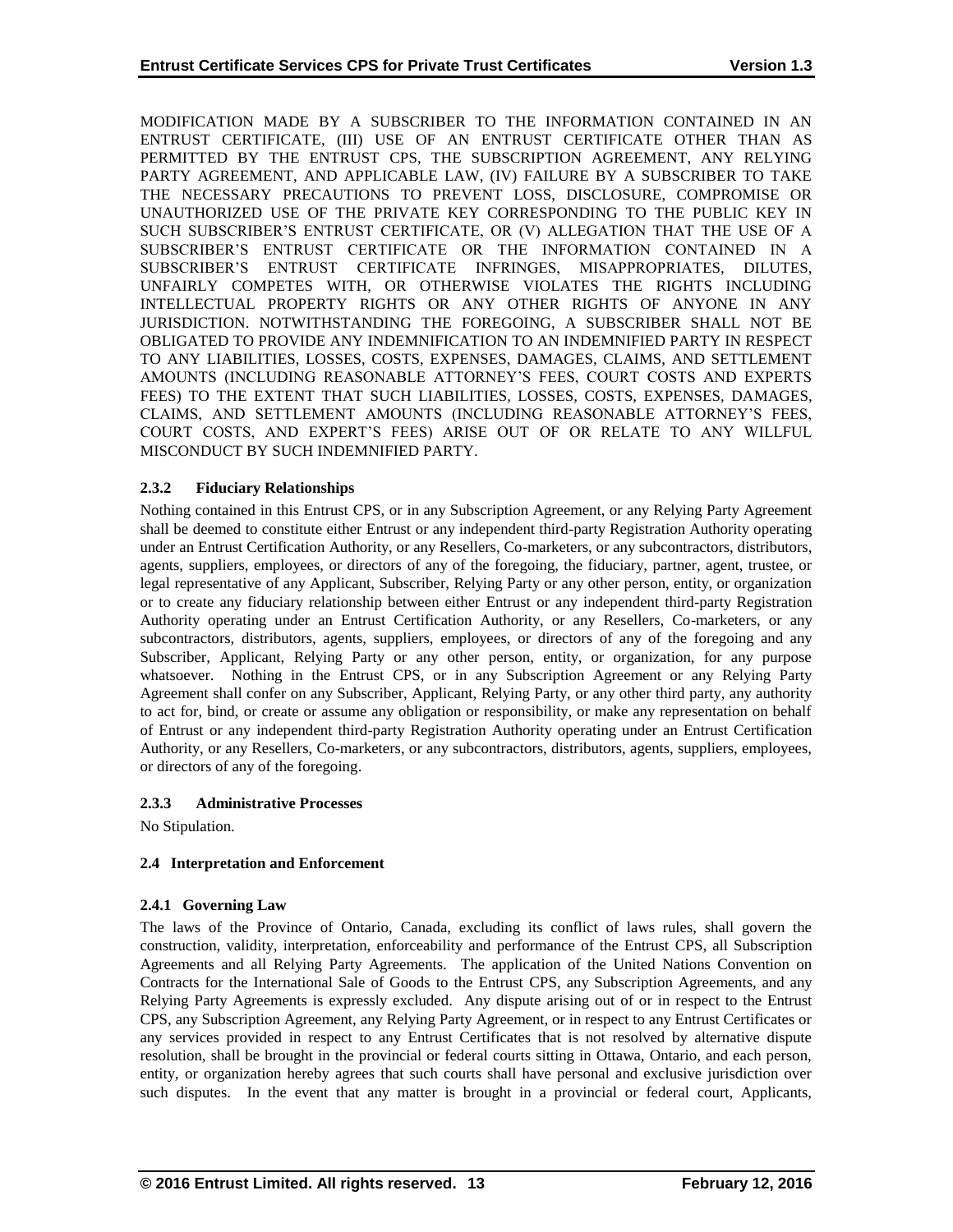Subscribers, and Relying Parties waive any right that such Applicants, Subscribers, and Relying Parties may have to a jury trial.

# **2.4.1.1 Force Majeure**

Neither Entrust nor any independent third-party Registration Authority operating under an Entrust Certification Authority, nor any Resellers, Co-marketers, nor any subcontractors, distributors, agents, suppliers, employees, or directors of any of the foregoing shall be in default hereunder or liable for any losses, costs, expenses, liabilities, damages, claims, or settlement amounts arising out of or related to delays in performance or from failure to perform or comply with the terms of the Entrust CPS, any Subscription Agreement, or any Relying Party Agreement due to any causes beyond its reasonable control, which causes include acts of God or the public enemy, riots and insurrections, war, accidents, fire, strikes and other labor difficulties (whether or not Entrust is in a position to concede to such demands), embargoes, judicial action, failure or default of any superior certification authority, lack of or inability to obtain export permits or approvals, necessary labor, materials, energy, utilities, components or machinery, acts of civil or military authorities.

# **2.4.1.2 Interpretation**

All references in this Entrust CPS to "Sections" refer to the sections of this Entrust CPS. As used in this Entrust CPS, neutral pronouns and any variations thereof shall be deemed to include the feminine and masculine and all terms used in the singular shall be deemed to include the plural, and vice versa, as the context may require. The words "hereof", "herein", and "hereunder" and other words of similar import refer to this Entrust CPS as a whole, as the same may from time to time be amended or supplemented, and not to any subdivision contained in this Entrust CPS. The word "including" when used herein is not intended to be exclusive and means "including, without limitation."

# **2.4.2 Severability, Survival, Merger, Notice**

# **2.4.2.1 Severability**

Whenever possible, each provision of the Entrust CPS, any Subscription Agreements, and any Relying Party Agreements shall be interpreted in such a manner as to be effective and valid under applicable law. If the application of any provision of the Entrust CPS, any Subscription Agreements, or any Relying Party Agreements or any portion thereof to any particular facts or circumstances shall be held to be invalid or unenforceable by an arbitrator or court of competent jurisdiction, then (i) the validity and enforceability of such provision as applied to any other particular facts or circumstances and the validity of other provisions of the Entrust CPS, any Subscription Agreements, or any Relying Party Agreements shall not in any way be affected or impaired thereby, and (ii) such provision shall be enforced to the maximum extent possible so as to effect its intent and it shall be reformed without further action to the extent necessary to make such provision valid and enforceable.

**FOR GREATER CERTAINTY, IT IS EXPRESSLY UNDERSTOOD AND AGREED THAT EVERY PROVISION OF THE ENTRUST CPS, ANY SUBSCRIPTION AGREEMENTS, OR ANY RELYING PARTY AGREEMENTS THAT DEAL WITH (I) LIMITATION OF LIABILITY OR DAMAGES, (II) DISCLAIMERS OF REPRESENTATIONS, WARRANTIES, CONDITIONS, OR LIABILITIES, OR (III) INDEMNIFICATION, IS EXPRESSLY INTENDED TO BE SEVERABLE FROM ANY OTHER PROVISIONS OF THE ENTRUST CPS, ANY SUBSCRIPTION AGREEMENTS, OR ANY RELYING PARTY AGREEMENTS AND SHALL BE SO INTERPRETED AND ENFORCED.**

## **2.4.2.2 Survival**

The provisions of the section entitled "Definitions" and sections 2.1.3.1, 2.1.4.1, 2.2, 2.3, 2.4, 2.8, 2.9, 3.1.5, 3.1.6, 4.6 and 8.1 shall survive termination or expiration of the Entrust CPS, any Subscription Agreements, and any Relying Party Agreements. All references to sections that survive termination of the Entrust CPS, any Subscription Agreements, and any Relying Party Agreements, shall include all sub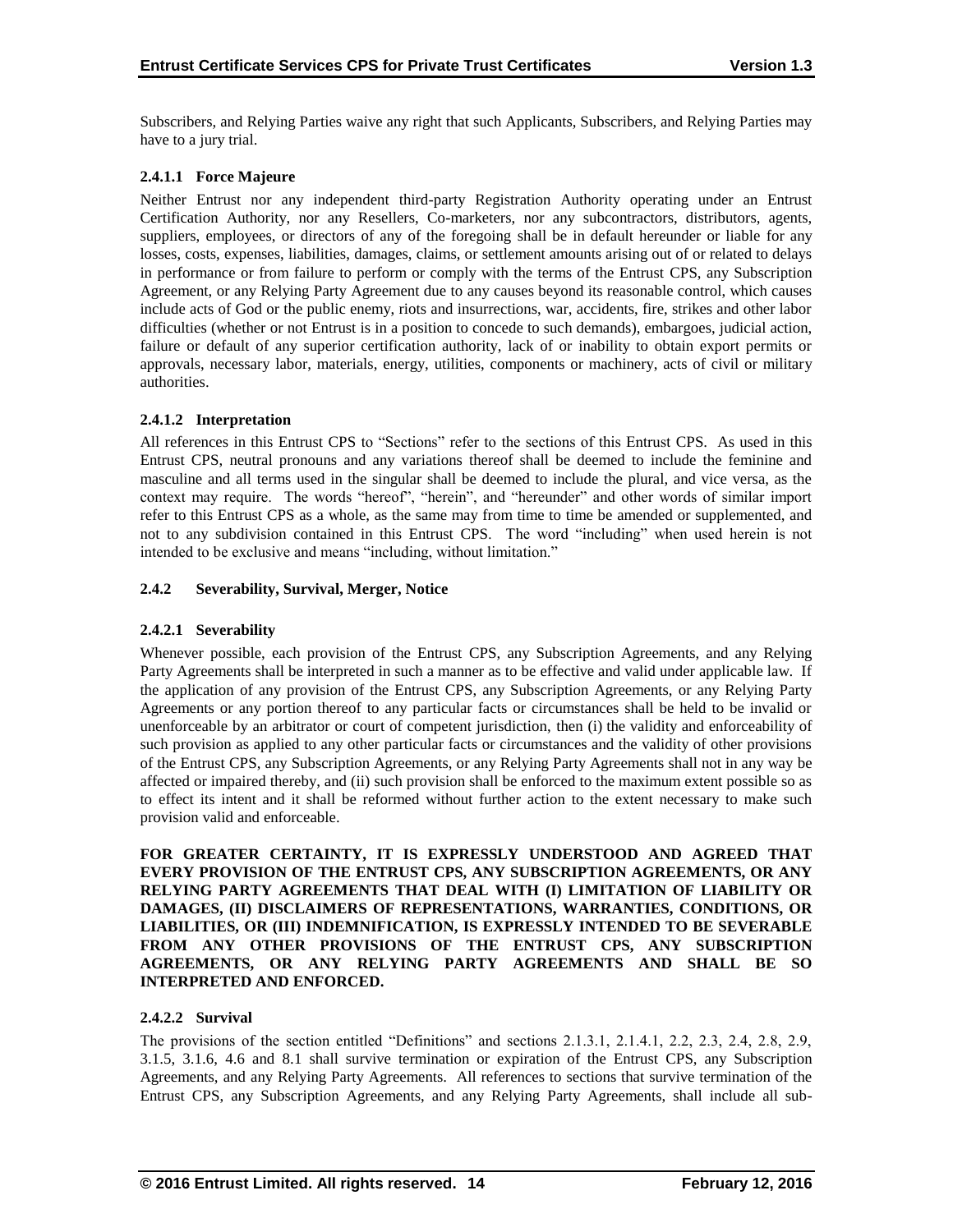sections of such sections. All payment obligations shall survive any termination or expiration of the Entrust CPS, any Subscription Agreements, and any Relying Party Agreements.

# **2.4.2.3 Merger**

The Entrust CPS, the Subscription Agreements, and the Relying Party Agreements state all of the rights and obligations of Entrust, any independent third-party Registration Authorities operating under an Entrust Certification Authority, any Resellers, Co-marketers, and any subcontractors, distributors, agents, suppliers, employees, or directors of any of the foregoing, and any Applicant, Subscriber, or Relying Party and any other persons, entities, or organizations in respect to the subject matter hereof and thereof and such rights and obligations shall not be augmented or derogated by any prior agreements, communications, or understandings of any nature whatsoever whether oral or written. The rights and obligations of Entrust, any independent third-party Registration Authorities operating under an Entrust Certification Authority, any Resellers, Co-marketers, and any subcontractors, distributors, agents, suppliers, employees, and directors of any of the foregoing may not be modified or waived orally and may be modified only in a writing signed or authenticated by a duly authorized representative of Entrust.

# **2.4.2.4 Conflict of Provisions**

In the event of a conflict between the provisions of the Entrust CPS and any express written agreement between Entrust or an independent third-party Registration Authority operating under an Entrust Certification Authority and a Subscriber or Relying Party, with respect to Entrust Certificates or any services provided in respect to Entrust Certificates, such other express written agreement shall take precedence. In the event of any inconsistency between the provisions of this Entrust CPS and the provisions of any Subscription Agreement or any Relying Party Agreement, the terms and conditions of this Entrust CPS shall govern.

# **2.4.2.5 Waiver**

The failure of Entrust to enforce, at any time, any of the provisions of this Entrust CPS, a Subscription Agreement with Entrust, or a Relying Party Agreement with Entrust or the failure of Entrust to require, at any time, performance by any Applicant, Subscriber, Relying Party or any other person, entity, or organization of any of the provisions of this Entrust CPS, a Subscription Agreement with Entrust, or a Relying Party Agreement with Entrust, shall in no way be construed to be a present or future waiver of such provisions, nor in any way affect the ability of Entrust to enforce each and every such provision thereafter. The express waiver by Entrust of any provision, condition, or requirement of this Entrust CPS, a Subscription Agreement with Entrust, or a Relying Party Agreement with Entrust shall not constitute a waiver of any future obligation to comply with such provision, condition, or requirement. The failure of an independent third-party Registration Authority or Reseller operating under an Entrust Certification Authority ("Registration Authority") to enforce, at any time, any of the provisions of a this Entrust CPS, any Subscription Agreement with such Registration Authority, or any Relying Party Agreement with such Registration Authority or the failure to require by such Registration Authority, at any time, performance by any Applicant, Subscriber, Relying Party or any other person, entity, or organization of this Entrust CPS, any Subscription Agreement with such Registration Authority, or any Relying Party Agreement with such Registration Authority shall in no way be construed to be a present or future waiver of such provisions, nor in any way affect the ability of such Registration Authority to enforce each and every such provision thereafter. The express waiver by a Registration Authority of any provision, condition, or requirement of a Subscription Agreement with such Registration Authority or a Relying Party Agreement with such Registration Authority shall not constitute a waiver of any future obligation to comply with such provision, condition, or requirement.

## **2.4.2.6 Notice**

Any notice to be given by a Subscriber, Applicant, or Relying Party to Entrust under this Entrust CPS, a Subscription Agreement, or a Relying Party Agreement shall be given in writing to the address specified in §1.4 by prepaid receipted mail, facsimile, or overnight courier, and shall be effective as follows (i) in the case of facsimile or courier, on the next Business Day, and (ii) in the case of receipted mail, five (5)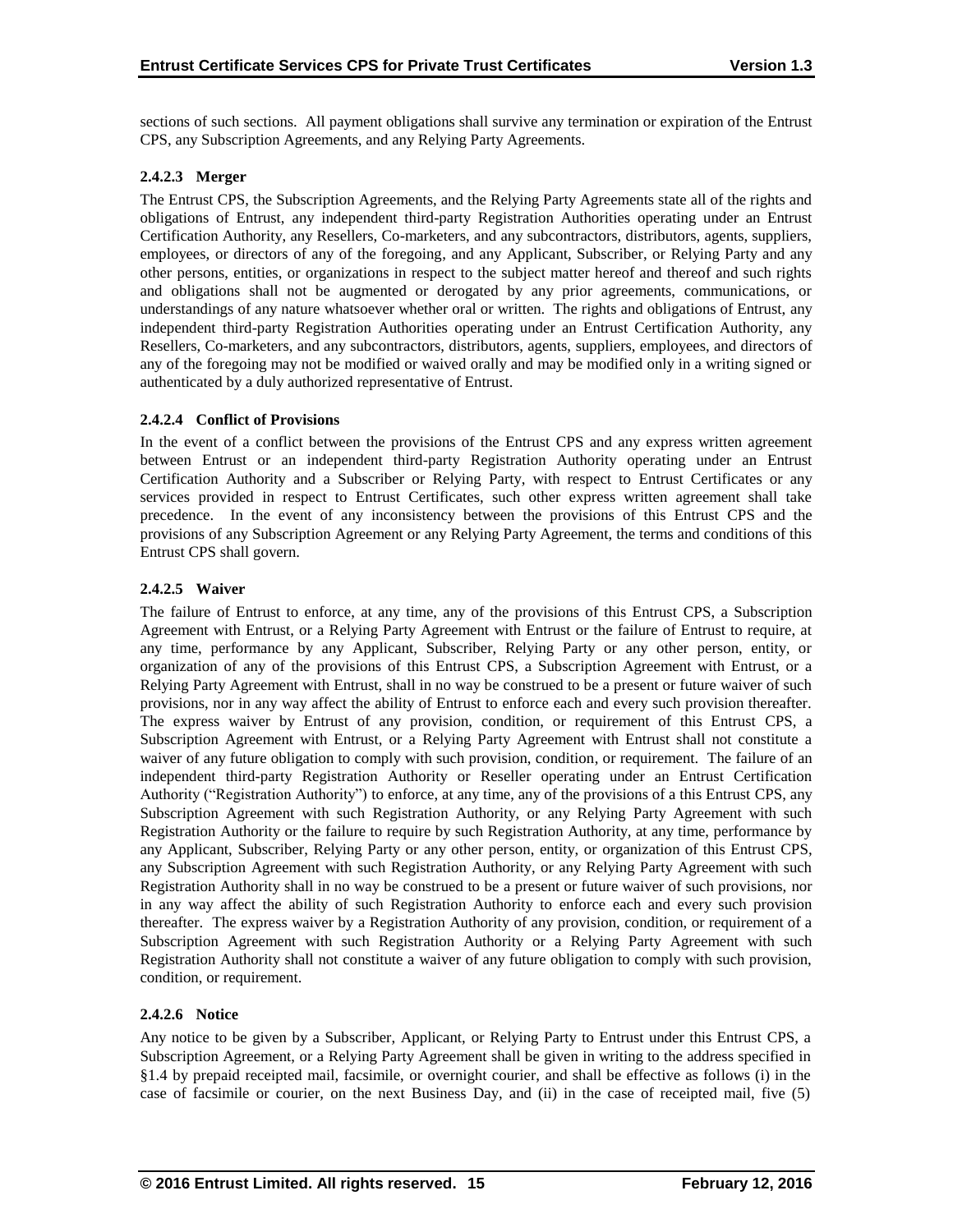Business Days following the date of deposit in the mail. Any notice to be given by Entrust under the Entrust CPS, any Subscription Agreement, or any Relying Party Agreement shall be given by email or by facsimile or courier to the last address, email address or facsimile number for the Subscriber on file with Entrust. In the event of notice by email, the notice shall become effective on the next Business Day. In the event of notice by prepaid receipted mail, facsimile, or overnight courier, notice shall become effective as specified in (i) or (ii), depending on the means of notice utilized.

# **2.4.2.7 Assignment**

Entrust Certificates and the rights granted under the Entrust CPS, any Subscription Agreement, or any Relying Party Agreement are personal to the Applicant, Subscriber, or Relying Party that entered into the Subscription Agreement or Relying Party Agreement and cannot be assigned, sold, transferred, or otherwise disposed of, whether voluntarily, involuntarily, by operation of law, or otherwise, without the prior written consent of Entrust or the Registration Authority under an Entrust Certification Authority with which such Applicant, Subscriber, or Relying Party has contracted. Any attempted assignment or transfer without such consent shall be void and shall automatically terminate such Applicant's, Subscriber's or Relying Party's rights under the Entrust CPS, any Subscription Agreement, or any Relying Party Agreement. Entrust may assign, sell, transfer, or otherwise dispose of the Entrust CPS, any Subscription Agreements, or any Relying Party Agreements together with all of its rights and obligations under the Entrust CPS, any Subscription Agreements, and any Relying Party Agreements (i) to an Affiliate, or (ii) as part of a sale, merger, or other transfer of all or substantially all the assets or stock of the business of Entrust to which the Entrust CPS, the Subscription Agreements, and Relying Party Agreements relate. Subject to the foregoing limits, this Agreement shall be binding upon and shall inure to the benefit of permitted successors and assigns of Entrust, any third-party Registration Authorities operating under the Entrust Certification Authorities, Applicants, Subscribers, and Relying Parties, as the case may be.

# **2.4.3 Dispute Resolution Procedures**

Any disputes between a Subscriber or an Applicant and Entrust or any third-party Registration Authorities operating under the Entrust Certification Authorities, or a Relying Party and Entrust or any third-party Registration Authorities operating under the Entrust Certification Authorities, shall be submitted to mediation in accordance with the Commercial Mediation Rules of the American Arbitration Association which shall take place in English in Ottawa, Ontario. In the event that a resolution to such dispute cannot be achieved through mediation within thirty (30) days, the dispute shall be submitted to binding arbitration. The arbitrator shall have the right to decide all questions of arbitrability. The dispute shall be finally settled by arbitration in accordance with the rules of the American Arbitration Association, as modified by this provision. Such arbitration shall take place in English in Ottawa, Ontario, before a sole arbitrator appointed by the American Arbitration Association (AAA) who shall be appointed by the AAA from its Technology Panel and shall be reasonably knowledgeable in electronic commerce disputes. The arbitrator shall apply the laws of the Province of Ontario, without regard to its conflict of laws provisions, and shall render a written decision within thirty (30) days from the date of close of the arbitration hearing, but no more than one (1) year from the date that the matter was submitted for arbitration. The decision of the arbitrator shall be binding and conclusive and may be entered in any court of competent jurisdiction. In each arbitration, the prevailing party shall be entitled to an award of all or a portion of its costs in such arbitration, including reasonable attorney's fees actually incurred. Nothing in the Entrust CPS, or in any Subscription Agreement, or any Relying Party Agreement shall preclude Entrust or any third-party Registration Authorities operating under the Entrust Certification Authorities from applying to any court of competent jurisdiction for temporary or permanent injunctive relief, without breach of this §2.4.3 and without any abridgment of the powers of the arbitrator, with respect to any (i) alleged Compromise that affects the integrity of an Entrust Certificate, or (ii) alleged breach of the terms and conditions of the Entrust CPS, any Subscription Agreement, or any Relying Party Agreement. The institution of any arbitration or any action shall not relieve an Applicant, Subscriber or Relying Party of its obligations under the Entrust CPS, any Subscription Agreement, or any Relying Party Agreement.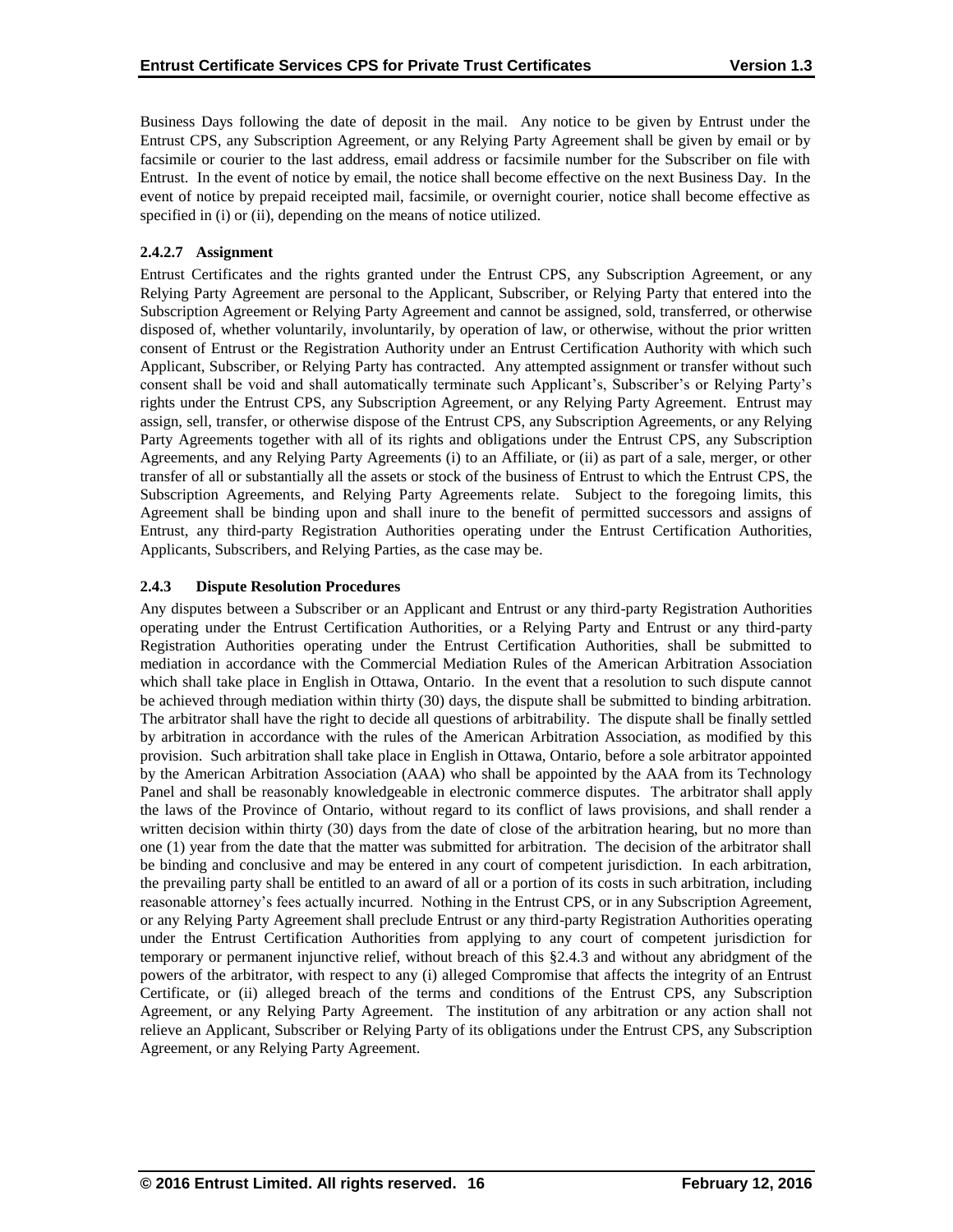# **2.4.3.1 Limitation Period on Arbitrations and Actions**

Any and all arbitrations or legal actions in respect to a dispute that is related to an Entrust Certificate or any services provided in respect to an Entrust Certificate shall be commenced prior to the end of one (1) year after (i) the expiration or revocation of the Entrust Certificate in dispute, or (ii) the date of provision of the disputed service or services in respect to the Entrust Certificate in dispute, whichever is sooner. If any arbitration or action in respect to a dispute that is related to an Entrust Certificate or any service or services provided in respect to an Entrust Certificate is not commenced prior to such time, any party seeking to institute such an arbitration or action shall be barred from commencing or proceeding with such arbitration or action.

# **2.5 Fees**

The fees for services provided by Entrust in respect to Entrust Certificates are set forth in the Entrust Repository. These fees are subject to change, and any such changes shall become effective immediately after posting in the Entrust Repository. The fees for services provided by independent third-party Registration Authorities, Resellers and Co-marketers in respect to Entrust Certificates are set forth on the web sites operated by such Registration Authorities, Resellers and Co-marketers. These fees are subject to change, and any such changes shall become effective immediately after posting in such web sites.

# **2.5.1 Certificate Issuance or Renewal Fees**

See the Entrust Repository for the fees charged by Entrust. See the web sites operated by Registration Authorities operating under the Entrust Certification Authorities, Resellers, and Co-marketers for the fees charged by such Registration Authorities, Resellers, and Co-marketers.

# **2.5.2 Certificate Access Fees**

See the Entrust Repository for the fees charged by Entrust. See the web sites operated by Registration Authorities operating under the Entrust Certification Authorities, Resellers, and Co-marketers for the fees charged by such Registration Authorities, Resellers, and Co-marketers.

## **2.5.3 Revocation or Status Information Access Fees**

See the Entrust Repository for the fees charged by Entrust. See the web sites operated by Registration Authorities operating under the Entrust Certification Authorities, Resellers, and Co-marketers for the fees charged by such Registration Authorities, Resellers, and Co-marketers.

# **2.5.4 Fees for Other Services such as Policy Information**

See the Entrust Repository for the fees charged by Entrust. See the web sites operated by Registration Authorities operating under the Entrust Certification Authorities, Resellers, and Co-marketers for the fees charged by such Registration Authorities, Resellers, and Co-marketers.

# **2.5.5 Refund Policy**

Neither Entrust nor any Registration Authorities operating under the Entrust Certification Authorities nor any Resellers or Co-Marketers provide any refunds for Entrust Certificates or services provided in respect to Entrust Certificates.

# **2.6 Publication and Repositories**

Entrust maintains the Entrust Repository to store various information related to Entrust Certificates and the operation of Entrust Certification Authorities, Entrust Registration Authorities, and third-party Registration Authorities operating under the Entrust Certification Authorities. The Entrust CPS and various other related information is published in the Entrust Repository. The Entrust CPS is also available from Entrust in hard copy upon request.

## **2.6.1 Publication of CA Information**

The following Entrust Certificate information is published in the Entrust Repository: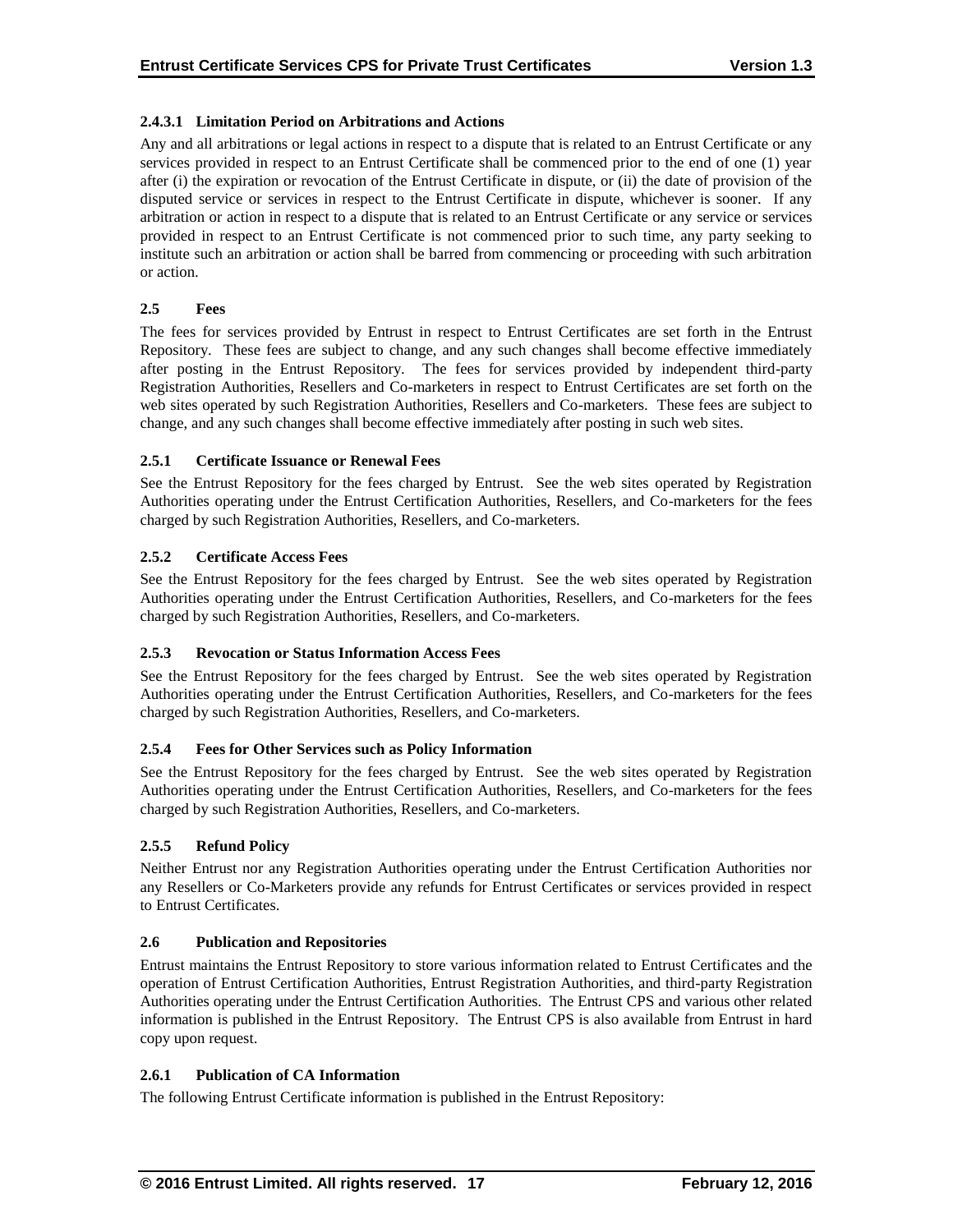- (i) the Entrust CPS;
- (ii) information and agreements regarding the subscription for and reliance on Entrust Certificates; and
- (iii) revocations of Entrust Certificates performed by an Entrust Certification Authority, published in a Certificate Revocation List (CRL).

The data formats used for Entrust Certificates and for Certificate Revocation Lists in the Entrust Repository are in accordance with the associated definitions in §7.

# **2.6.2 Frequency of Publication**

The Entrust CPS may be re-issued and published in accordance with the policy set forth in §8.

# **2.6.3 Access Controls**

The Entrust CPS is published in the Entrust Repository. The Entrust CPS will be available to all Applicants, Subscribers and Relying Parties, but may only be modified by the Entrust Policy Authority.

## **2.6.4 Repositories**

The Entrust Certification Authorities maintain the Entrust Repositories to allow access to Entrust Certificate-related and CRL information. The information in the Entrust Repositories is accessible through a web interface and is periodically updated as set forth in this Entrust CPS. The Entrust Repositories are the only approved source for CRL and other information about Entrust Certificates.

# **2.7 Compliance Audit**

# **2.7.1 Frequency of Entity Compliance Audit**

Entrust Certification Authorities, Entrust-operated Registration Authorities, and independent third-party Registration Authorities operating under the Entrust Certification Authorities shall be audited once per calendar year for compliance with the practices and procedures set forth in the Entrust CPS. If the results of an audit report recommend remedial action, Entrust or the applicable independent third-party Registration Authority shall initiate corrective action within thirty (30) days of receipt of such audit report.

## **2.7.2 Identity/Qualifications of Auditor**

The compliance audit of Entrust Certification Authorities shall be performed by a certified public accounting firm with a demonstrated competency in the evaluation of Certification Authorities and Registration Authorities.

## **2.7.3 Auditor's Relationship to Audited Party**

The certified public accounting firm selected to perform the compliance audit for the Entrust Certification Authorities, Entrust-operated Registration Authorities, or independent third-party operated Registration Authorities under the Entrust Certification Authorities shall be independent from the entity being audited.

## **2.7.4 Topics Covered by Audit**

The compliance audit shall test compliance of Entrust Certification Authorities, Entrust-operated Registration Authorities, or independent third-party operated Registration Authorities under the Entrust Certification Authorities against the policies and procedures set forth in:

- i. the Entrust CPS; and
- ii. the WebTrust Program for Certification Authorities.

## **2.7.5 Actions Taken as a Result of Deficiency**

Upon receipt of a compliance audit that identifies any deficiencies, the audited Entrust Certification Authority, Entrust-operated Registration Authority, or independent third-party operated Registration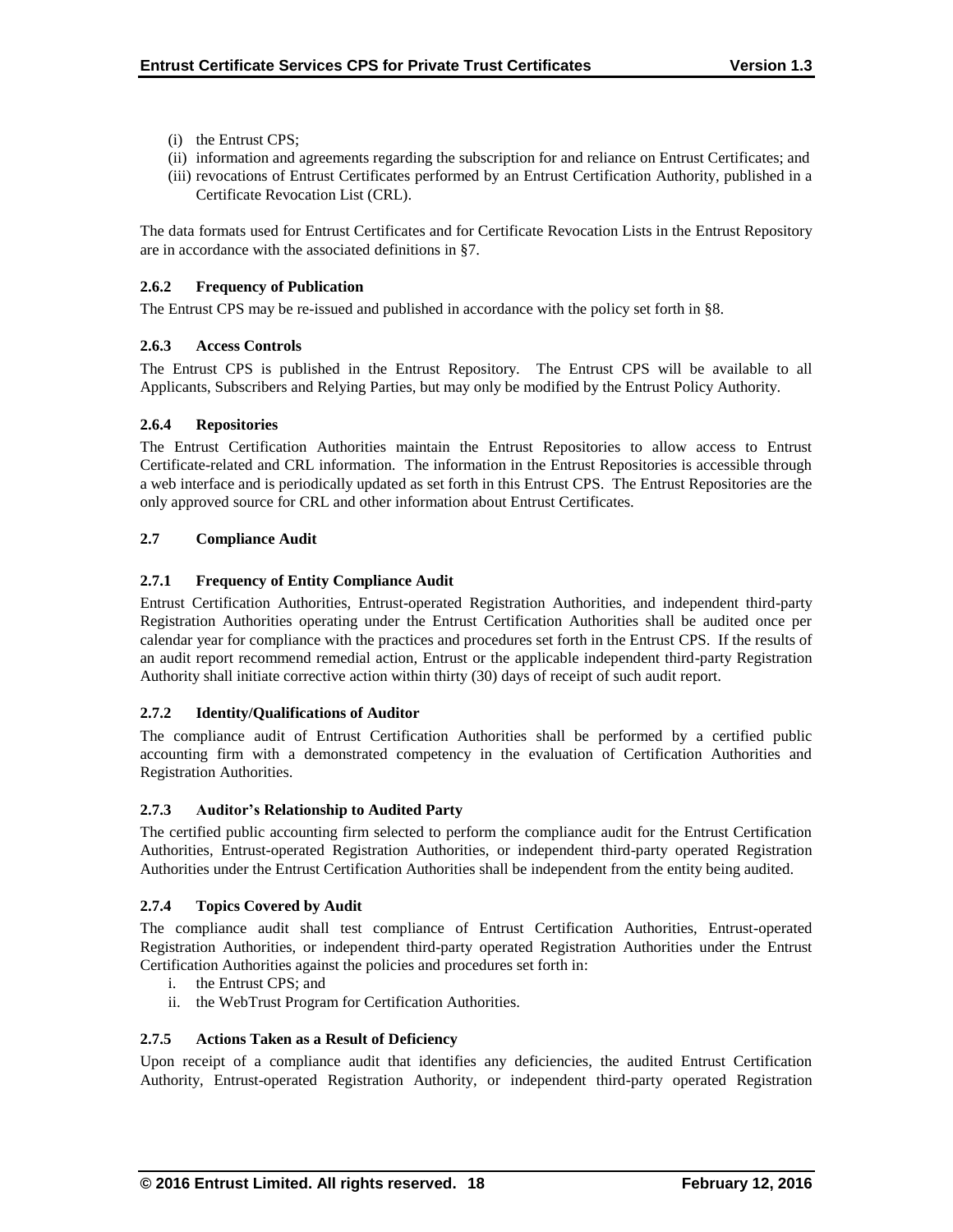Authority under an Entrust Certification Authority shall use commercially reasonable efforts to correct any such deficiencies in an expeditious manner.

# **2.7.6 Communication of Results**

The results of all compliance audits shall be communicated, in the case of Entrust Certification Authorities, to the Entrust Policy Authority, and, in the case of any Entrust-operated Registration Authorities under an Entrust Certification Authorities, to the Entrust Policy Authority, and in the case of third-party Registration Authorities operating under an Entrust Certification Authority, to the operational authority for such Registration Authority.

The results of the most recent compliance audit will be posted to the Repository.

# **2.8 Confidentiality**

Neither Entrust nor any independent third-party Registration Authorities operating under the Entrust Certification Authorities, nor any Resellers or Co-Marketers shall disclose or sell Applicant or Subscriber names (or other information submitted by an Applicant or Subscriber when applying for an Entrust Certificate), except in accordance with this Entrust CPS, a Subscription Agreement, or a Relying Party Agreement. Entrust and all independent third-party Registration Authorities operating under the Entrust Certification Authorities, and all Resellers and Co-Marketers shall use a commercially reasonable degree of care to prevent such information from being used or disclosed for purposes other than those set forth in the Entrust CPS, a Subscription Agreement, or a Relying Party Agreement. Notwithstanding the foregoing, Applicants and Subscribers acknowledge that some of the information supplied with an Entrust Certificate Application is incorporated into Entrust Certificates and that Entrust and all independent third-party Registration Authorities operating under the Entrust Certification Authorities, and all Resellers and Co-Marketers shall be entitled to make such information publicly available.

# **2.8.1 Types of Information to be Kept Confidential**

Information that is supplied by Applicants, Subscribers, or Relying Parties for the subscription for, use of, or reliance upon an Entrust Certificate, and which is not included in the information described in §2.8.2 below, shall be considered to be confidential. Entrust and independent third-party Registration Authorities under the Entrust Certification Authorities shall be entitled to disclose such information to any subcontractors or agents that are assisting Entrust in the verification of information supplied in Entrust Certificate Applications or that are assisting Entrust in the operation of the Entrust Certification Authorities or Entrust-operated Registration Authorities. Information considered to be confidential shall not be disclosed unless compelled pursuant to legal, judicial, or administrative proceedings, or otherwise required by law. Entrust and independent third-party Registration Authorities under the Entrust Certification Authorities shall be entitled to disclose information that is considered to be confidential to legal and financial advisors assisting in connection with any such legal, judicial, administrative, or other proceedings required by law, and to potential acquirors, legal counsel, accountants, banks and financing sources and their advisors in connection with mergers, acquisitions, or reorganizations.

# **2.8.2 Types of Information not Considered Confidential**

Information that is included in an Entrust Certificate or a Certificate Revocation List shall not be considered confidential. Information contained in the Entrust CPS shall not be considered confidential. Without limiting the foregoing, information that (i) was or becomes known through no fault of Entrust, an independent third-party Registration Authority under an Entrust Certification Authority, a Reseller, or a Comarketer, (ii) was rightfully known or becomes rightfully known to Entrust, an independent third-party Registration Authority under the Entrust Certification Authority, a Reseller, or a Co-marketer without confidential or proprietary restriction from a source other than the Subscriber, (iii) is independently developed by Entrust, an independent third-party Registration Authority under an Entrust Certification Authority, a Reseller, or a Co-marketer, or (iv) is approved by a Subscriber for disclosure, shall not be considered confidential.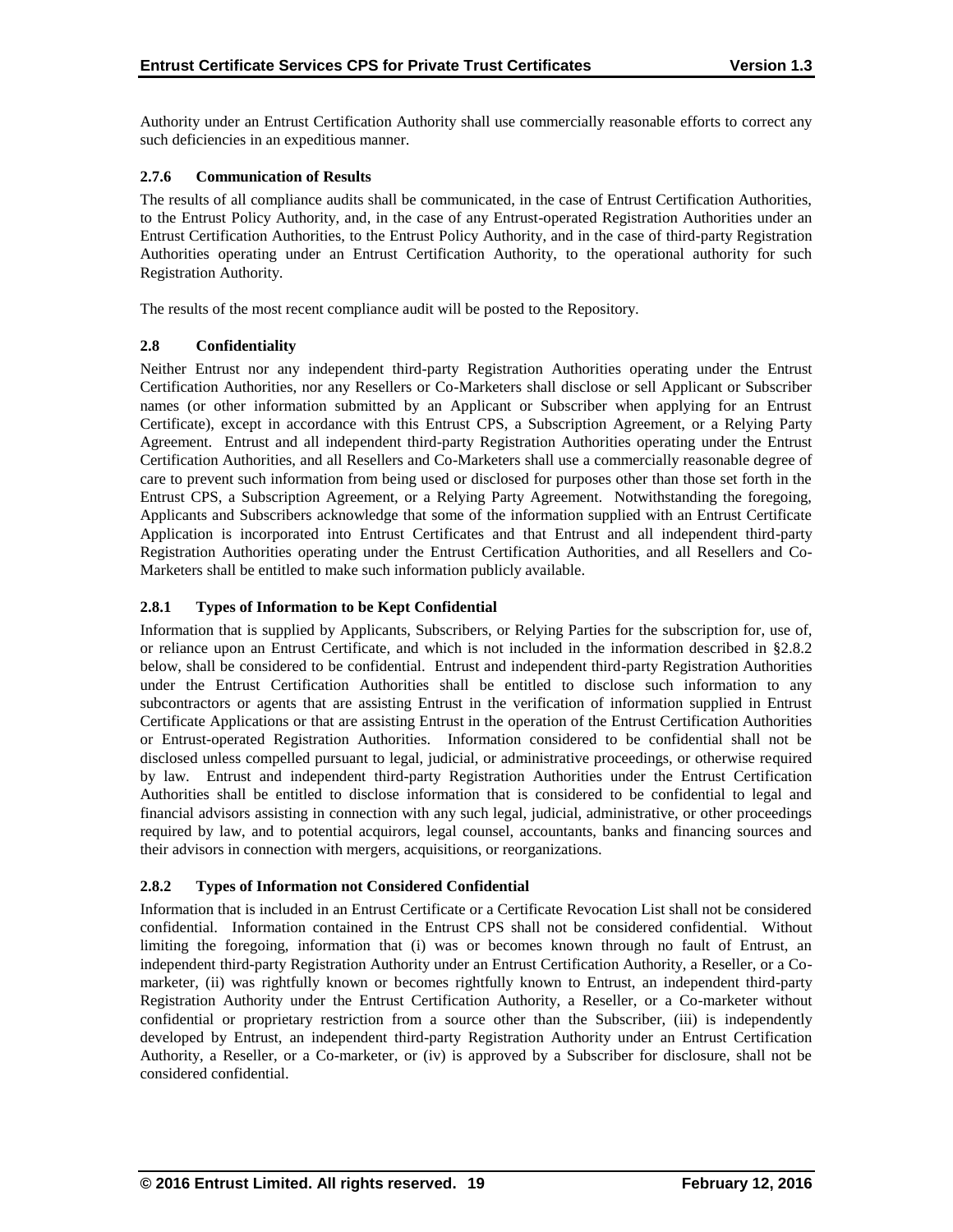# **2.8.3 Disclosure of Certificate Revocation/Suspension Information**

If an Entrust Certificate is revoked by an Entrust Certification Authority, a serial number will be included in the Certificate Revocation List entry for the revoked Entrust Certificate.

## **2.8.4 Release to Law Enforcement Officials**

Entrust, independent third-party Registration Authorities under an Entrust Certification Authority, Resellers, and Co-marketers shall have the right to release information that is considered to be confidential to law enforcement officials in compliance with applicable law.

# **2.8.5 Release as Part of Civil Discovery**

Entrust, independent third-party Registration Authorities under an Entrust Certification Authority, Resellers, and Co-marketers may disclose information that is considered confidential during the course of any arbitration, litigation, or any other legal, judicial, or administrative proceeding relating to such information. Any such disclosures shall be permissible provided that Entrust, the independent third-party Registration Authority, Reseller, or Co-marketer uses commercially reasonable efforts to obtain a court-entered protective order restricting the use and disclosure of any such information to the extent reasonably required for the purposes of such arbitration, litigation, or any other legal, judicial, or administrative proceeding.

# **2.8.6 Disclosure Upon Owner's Request**

Entrust, independent third-party Registration Authorities under an Entrust Certification Authority, Resellers, and Co-marketers may disclose information provided to Entrust, such Registration Authority, Reseller or Co-marketer, by an Applicant, a Subscriber, or a Relying Party upon request of such Applicant, Subscriber, or Relying Party.

# **2.8.7 Other Information Release Circumstances**

No stipulation.

# **2.9 Intellectual Property Rights**

Entrust retains all right, title, and interest (including all intellectual property rights), in, to and under all Entrust Certificates, except for any information that is supplied by an Applicant or a Subscriber and that is included in an Entrust Certificate, which information shall remain the property of the Applicant or Subscriber. All Applicants and Subscribers grant to Entrust and any Registration Authorities operating under the Entrust Certification Authorities a non-exclusive, worldwide, paid-up, royalty-free license to use, copy, modify, publicly display, and distribute such information, by any and all means and through any and all media whether now known or hereafter devised for the purposes contemplated under the Entrust CPS, the Subscriber's Subscription Agreement, and any Relying Party Agreements. Entrust and any Registration Authorities operating under the Entrust Certification Authorities shall be entitled to transfer, convey, or assign this license in conjunction with any transfer, conveyance, or assignment as contemplated in §2.4.2.7. Entrust grants to Subscribers and Relying Parties a non-exclusive, non-transferable license to use, copy, and distribute Entrust Certificates, subject to such Entrust Certificates being used as contemplated under the Entrust CPS, the Subscriber's Subscription Agreement, and any Relying Party Agreements, and further provided that such Entrust Certificates are reproduced fully and accurately and are not published in any publicly available database, repository, or directory without the express written permission of Entrust. Except as expressly set forth herein, no other right is or shall be deemed to be granted, whether by implication, estoppel, inference or otherwise. Subject to availability, Entrust may in its discretion make copies of one or more Cross Certificate(s) available to Subscribers for use solely with the Entrust Certificate issued to such Subscribers. Entrust retains all right, title, and interest (including all intellectual property rights), in, to and under the Cross Certificate(s).

Entrust grants permission to reproduce the Entrust CPS provided that (i) the copyright notice on the first page of this Entrust CPS is retained on any copies of the Entrust CPS, and (ii) the Entrust CPS is reproduced fully and accurately. Entrust retains all right, title, and interest (including all intellectual property rights), in, to and under the Entrust CPS.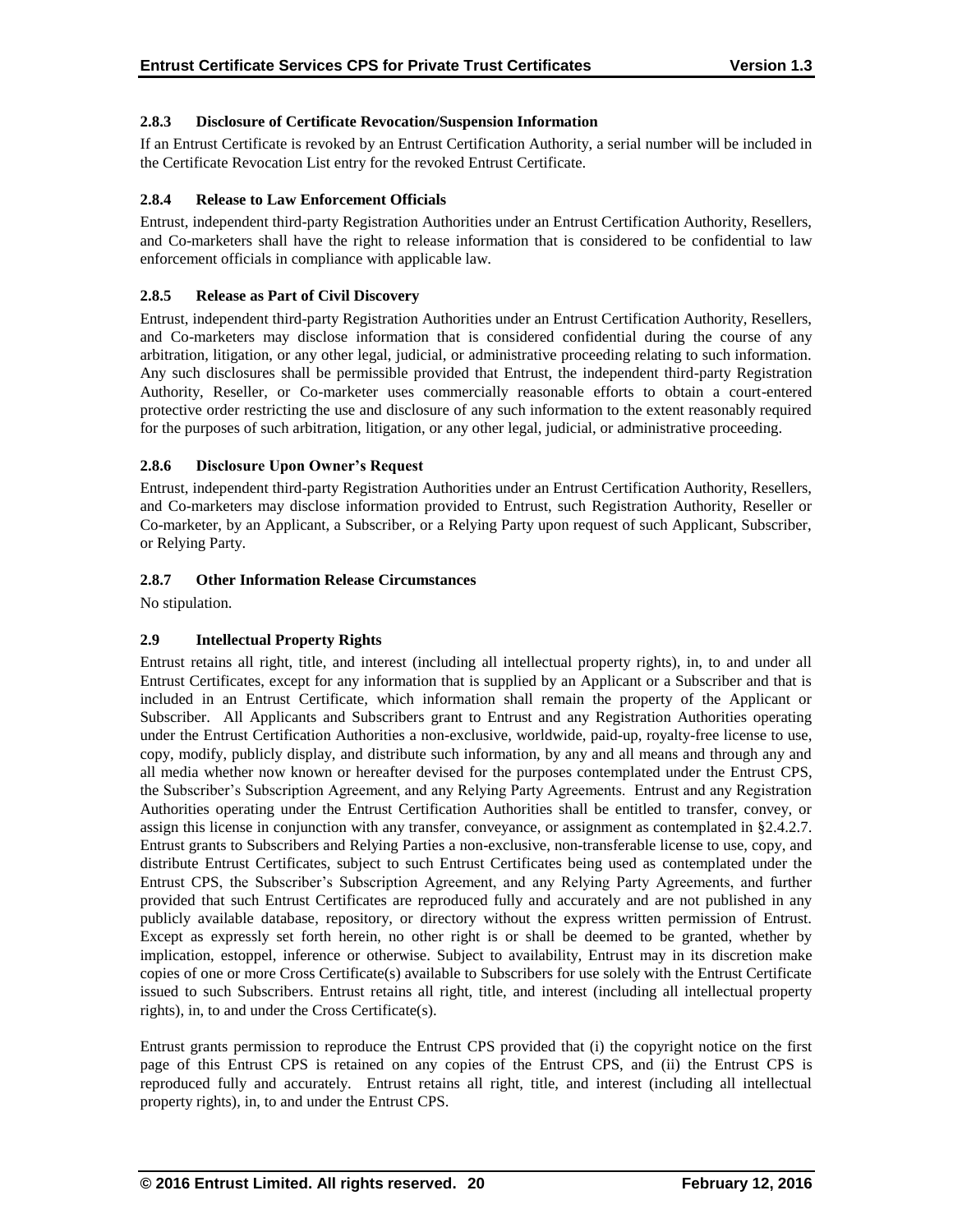In no event shall Entrust or any independent third-party Registration Authority operating under an Entrust Certification Authority, or any Resellers or Co-marketers, or any subcontractors, distributors, agents, suppliers, employees, or directors of any of the foregoing be liable to any Applicants, Subscribers, or Relying Parties or any other third parties for any losses, costs, liabilities, expenses, damages, claims, or settlement amounts arising from or relating to claims of infringement, misappropriation, dilution, unfair competition, or any other violation of any patent, trademark, copyright, trade secret, or any other intellectual property or any other right of person, entity, or organization in any jurisdiction arising from or relating to any Entrust Certificate or arising from or relating to any services provided in relation to any Entrust Certificate.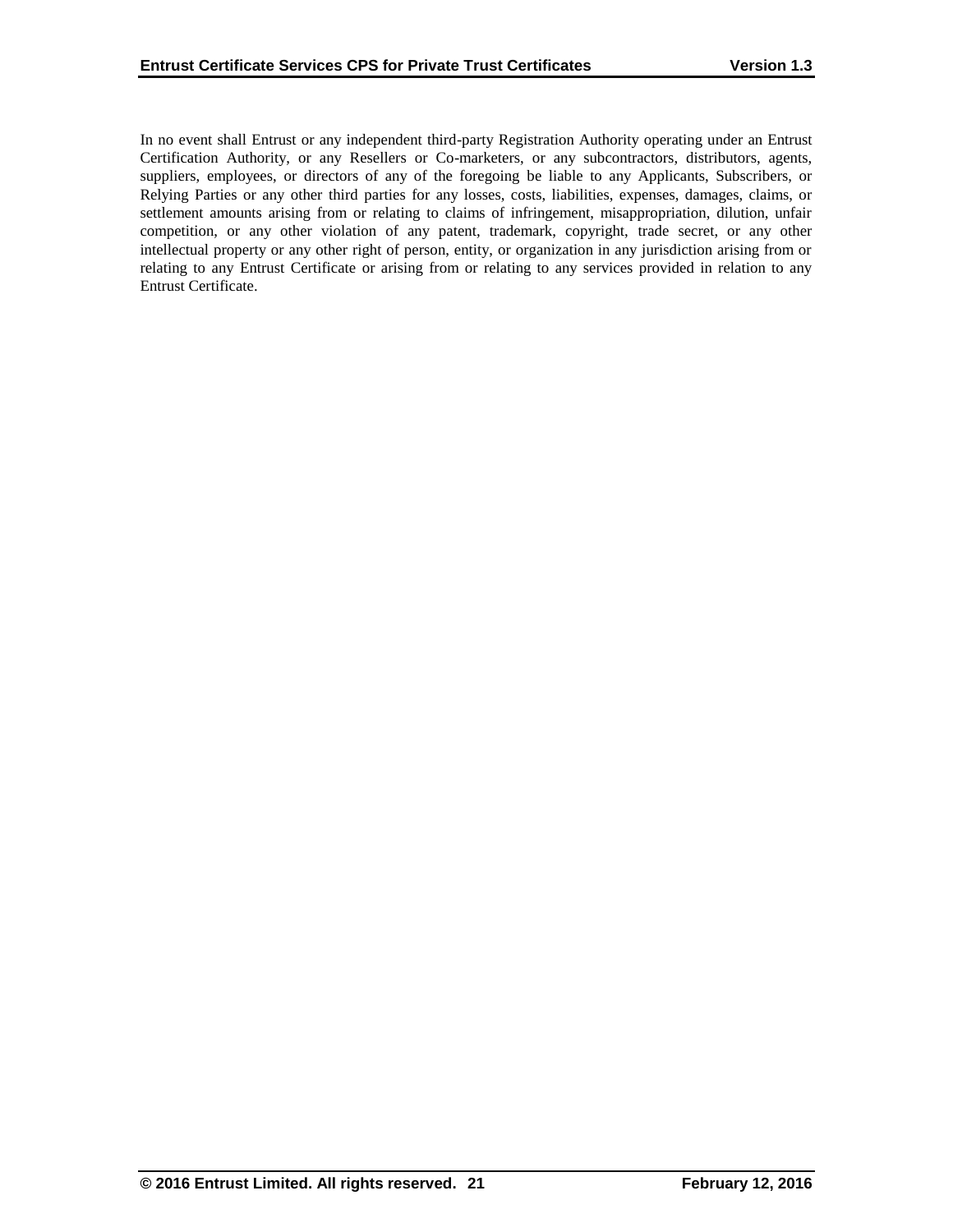# **3 Identification and Authentication**

## **3.1 Initial Registration**

Before issuing an Entrust Certificate, the Entrust Certification Authorities ensure that all Subject organization information in the Entrust Certificate conforms to the requirements of, and has been verified in accordance with the procedures prescribed in this CPS and matches the information confirmed and documented by the Registration Authority pursuant to its verification processes.

## **3.1.1 Types of Names**

## Entrust Private SSL Certificates

The Subject names in an Entrust Private SSL Certificate comply with the X.501 Distinguished Name (DN) form. Entrust Certification Authorities shall use a single naming convention as set forth below. Each Entrust Private SSL Certificate shall contain the following information:

- (i) "Country Name" (C) which is the two-letter ISO 3166 code for the country in which the Applicant is located and plans to host the secure server on which the Applicant is intending to install the Entrust Private SSL Certificate;
- (ii) "Organization Name" (O) which is the name of the organization in the case of a corporation, partnership, or other entity. In the case of a sole proprietorship, the organization name can be the name of the Applicant;
- (iii) "Organizational Unit Name" (OU) which is an optional field. The OU field may be used to distinguish between different organizational groups within an organization (for example, to distinguish between human resources, marketing, and development);
- (iv) "Common Name" (CN) which is the fully qualified hostname or path used in the DNS of the secure server on which the Applicant is intending to install the Entrust Private SSL Certificate;
- (v) "State" (ST), which is the state or province of the organization's place of business, if applicable; and
- (vi) "Subject Alternative Name" (SAN), which is the fully qualified hostname or path used in the DNS of the secure server on which the Applicant is intending to install the Entrust Private SSL Certificate. There may be multiple SANs in each Entrust Private SSL Certificate.

## Entrust Mobile Device Certificates

The Subject names in an Entrust Mobile Device Certificate comply with the X.501 Distinguished Name (DN) form. Entrust Certification Authorities shall use a single naming convention as set forth below. Each Entrust Mobile Device Certificate shall contain the following information:

- (i) "Country Name" (C) which is the two-letter ISO 3166 code for the country in which the Applicant is located;
- (ii) "Organization Name" (O) which is the name of the organization in the case of a corporation, partnership, or other entity. In the case of a sole proprietorship, the organization name can be the name of the Applicant;
- (iii) "Organizational Unit Name" (OU) which is an optional field. The OU field may be used to distinguish between different organizational groups within an organization (for example, to distinguish between human resources, marketing, and development);
- (iv) "Common Name" (CN) which is a unique alpha-numeric identifier, Subscriber name, or a unique alpha-numeric identifier plus Subscriber name which has been approved by the Subscriber administration contact; and
- (v) Optionally, "Subject Alternative Name" (SAN) which is the email address of the Subscriber.

## **3.1.2 Need for Names to Be Meaningful**

The certificates issued pursuant to this CPS are meaningful only if the names that appear in the certificates can be understood and used by Relying Parties. Names used in the certificates must identify the person or object to which they are assigned in a meaningful way. CAs shall not issue certificates to the subscribers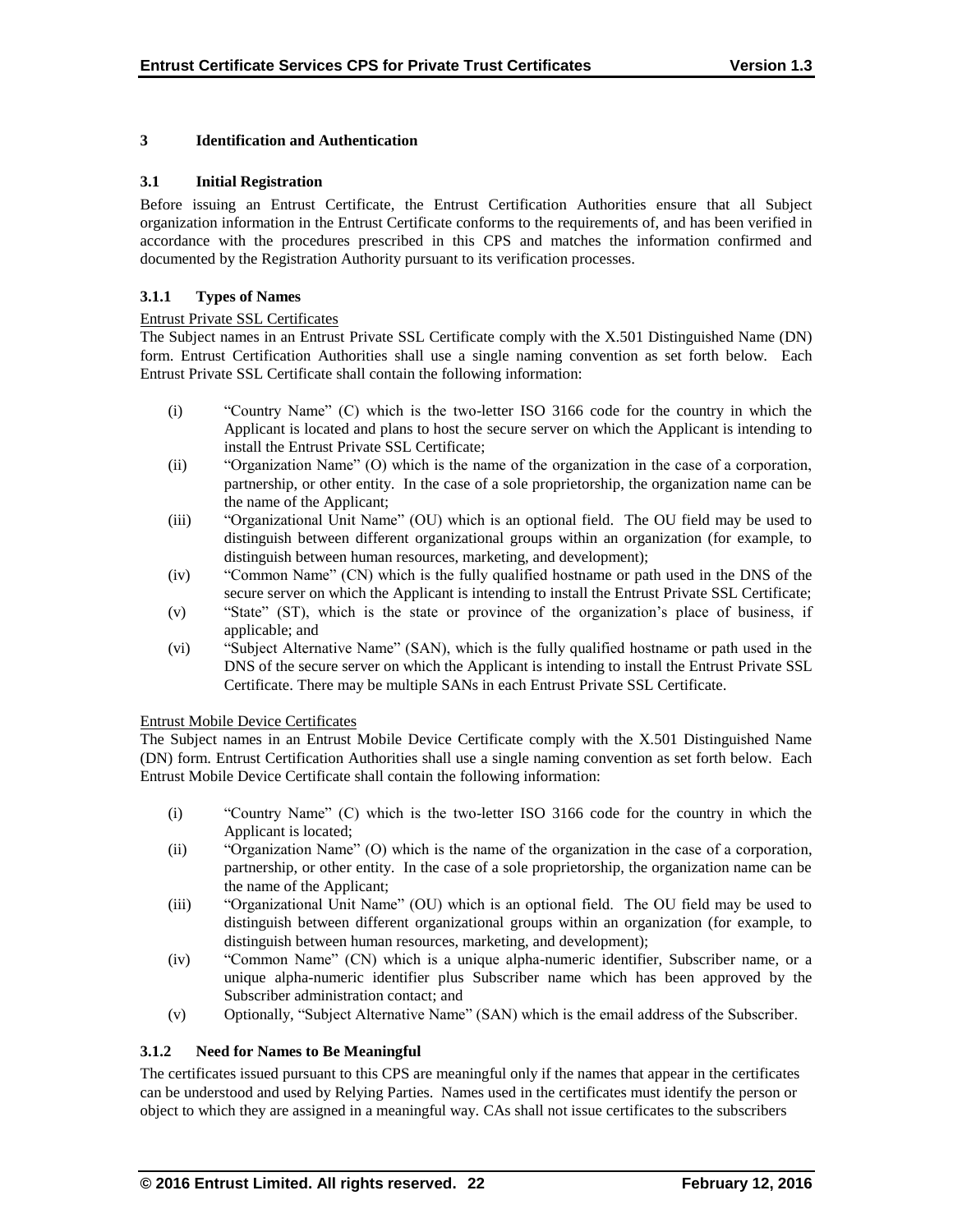that contain domain names, IP addresses, DN, URL, and/or e-mail addresses that the subscribers do not legitimately own or control. Examples of fields and extensions where these names appear include subject DN and subject alternative names.

## Entrust Private SSL Certificates

The value of the Common Name to be used in an Entrust Private SSL Certificate shall be the Applicant's fully qualified hostname or path that is used in the DNS of the secure server on which the Applicant is intending to install the Entrust Private SSL Certificate.

## **3.1.3 Rules for Interpreting Various Name Forms**

Subject names for Entrust Certificates shall be interpreted as set forth in §3.1.1 and §3.1.2.

## **3.1.4 Uniqueness of Names**

Names shall be defined unambiguously for each Subject in an Entrust Repository. The Distinguished Name attribute will usually be unique to the Subject to which it is issued. Each Entrust Certificate shall be issued a unique serial number within the name space of the issuing Entrust Certification Authority.

#### **3.1.5 Name Claim Dispute Resolution Procedure**

The Subject names in Entrust Certificates are issued on a "first come, first served" basis. By accepting a Subject name for incorporation into an Entrust Certificate, a Registration Authority operating under an Entrust Certification Authority does not determine whether the use of such information infringes upon, misappropriates, dilutes, unfairly competes with, or otherwise violates any intellectual property right or any other rights of any person, entity, or organization. The Entrust Certification Authorities and any Registration Authorities operating under the Entrust Certification Authorities neither act as an arbitrator nor provide any dispute resolution between Subscribers or between Subscribers and third-party complainants in respect to the use of any information in an Entrust Certificate. The Entrust CPS does not bestow any procedural or substantive rights on any Subscriber or third-party complainant in respect to any information in an Entrust Certificate. Neither the Entrust Certification Authorities nor any Registration Authorities operating under the Entrust Certification Authorities shall in any way be precluded from seeking legal or equitable relief (including injunctive relief) in respect to any dispute between Subscribers or between Subscribers and third-party complainants or in respect to any dispute between Subscribers and an Entrust Certification Authority or a Registration Authority operating under an Entrust Certification Authority or between a third-party complainant and an Entrust Certification Authority or a Registration Authority operating under an Entrust Certification Authority arising out of any information in an Entrust Certificate. Entrust Certification Authorities and Registration Authorities operating under Entrust Certification Authorities shall respectively have the right to revoke and the right to request revocation of Entrust Certificates upon receipt of a properly authenticated order from an arbitrator or court of competent jurisdiction requiring the revocation of an Entrust Certificate.

## **3.1.6 Recognition, Authentication and Role of Trademarks**

An Entrust Certification Authority or a Registration Authority operating under an Entrust Certification Authority may, in certain circumstances, take action in respect to an Entrust Certificate containing information that possibly violates the trademark rights of a third-party complainant. In the event that a third-party complainant provides an Entrust Certification Authority or a Registration Authority operating under an Entrust Certification Authority with (i) a certified copy that is not more than three (3) months old of a trademark registration from the principal trademark office in any one of the United States, Canada, Japan, Australia or any of the member countries of the European Union, and further provided that such registration is still in full force and effect, and (ii) a copy of a prior written notice to the Subscriber of the Entrust Certificate in dispute, stating that the complainant believes that information in the Subscriber's Entrust Certificate violates the trademark rights of the complainant, and (iii) a representation by the complainant indicating the means of notice and basis for believing that such notice was received by the Subscriber of the Entrust Certificate in dispute, an Entrust Certification Authority or a Registration Authority operating under an Entrust Certification Authority may initiate the following actions. The Entrust Certification Authority or the Registration Authority operating under an Entrust Certification Authority may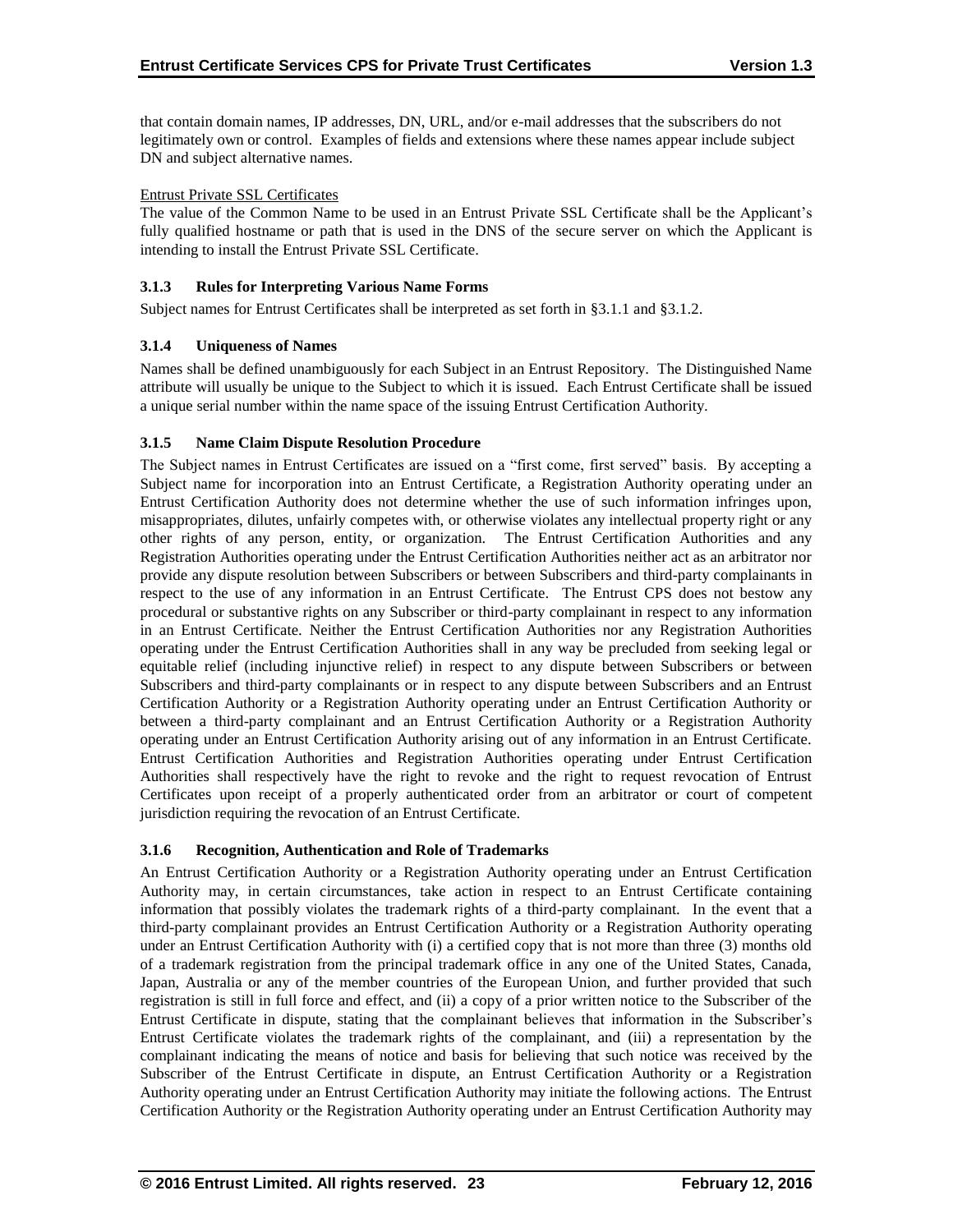determine whether the issue date of the Subscriber's Entrust Certificate predates the registration date on the trademark registration provided by the complainant. If the date of issuance of the Subscriber's Certificate predates the trademark registration date, the Entrust Certification Authority or the Registration Authority operating under the Entrust Certification Authority will take no further action unless presented with an authenticated order from an arbitrator or court of competent jurisdiction. If the date of issuance of the Entrust Certificate is after the registration date on the trademark registration provided by the complainant, the Entrust Certification Authority or the Registration Authority operating under the Entrust Certification Authority shall request that the Subscriber provide a proof of ownership for the Subscriber's own corresponding trademark registration from the principal trademark office in any one of the United States, Canada, Japan, Australia or any of the member countries of the European Union. If the Subscriber can provide a certified copy, as set forth above, that predates or was issued on the same date as the complainant's trademark registration, the Entrust Certification Authority or the Registration Authority operating under the Entrust Certification Authority will take no further action unless presented with an authenticated order from an arbitrator or court of competent jurisdiction. If the Subscriber does not respond within ten (10) Business Days, or if the date on the certified copy of the trademark registration provided by the Subscriber postdates the certified copy of the trademark registration provided by the complainant, the Entrust Certification Authority and the Registration Authorities operating under that Entrust Certification Authority respectively may revoke or may request revocation of the disputed Entrust Certificate.

If a Subscriber files litigation against a complainant, or if a complainant files litigation against a Subscriber, and such litigation is related to any information in an issued Entrust Certificate, and if the party instigating the litigation provides an Entrust Certification Authority or a Registration Authority operating under an Entrust Certification Authority with a copy of the file-stamped complaint or statement of claim, the Entrust Certification Authority will maintain the current status of the Entrust Certificate or the Registration Authority operating under the Entrust Certification Authority will request that the Entrust Certification Authority maintain the current status of the Entrust Certificate, subject to any requirements to change the status of such Entrust Certificate otherwise provided or required under this Entrust CPS, a Subscription Agreement, or any Relying Party Agreement. During any litigation, an Entrust Certification Authority will not revoke and a Registration Authority operating under an Entrust Certification Authority will not request revocation of an Entrust Certificate that is in dispute unless ordered by an arbitrator or a court of competent jurisdiction or as otherwise provided or required under this Entrust CPS, a Subscription Agreement, or any Relying Party Agreement. In the event of litigation as contemplated above, Entrust Certification Authorities and Registration Authorities operating under the Entrust Certification Authorities will comply with any directions by a court of competent jurisdiction in respect to an Entrust Certificate in dispute without the necessity of being named as a party to the litigation. If named as a party in any litigation in respect to an Entrust Certificate, Entrust and/or any third party operating a Registration Authority under an Entrust Certification Authority shall be entitled to take any action that it deems appropriate in responding to or defending such litigation. Any Subscriber or Relying Party that becomes involved in any litigation in respect to an Entrust Certificate shall remain subject to all of the terms and conditions of the Entrust CPS, the Subscriber's Subscription Agreement, and the Relying Party's Relying Party Agreement.

Registration Authorities operating under an Entrust Certification Authority shall notify the Entrust Certification Authority of any disputes of which such Registration Authority is aware and which relate to any information contained in an Entrust Certificate whose issuance was requested by such Registration Authority.

# **3.1.7 Method to Prove Possession of Private Key**

For Key Pairs generated by the Applicant, Entrust Certification Authorities perform proof of possession tests for CSRs created using reversible asymmetric algorithms (such as RSA) by validating the signature on the CSR submitted by the Applicant with the Entrust Certificate Application.

# **3.1.8 Authentication of Organizational Identity**

Registration Authorities operating under the Entrust Certification Authorities shall perform a limited verification of any organizational identities that are submitted by an Applicant or Subscriber. Registration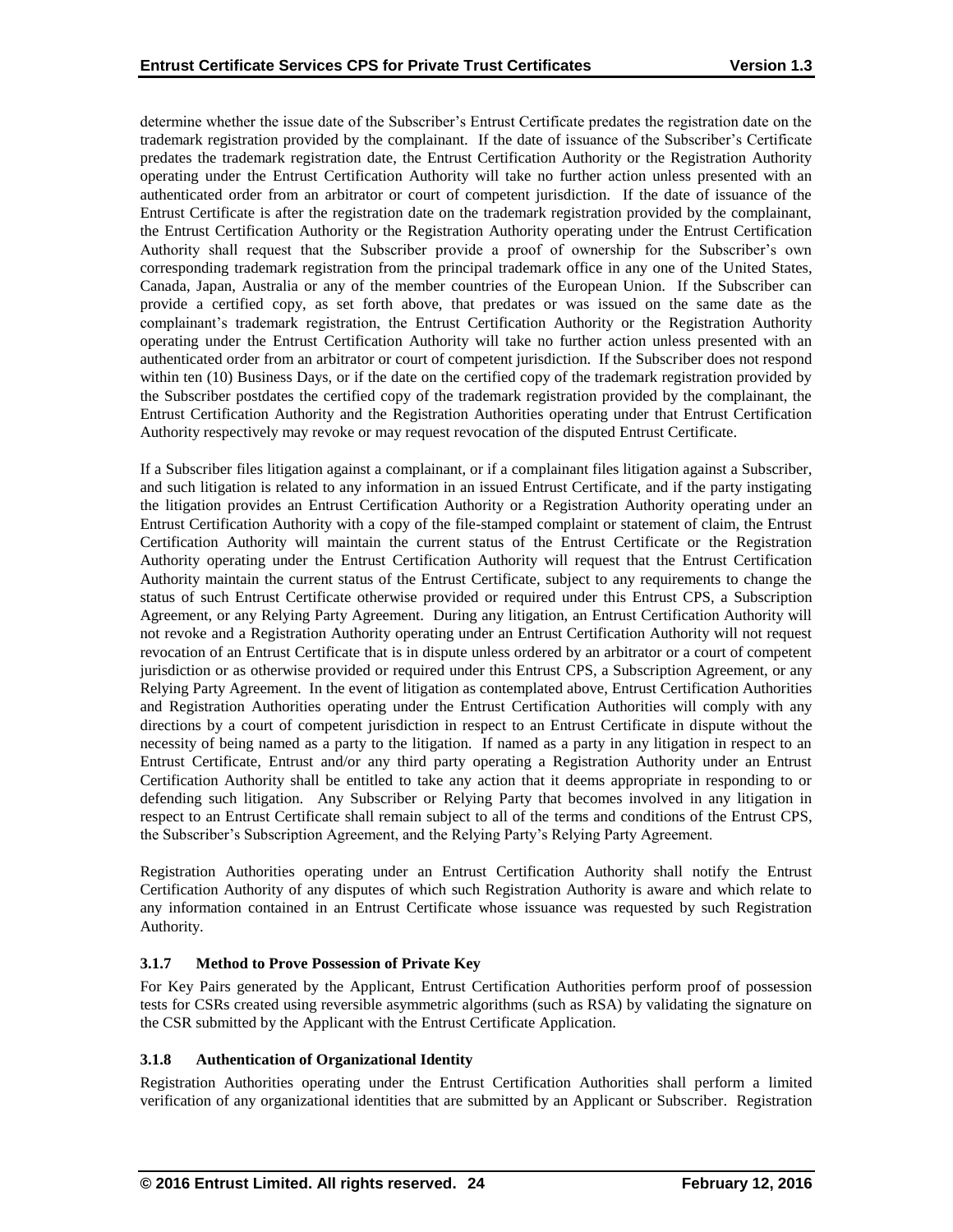Authorities operating under the Entrust Certification Authorities shall determine whether the organizational identity, address, and domain name provided with an Entrust Certificate Application are consistent with information contained in third-party databases and/or governmental sources. The information and sources used for the limited verification of Entrust Certificate Applications may vary depending on the jurisdiction of the Applicant or Subscriber.

In the case of organizational identities that are not registered with any governmental sources, Registration Authorities operating under the Entrust Certification Authorities shall use commercially reasonable efforts to confirm the existence of the organization. Such commercially reasonable efforts may include site visits or third-party attestation letter. Registration Authorities operating under the Entrust Certification Authorities shall comply with all verification practices mandated by the Entrust Policy Authority.

## **3.1.9 Authentication of Individual Identity**

Registration Authorities operating under the Entrust Certification Authorities shall use reasonable means to verify any individual identities that are submitted by an Applicant or Subscriber.

An individual identity shall be verified by using a legible copy, which discernibly shows the Applicant's face, of at least one currently valid government-issued photo ID (passport, driver's license, military ID, national ID, or equivalent document type). The copy shall be inspected for any indication of alteration or falsification.

The Applicant's address shall be verified using a trusted form of identification such as a government ID, utility bill, or bank or credit card statement. The same government-issued ID that was used to verify the Applicant's name may be relied upon.

The request shall be verified by contacting the Applicant using a phone number that was provided from a third-party.

## **3.1.10 Authentication of Domain Name**

Private Trust Certificates may use fully qualified or non-fully qualified domain names.

## **3.1.10.1 Fully Qualified Domain Names**

Registration Authorities operating under the Entrust Certification Authorities shall use reasonable means to confirm the Applicant or Subscriber has control of the domain names to be included in the Entrust Certificate. The Registration Authority shall check the WHOIS record to determine who the top level domain (TLD) is registered to. The authorization to use the domain is done by contacting an authorization contact at the entity that registered the domain name or by contacting a user identified in the WHOIS record.

If contacting a user identified in the WHOIS record by email, then only the following emails addresses may be used:

- (i) Supplied by the Domain Name Registrar;
- (ii) Taken from the Domain Name Registrant's "registrant", "technical", or "administrative" contact information, as it appears in the Domain's WHOIS record; or;
- (iii) By pre-pending a local part to a Domain Name as follows:
	- a. Local part One of the following: 'admin', 'administrator', 'webmaster', 'hostmaster', or 'postmaster'; and
	- b. Domain Name Formed by pruning zero or more components from the Registered Domain Name or the requested Fully-Qualified Domain Name.

## **3.1.10.2 Non-Fully Qualified Domain Names**

Registration Authorities operating under the Entrust Certification Authorities shall allow non-fully qualified domain names to be used. Non-fully qualified domain names can be multi-label name or reserved IP address.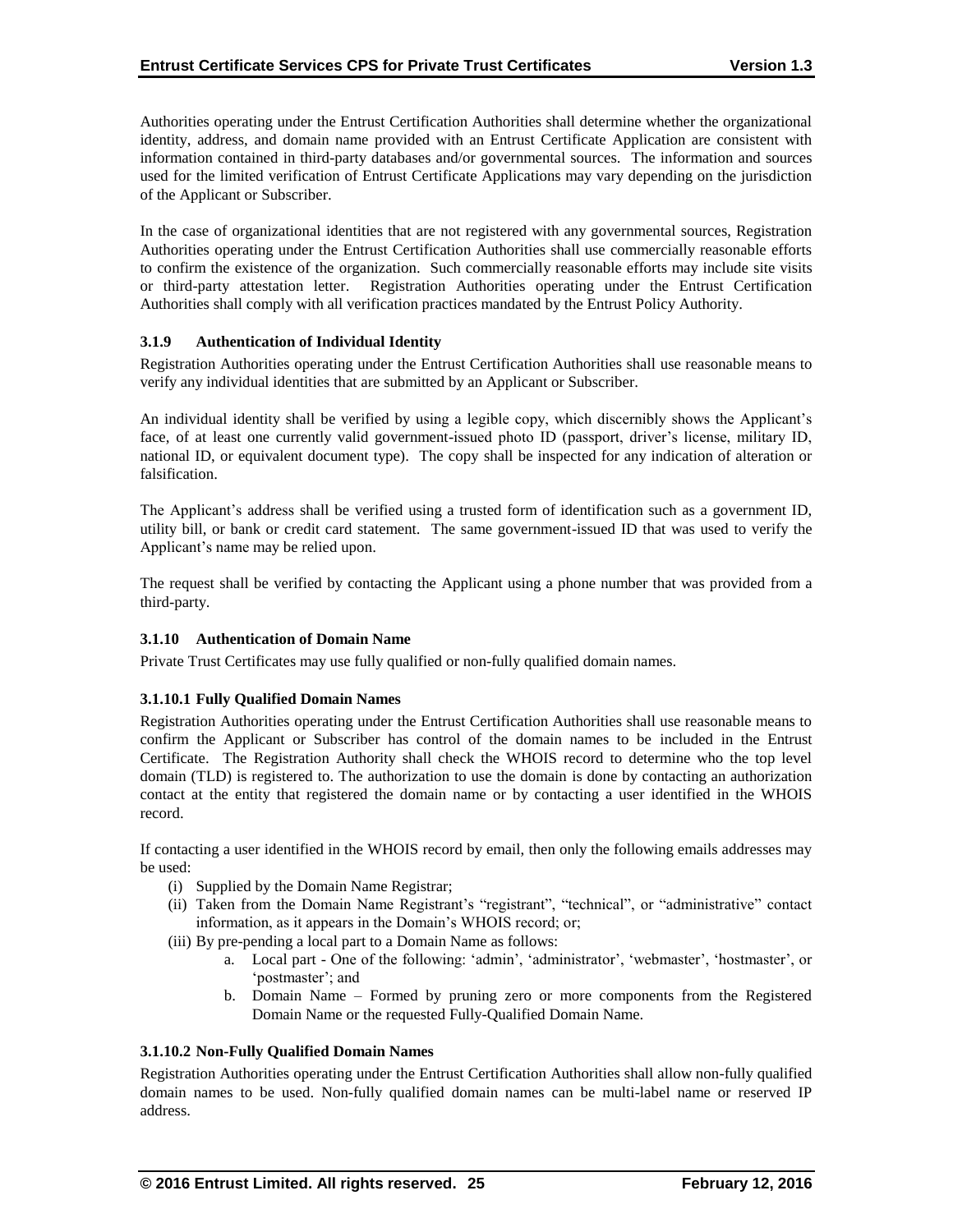Each non-fully qualified domain name shall be reserved for one Subscriber for each Entrust CA used to issue private trust certificates.

## **3.1.11 Accuracy of Information**

To ensure the accuracy of the information and to ensure that no misleading information is included in the certificate, each verification shall be validated by a verification manager before the information can be used to issue a certificate.

# **3.2 Routine Rekey**

Each Entrust Certificate shall contain a Certificate expiration date. The reason for having an expiration date for a Certificate is to minimize the exposure of the Key Pair associated with the Certificate. For this reason, when processing a new Entrust Certificate Application, Entrust recommends that a new Key Pair be generated and that the new Public Key of this Key Pair be submitted with the Applicant's Entrust Certificate Application. If a Subscriber wishes to continue to use an Entrust Certificate beyond the expiry date for the current Entrust Certificate, the Subscriber must obtain a new Entrust Certificate and replace the Entrust Certificate that is about to expire. Subscribers submitting a new Entrust Certificate Application will be required to complete the initial application process, as described in §4.1.

The Registration Authority that processed the Subscriber's Entrust Certificate Application shall make a commercially reasonable effort to notify Subscribers of the pending expiration of their Entrust Certificate by sending an email to the technical contact listed in the corresponding Entrust Certificate Application. Upon expiration of an Entrust Certificate, the Subscriber shall immediately cease using such Entrust Certificate and shall remove such Entrust Certificate from any devices and/or software in which it has been installed.

For Entrust Certificates, the Subscriber may request a replacement certificate using an existing key pair.

## **3.3 Rekey After Revocation**

Entrust Certification Authorities and Registration Authorities operating under Entrust Certification Authorities do not renew Entrust Certificates that have been revoked. If a Subscriber wishes to use an Entrust Certificate after revocation, the Subscriber must apply for a new Entrust Certificate and replace the Entrust Certificate that has been revoked. In order to obtain another Entrust Certificate, the Subscriber shall be required to complete the initial application process, as described in §4.1. Upon revocation of an Entrust Certificate, the Subscriber shall immediately cease using such Entrust Certificate and shall remove such Entrust Certificate from any devices and/or software in which it has been installed.

## **3.4 Revocation Request**

A Subscriber may request revocation of their Entrust Certificate at any time provided that the Subscriber can validate to the Registration Authority that processed the Subscriber's Entrust Certificate Application that the Subscriber is the person, organization, or entity to whom the Entrust Certificate was issued. The Registration Authority shall authenticate a request from a Subscriber for revocation of their Entrust Certificate by requiring the pass phrase submitted by the Subscriber with the Entrust Certificate Application and/or some subset of the information provided by the Subscriber with the Entrust Certificate Application. Upon receipt and confirmation of such information, the Registration Authority shall then process the revocation request as stipulated in §4.4.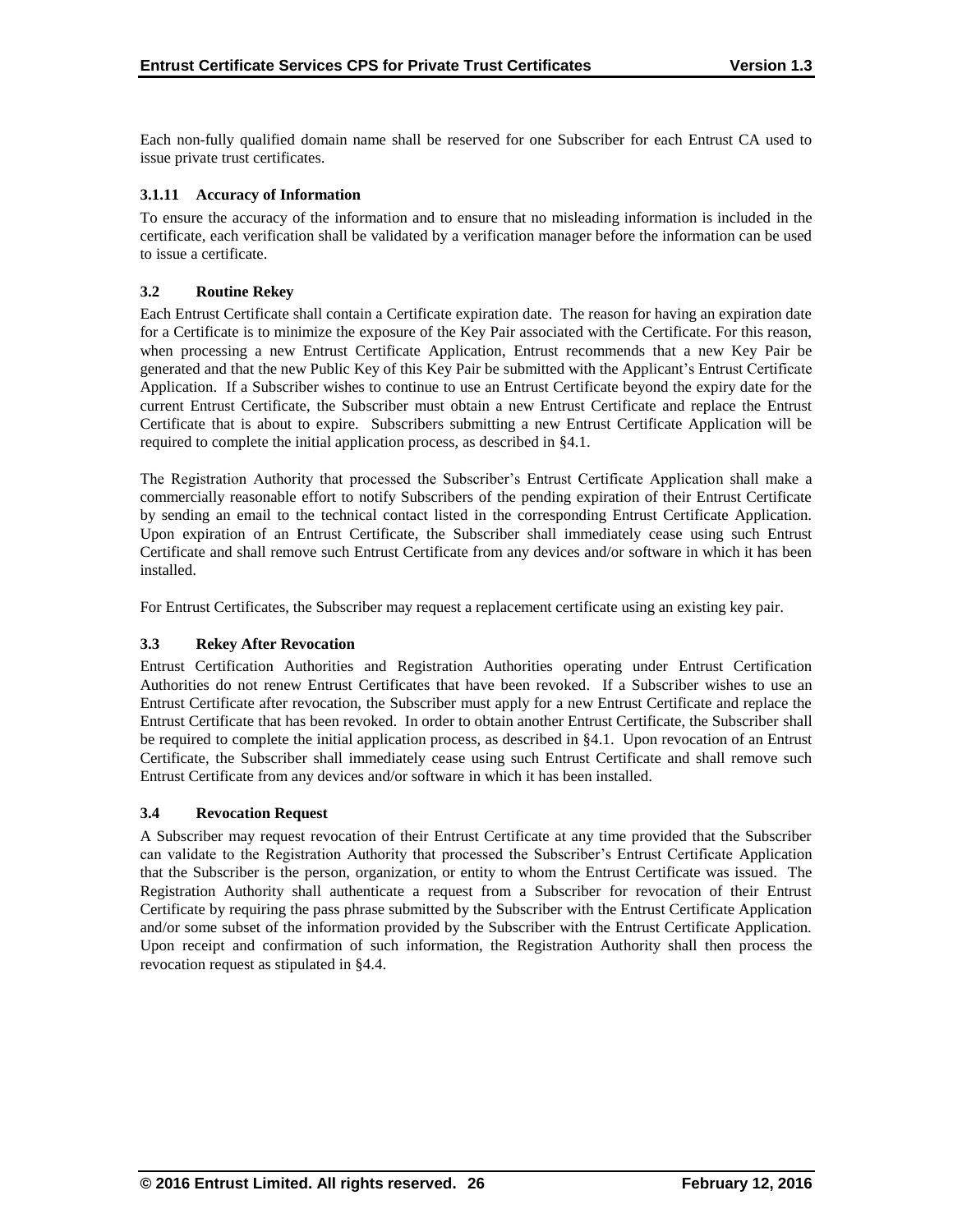## **4 Operational Requirements**

#### **4.1 Certificate Application**

To obtain an Entrust Certificate, an Applicant must:

- (i) generate a secure and cryptographically sound Key Pair, if not generated by an Entrust Certification Authority
- (ii) agree to all of the terms and conditions of the Entrust CPS and the Subscription Agreement, and
- (iii) complete and submit an Entrust Certificate Application, providing all information requested by an Entrust-operated Registration Authority or by an independent third-party Registration Authority under an Entrust Certification Authority (a "Registration Authority") without any errors, misrepresentation, or omissions.

Upon an Applicant's completion of the Entrust Certificate Application and acceptance of the terms and conditions of this Entrust CPS and the Subscription Agreement, a Entrust-operated Registration Authority or an independent third-party Registration Authority operating under an Entrust Certification Authority shall follow the procedures described in §3.1.8 and §3.1.9 to perform limited verification of the information contained in the Entrust Certificate Application. If the verification performed by a Registration Authority is successful, the Registration Authority may, in its sole discretion, request the issuance to the Applicant of an Entrust Certificate from an Entrust Certification Authority. If a Registration Authority refuses to request the issuance of an Entrust Certificate, the Registration Authority shall (i) use commercially reasonable efforts to notify the Applicant by email of any reasons for refusal, and (ii) promptly refund any amounts that have been paid in connection with the Entrust Certificate Application.

In the event of successful verification of an Entrust Certificate Application, the Registration Authority shall submit a request to an Entrust Certification Authority for the issuance of an Entrust Certificate and shall notify the Applicant by email once an Entrust Certificate has been issued by the Entrust Certification Authority.

## **4.2 Certificate Issuance**

After performing limited verification of the information provided by an Applicant with an Entrust Certificate Application, a Registration Authority operating under an Entrust Certification Authority may request that an Entrust Certification Authority issue an Entrust Certificate. Upon receipt of a request from a Registration Authority operating under an Entrust Certification Authority, the Entrust Certification Authority may generate and digitally sign an Entrust Certificate in accordance with the Certificate profile described in §7.

Upon issuance of an Entrust Certificate, neither Entrust nor any independent third-party Registration Authority operating under an Entrust Certification Authority, nor any Resellers or Co-marketers, or any subcontractors, distributors, agents, suppliers, employees, or directors of any of the foregoing shall have any obligation to perform any ongoing monitoring, investigation, or verification of the information provided in an Entrust Certificate Application.

## **4.2.1 Circumstances for Certificate Renewal**

In accordance with the Subscription Agreement, Entrust Certification Authorities or Registration Authorities will provide a certificate lifecycle monitoring service which will support certificate renewal.

## **4.2.2 Who May Request Renewal**

Subscribers or Subscriber agents may request renewal of Entrust Certificates.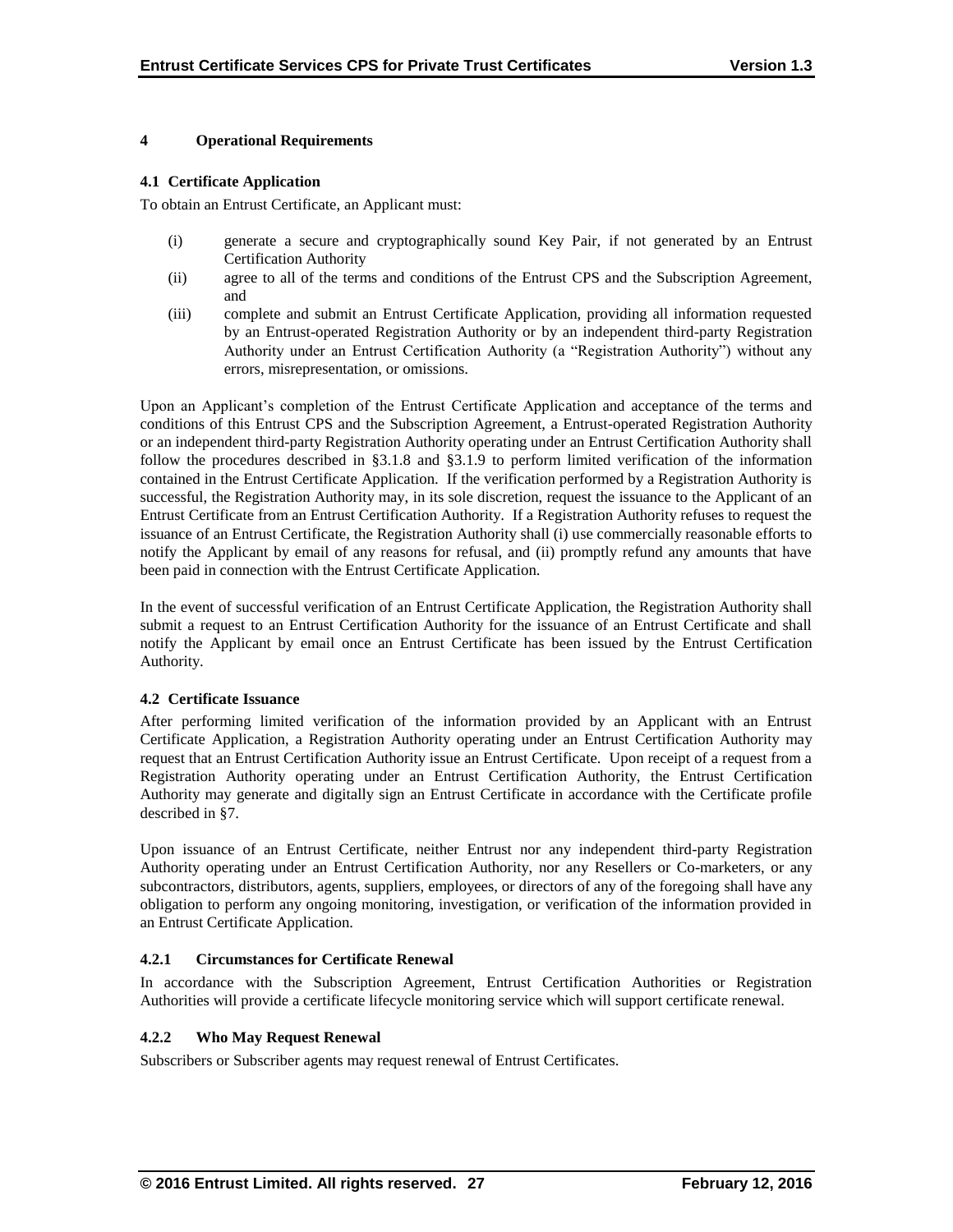# **4.2.3 Processing Certificate Renewal Requests**

Entrust Certification Authorities or Registration Authorities will process certificate renewal requests with validated verification data. Verification data which was validated within the last thirty-nine months may be used.

Entrust Certificates may be reissued using the previously accepted Public Key, if the Public Key meets the key size requirements of §6.1.5.

## **4.2.4 Notification of New Certificate Issuance to Subscriber**

Entrust Certification Authorities or Registration Authorities will provide Entrust Certificate renewal notification to the Subscriber or Subscriber agents through an Internet link or by email.

Subscribers or Subscriber agents may request that email renewal notices are not sent for their expiring Entrust Certificates.

# **4.2.5 Conduct Constituting Acceptance of a Renewal Certificate**

No stipulation.

## **4.2.6 Publication of the Renewal Certificate by the CA**

Entrust Certification Authorities or Registration Authorities will provide the Subscriber with an Entrust Certificate through an Internet link.

## **4.2.7 Notification of Certificate Issuance by the CA to Other Entities**

No stipulation.

# **4.3 Certificate Acceptance**

Once an Entrust Certificate has been generated and placed in an Entrust Repository, the Registration Authority that requested the issuance of the Entrust Certificate shall use commercially reasonable efforts to notify the Applicant by email that the Applicant's Entrust Certificate is available.

## **4.4 Certificate Suspension and Revocation**

An Entrust Certification Authority shall revoke an Entrust Certificate after receiving a valid revocation request from a Registration Authority operating under such Entrust Certification Authority. A Registration Authority operating under an Entrust Certification Authority shall be entitled to request and may request that an Entrust Certification Authority revoke an Entrust Certificate after such Registration Authority receives a valid revocation request from the Subscriber for such Entrust Certificate. A Registration Authority operating under an Entrust Certification Authority shall be entitled to request and shall request that an Entrust Certification Authority revoke an Entrust Certificate if such Registration Authority becomes aware of the occurrence of any event that would require a Subscriber to cease to use such Entrust Certificate.

Entrust Certification Authorities do not allow the suspension of Entrust Certificates.

# **4.4.1 Circumstances for Revocation**

An Entrust Certification Authority shall be entitled to revoke and may revoke, and a Registration Authority operating under an Entrust Certification Authority shall be entitled to request revocation of and shall request revocation of, a Subscriber's Entrust Certificate if such Entrust Certification Authority or Registration Authority has knowledge of or a reasonable basis for believing that of any of the following events have occurred:

(i) Compromise of such Entrust Certification Authority's Private Key or Compromise of a superior Certification Authority's Private Key;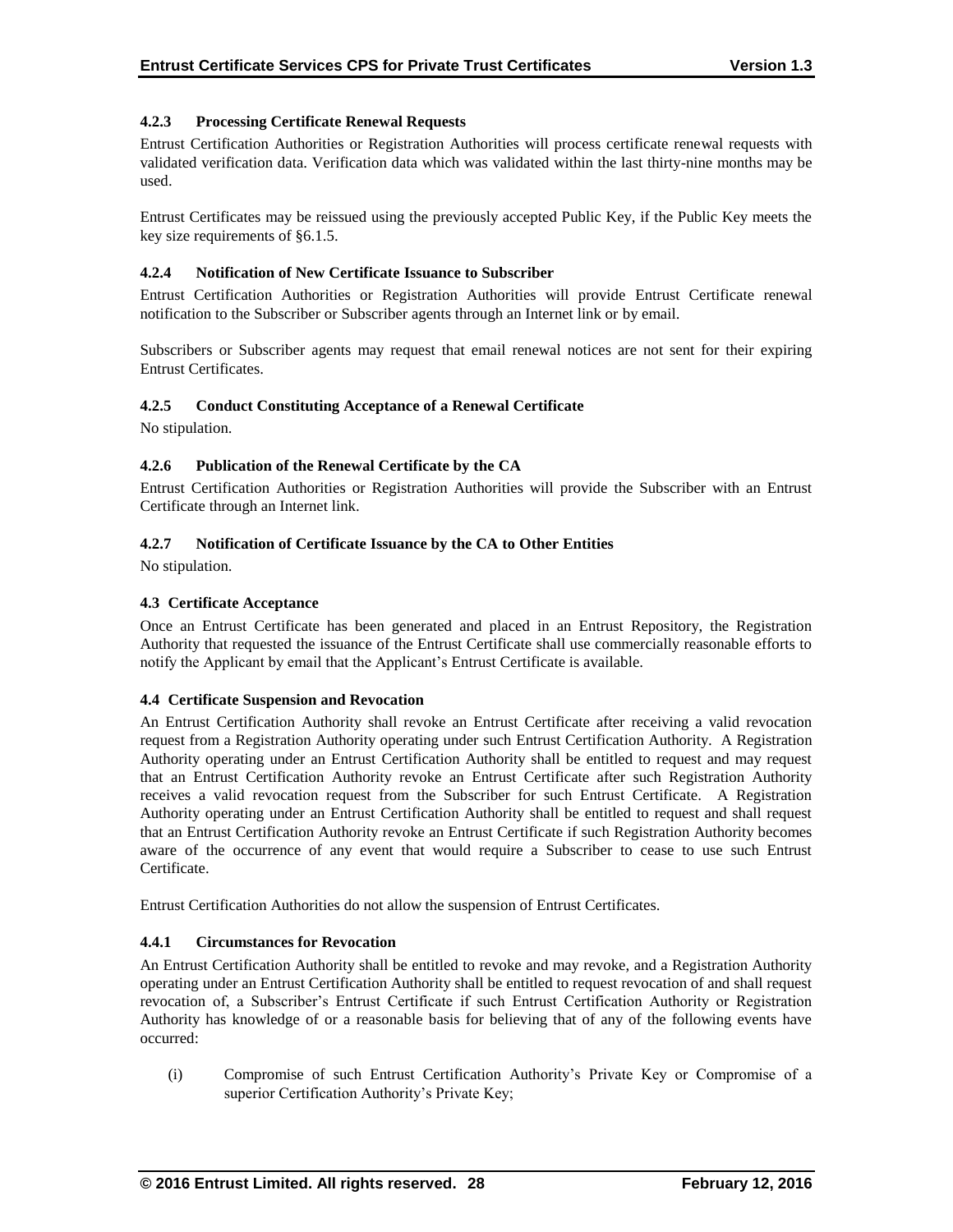- (ii) breach by the Subscriber of any of the terms of the Entrust CPS or the Subscriber's Subscription Agreement;
- (iii) any change in the information contained in an Entrust Certificate issued to a Subscriber;
- (iv) non-payment of any Entrust Certificate fees or service fees;
- (v) a determination that an Entrust Certificate was not issued in accordance with the requirements of the Entrust CPS or the Subscriber's Subscription Agreement;
- (vi) the Entrust Certification Authority receives notice or otherwise become aware that a court or arbitrator has revoked a Subscriber's right to use the domain name listed in a Private SSL Certificate, or that the Subscriber has failed to renew its domain name;
- (vii) the Entrust Certification Authority receives notice or otherwise become aware that a Subscriber has been added as a denied party or prohibited person to a blacklist, or is operating from a prohibited destination under the laws of the Entrust Certification Authority's jurisdiction of operation as described in §2.4;
- (viii) the Entrust Certification Authority ceases operations for any reason or the Entrust Certification Authority's right to issue Entrust Certificates expires or is revoked or terminated and the Entrust Certification Authority has not arranged for another Certification Authority to provide revocation support for the Entrust Certificates;
- (ix) any other reason that may be reasonably expected to affect the integrity, security, or trustworthiness of an Entrust Certificate or an Entrust Certification Authority.

A Subscriber shall request revocation of their Entrust Certificate if the Subscriber has a suspicion or knowledge of or a reasonable basis for believing that of any of the following events have occurred:

- (i) Compromise of the Subscriber's Private Key;
- (ii) knowledge that the original Entrust Certificate request was not authorized and such authorization will not be retroactively granted;
- (iii) change in the information contained in the Subscriber's Entrust Certificate;
- (iv) change in circumstances that cause the information contained in Subscriber's Entrust Certificate to become inaccurate, incomplete, or misleading.

Such revocation request shall be submitted by the Subscriber to the Registration Authority that processed the Subscriber's Entrust Certificate Application. If a Subscriber's Entrust Certificate is revoked for any reason, the Registration Authority that processed the Subscriber's Entrust Certificate Application shall make a commercially reasonable effort to notify such Subscriber by sending an email to the technical and security contacts listed in the Entrust Certificate Application. Revocation of an Entrust Certificate shall not affect any of the Subscriber's contractual obligations under this Entrust CPS, the Subscriber's Subscription Agreement, or any Relying Party Agreements.

# **4.4.2 Who Can Request Revocation**

A Subscriber may request revocation of their Entrust Certificate at any time for any reason. If a Subscriber requests revocation of their Entrust Certificate, the Subscriber must be able to validate themselves as set forth in §3.4 to the Registration Authority that processed the Subscriber's Entrust Certificate Application. The Entrust Certification Authorities shall not be required to revoke and the Registration Authorities operating under the Entrust Certification Authorities shall not be required to request revocation of an Entrust Certificate until a Subscriber can properly validate themselves as set forth in §3.4 and §4.4.3. An Entrust Certification Authority shall be entitled to revoke and shall revoke, and a Registration Authority operating under an Entrust Certification Authority shall be entitled to request revocation of and shall request revocation of, a Subscriber's Entrust Certificate at any time for any of the reasons set forth in §4.4.1.

## **4.4.3 Procedure for Revocation Request**

A Registration Authority operating under an Entrust Certification Authority shall authenticate a request by a Subscriber for revocation of their Entrust Certificate by requiring (i) some subset of the information provided by the Subscriber with the Subscriber's Entrust Certificate Application, or (ii) the pass phrase submitted by the Subscriber with the Subscriber's Entrust Certificate Application or verification by a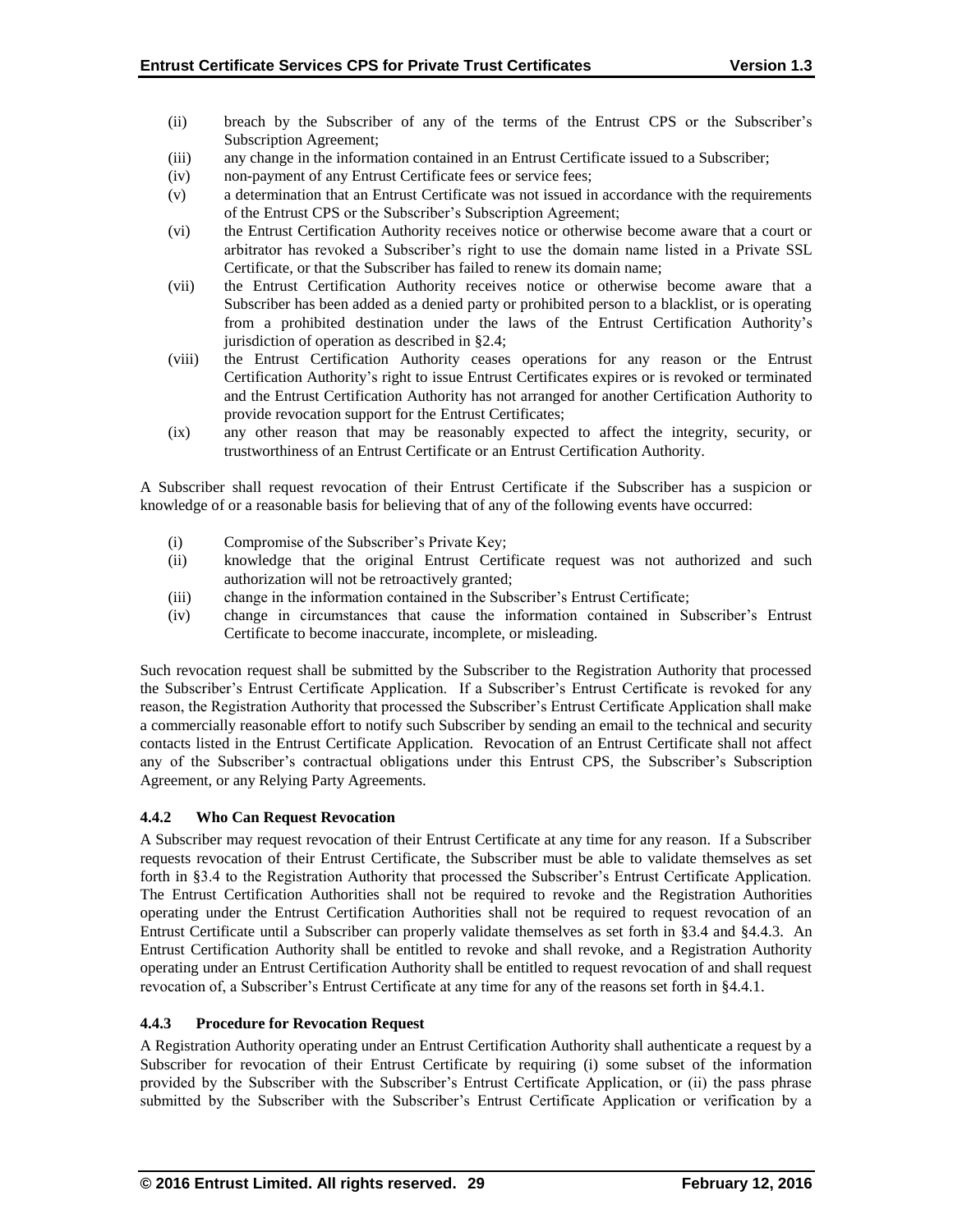contact at the Subscriber. Upon receipt and confirmation of such information, the Registration Authority shall send a revocation request to the Entrust Certification Authority that issued such Entrust Certificate. The Entrust Certification Authority shall make all reasonable efforts to post the serial number of the revoked Entrust Certificate to a CRL in an Entrust Repository within one (1) business day of receiving such revocation request. For Certificate revocation that is not initiated by the Subscriber, the Registration Authority that requested revocation of the Subscriber's Entrust Certificate shall make a commercially reasonable effort to notify the Subscriber by sending an email to the technical and security contacts specified in the Subscriber's Entrust Certificate Application.

# **4.4.4 Revocation Request Grace Period**

In the case of Private Key Compromise, or suspected Private Key Compromise, a Subscriber shall request revocation of the corresponding Entrust Certificate immediately upon detection of the Compromise or suspected Compromise. Revocation requests for other required reasons shall be made as soon as reasonably practicable.

# **4.4.5 Circumstances for Suspension**

Entrust Certification Authorities do not suspend Entrust Certificates.

# **4.4.6 Who Can Request Suspension**

Entrust Certification Authorities do not suspend Entrust Certificates.

# **4.4.7 Procedure for Suspension Request**

Entrust Certification Authorities do not suspend Entrust Certificates.

# **4.4.8 Limits on Suspension Period**

Entrust Certification Authorities do not suspend Entrust Certificates.

## **4.4.9 CRL Issuance Frequency**

Entrust Certification Authorities shall issue CRLs as follows:

- (i) CRLs for Entrust Certificates issued to subordinate CAs shall be issued at least once every twelve months or with 24 hours after revoking a subordinate CA. The next CRL update shall not be more than twelve months from the last update.
- (ii) CRLs for Entrust Certificates issued to end entities shall be issued at least once every seven days.

## **4.4.10 CRL Checking Requirements**

A Relying Party shall check whether the Entrust Certificate that the Relying Party wishes to rely on has been revoked. A Relying Party shall check the Certificate Revocation Lists maintained in the appropriate Repository or perform an on-line revocation status check using OCSP to determine whether the Entrust Certificate that the Relying Party wishes to rely on has been revoked. In no event shall Entrust or any independent third-party Registration Authorities operating under an Entrust Certification Authority, or any Resellers or Co-marketers, or any subcontractors, distributors, agents, suppliers, employees, or directors of any of the foregoing be liable for any damages whatsoever due to (i) the failure of a Relying Party to check for revocation or expiration of an Entrust Certificate, or (ii) any reliance by a Relying Party on an Entrust Certificate that has been revoked or that has expired.

## **4.4.11 On-line Revocation/Status Checking Availability**

On-line revocation/status checking of certificates is available on a continuous basis by CRL or On-line Certificate Status Protocol (OCSP).

Entrust Certification Authorities shall sign and make available OCSP as follows: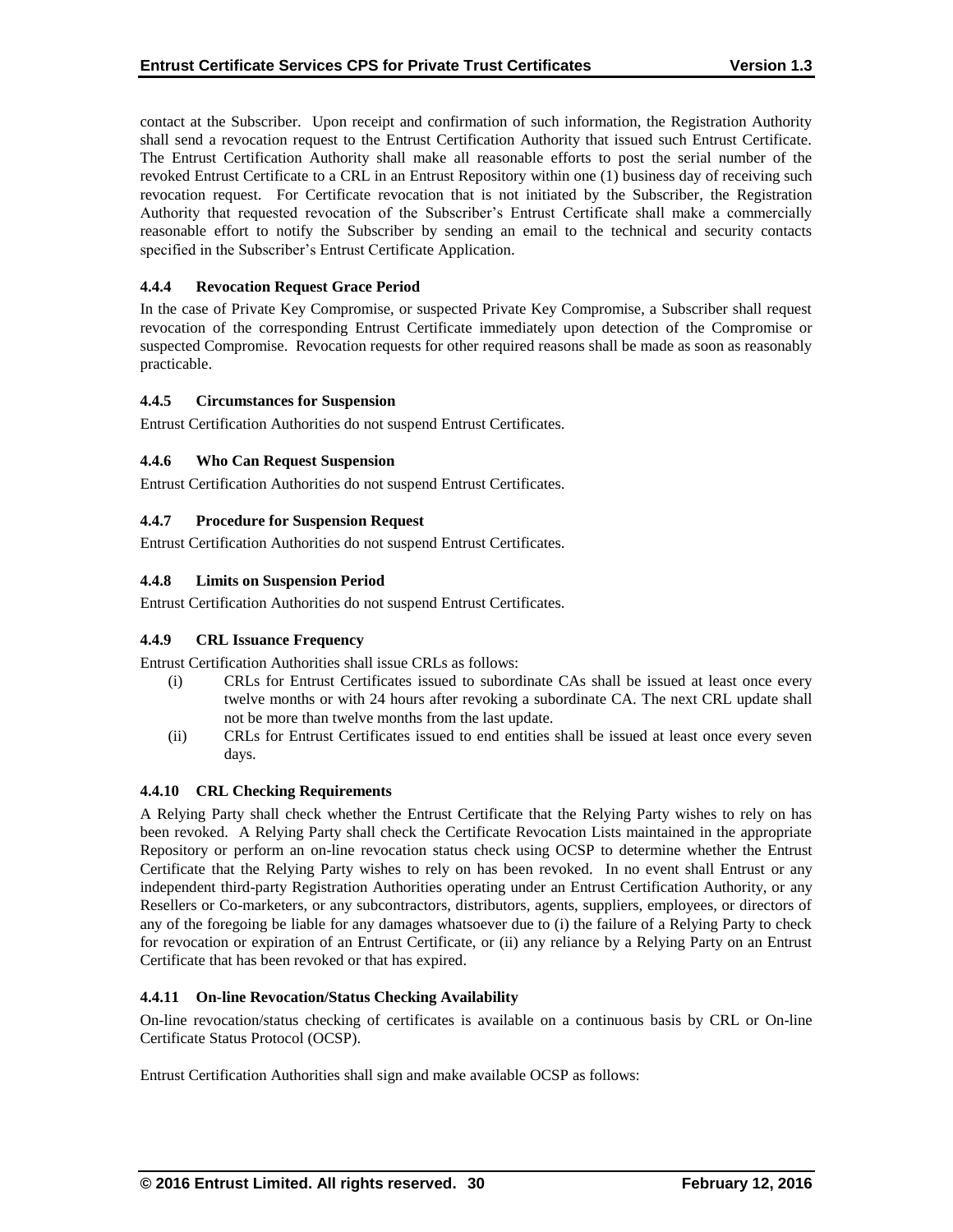- (i) OCSP responses for Entrust Certificates issued to subordinate CAs shall be issued at least once every twelve months or with 24 hours after revoking a subordinate CA.
- (ii) OCSP responses for Entrust Certificates issued to end entities shall be issued at least once every four days. OCSP responses will have a maximum expiration time of ten days.

The on-line locations of the CRL and the OCSP response are included in the Entrust Certificate to support software applications that perform automatic certificate status checking. A Relying Party can also be check certificate revocation status directly with the Repository at www.entrust.net.

## **4.4.12 On-line Revocation Checking Requirements**

Refer to §4.4.10.

# **4.4.13 Other Forms of Revocation Advertisements Available**

No stipulation.

## **4.4.14 Checking Requirements For Other Forms of Revocation Advertisements**

No stipulation.

## **4.4.15 Special Requirements Re Key Compromise**

If a Subscriber suspects or knows that the Private Key corresponding to the Public Key contained in the Subscriber's Entrust Certificate has been Compromised, the Subscriber shall immediately notify the Registration Authority that processed the Subscriber's Entrust Certificate Application, using the procedures set forth in §4.4.3, of such suspected or actual Compromise. The Subscriber shall immediately stop using such Entrust Certificate and shall remove such Entrust Certificate from any devices and/or software in which such Entrust Certificate has been installed. The Subscriber shall be responsible for investigating the circumstances of such Compromise or suspected Compromise and for notifying any Relying Parties that may have been affected by such Compromise or suspected Compromise.

## **4.5 Security Audit Procedures**

Significant security events in the Entrust Certification Authorities are automatically time-stamped and recorded as audit logs in audit trail files. The audit trail files are processed (reviewed for policy violations or other significant events) on a regular basis. Authentication codes are used in conjunction with the audit trail files to protect against modification of audit logs. Audit trail files are archived periodically. All files including the latest audit trail file are moved to backup media and stored in a secure archive facility.

The Entrust Certification Authorities and all Registration Authorities operating under an Entrust Certification Authority record in detail every action taken to process an Entrust Certificate Request and to issue an Entrust Certificate, including all information generated or received in connection with an Entrust Certificate Request, and every action taken to process the Request, including time, date, and personnel involved in the action.

The foregoing record requirements include, but are not limited to, an obligation to record the following events:

- (i) Entrust Certification Authority key lifecycle management events, including:
	- a. Key generation, backup, storage, recovery, archival, and destruction; and
	- b. Cryptographic device lifecycle management events.
- (ii) Entrust Certification Authority and Entrust Certificate lifecycle management events, including:
	- a. Certificate Requests, renewal and re-key requests, and revocation;
	- b. All verification activities required by this CPS;
	- c. Date, time, phone number used, persons spoken to, and end results of verification telephone calls;
	- d. Acceptance and rejection of Certificate Requests;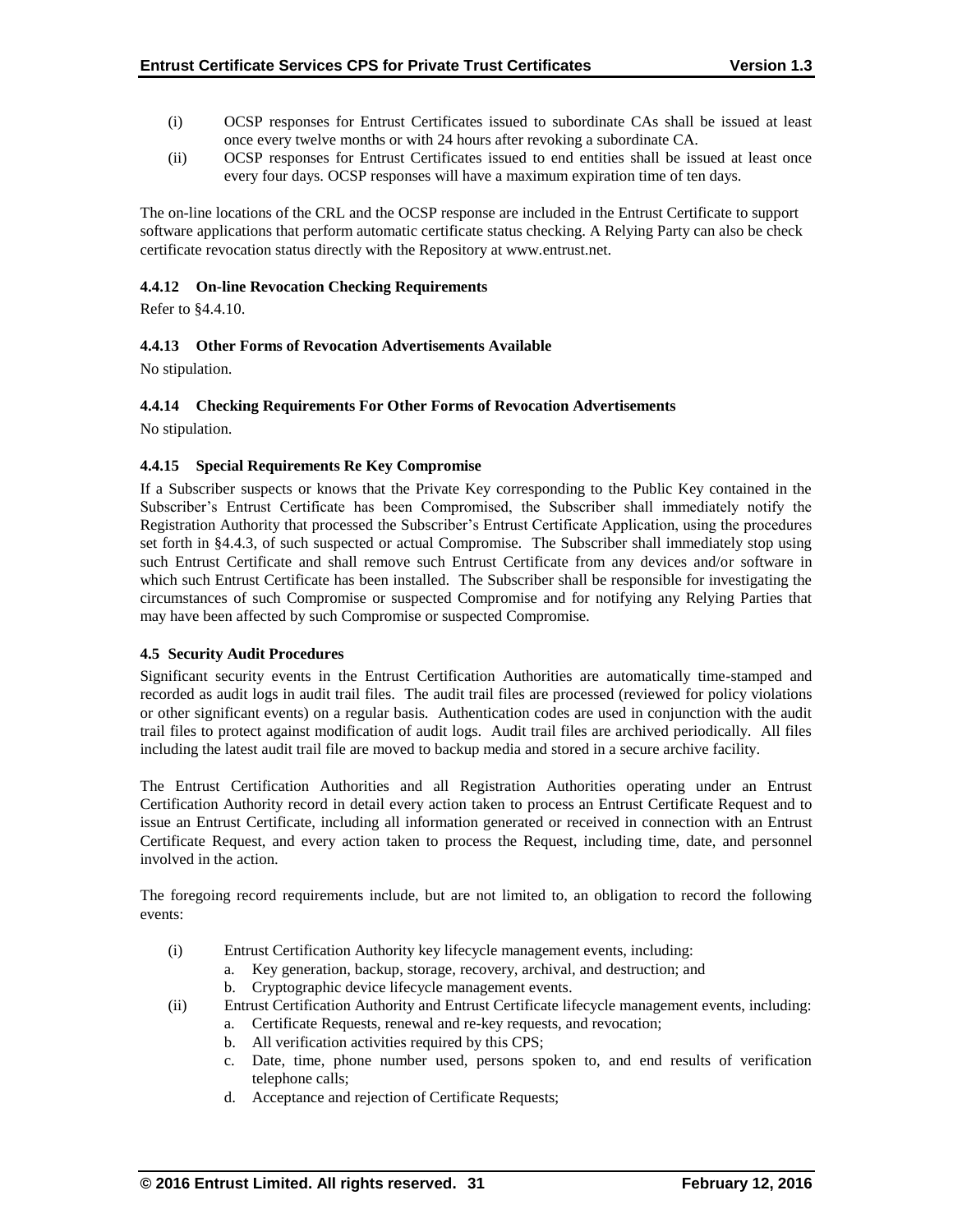- e. Issuance of Entrust Certificates; and
- f. Generation of Certificate Revocation Lists (CRLs) and OCSP messages.
- (iii) Security events, including:
	- a. Successful and unsuccessful PKI system access attempts;
	- b. PKI and security system actions performed;
	- c. Security profile changes;
	- d. System crashes, hardware failures, and other anomalies;
	- e. Firewall and router activities; and
	- f. Entries to and exits from the Entrust Certification Authority facility.
- (iv) Log entries include the following elements:
	- a. Date and time of entry;
	- b. Identity of the person making the journal entry; and
	- c. Description of entry.

The time for the Entrust Certification Authorities computer systems is synchronized with the service provided by the National Research Council Canada.

## **4.6 Records Archival**

The audit trail files, databases and revocation information for Entrust Certification Authorities are archived. The archive of an Entrust Certification Authorities' database and the archive of revocation information are retained for at least three (3) years. Archives of audit trail files are retained for at least seven (7) year(s) after any Entrust Certificate based on that documentation ceases to be valid. The databases for Entrust Certification Authorities are encrypted and protected by Entrust software master keys. The archive media is protected through storage in a restricted-access facility to which only Entrust-authorized personnel have access. Archive files are backed up as they are created. Originals are stored on-site and housed with an Entrust Certification Authority system. Backup files are stored at a secure and separate geographic location.

## **4.7 Key Changeover**

Entrust Certification Authorities' key pairs will be retired from service at the end of their respective lifetimes as defined in §6.3. New Certification Authority key pairs will be created as required to support the continuation of Entrust Certification Authority Services. Each Entrust Certification Authority will continue to publish CRLs signed with the original key pair until all certificates issued using that original key pair have expired. The Certification Authority key changeover process will be performed such that it causes minimal disruption to Subscribers and Relying Parties.

## **4.8 Compromise and Disaster Recovery**

Entrust Certification Authorities have a disaster recovery plan to provide for timely recovery of services in the event of a system outage. The disaster recovery plan addresses the following:

- (i) the conditions for activating the plans;
- (ii) resumption procedures;
- (iii) a maintenance schedule for the plan;
- (iv) awareness and education requirements;
- (v) the responsibilities of the individuals;
- (vi) recovery point objective (RPO) of fifteen minutes
- (vii) recovery time objective (RTO) of 24 hours for essential CA operations which include certificate issuance, certificate revocation, and issuance of certificate revocation status; and
- (viii) testing of recovery plans.

In order to mitigate the event of a disaster, Entrust has implemented the following:

- (ix) secure on-site and off-site storage of backup HSMs containing copies of all CA Private Keys
- (x) secure on-site and off-site storage of all requisite activation materials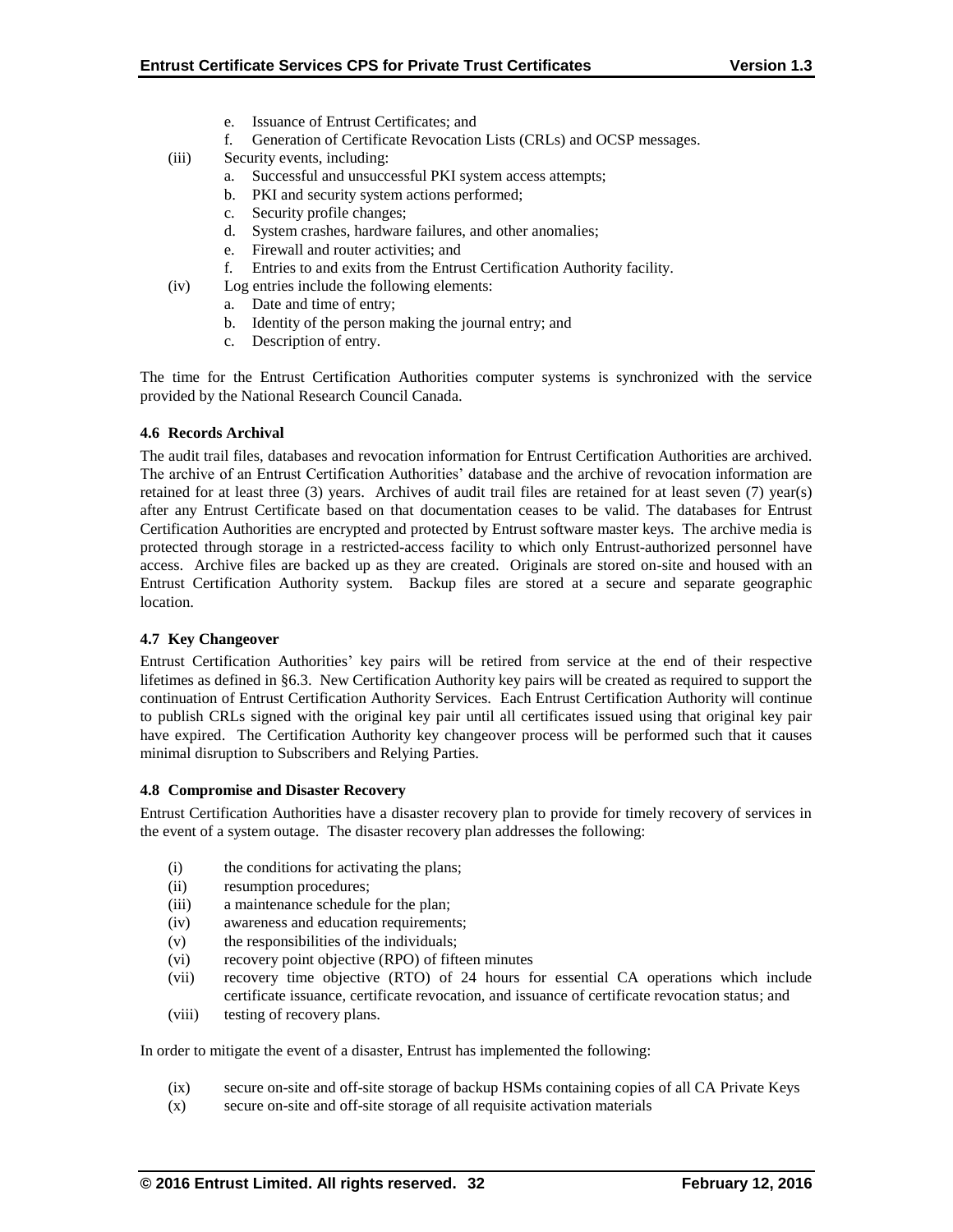- (xi) regular synchronization of critical data to the disaster recovery site
- (xii) regular incremental and daily backups of critical data within the primary site
- (xiii) weekly backup of critical data to a secure off-site storage facility
- (xiv) secure off-site storage of disaster recovery plan and disaster recovery procedures
- (xv) environmental controls as described in §5.1
- (xvi) high availability architecture for critical systems

Entrust has implemented a secure disaster recovery facility that is greater than 250 km from the primary secure CA facilities.

Entrust requires rigorous security controls to maintain the integrity of Entrust Certification Authorities. The Compromise of the Private Key used by an Entrust Certification Authority is viewed by Entrust as being very unlikely; however, Entrust has policies and procedures that will be employed in the event of such a Compromise. At a minimum, all Subscribers shall be informed as soon as practicable of such a Compromise and information shall be posted in the Entrust Repository.

# **4.9 CA Termination**

In the event that an Entrust Certification Authority ceases operation, all Entrust Certificates issued by such Entrust Certification Authority shall be revoked and the CRL life-time will be set to a period that meets any Entrust obligations.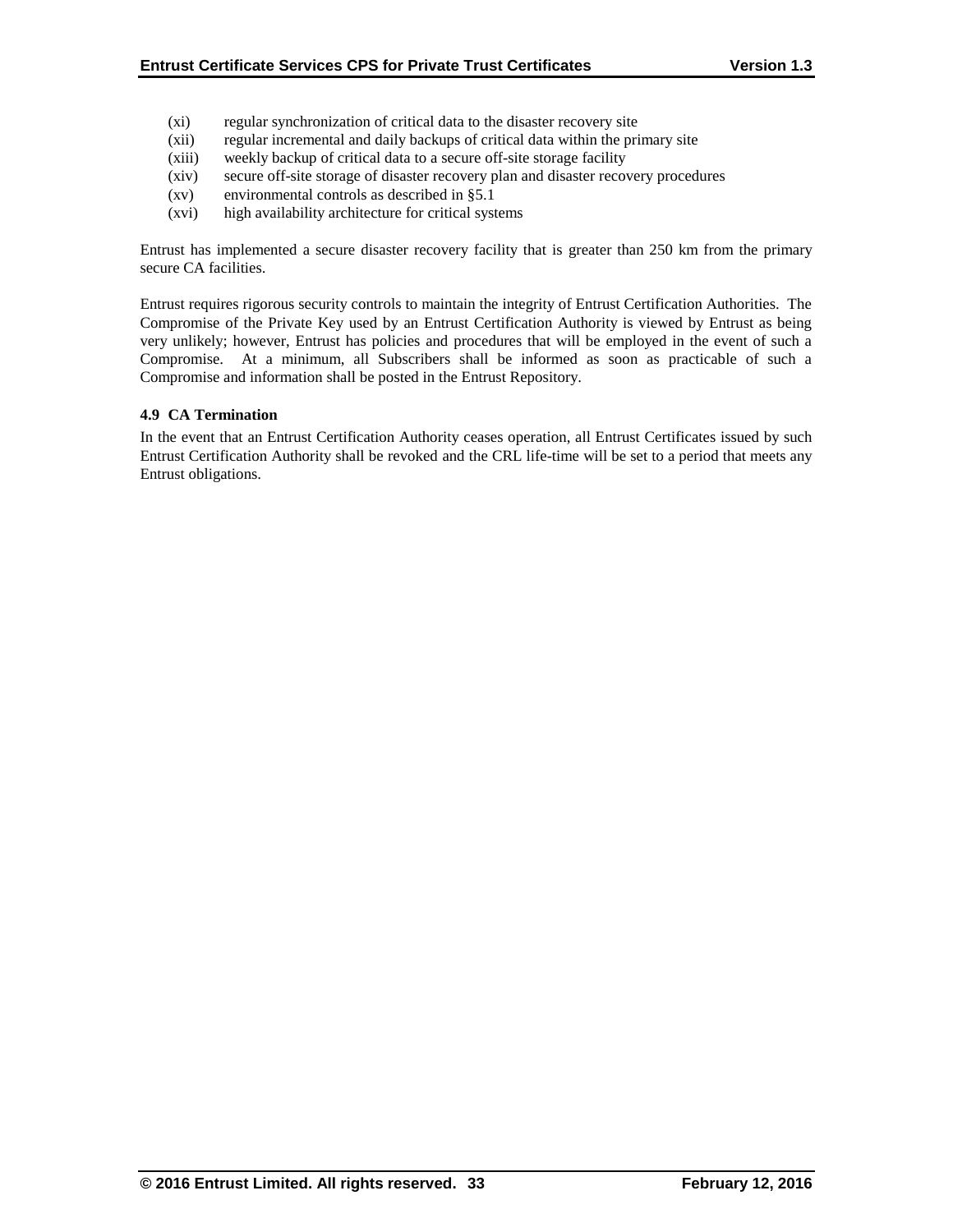# **5 Physical, Procedural, and Personnel Security Controls**

## **5.1 Physical Controls**

## **5.1.1 Site Location and Construction**

The hardware and software for an Entrust Certification Authority is located in a secure facility with physical security and access control procedures that meet or exceed industry standards. The CA equipment is located in a Security zone that is physically separated from Entrust's other systems so that only authorized CA personnel can access it.

# **5.1.2 Physical Access**

The room containing the Entrust Authority software is designated a two (2) person zone, and controls are used to prevent a person from being in the room alone. Alarm systems are used to notify security personnel of any violation of the rules for access to an Entrust Certificate Authority.

# **5.1.3 Power and Air Conditioning**

The Security zone is equipped with:

- Filtered, conditioned, power connected to an appropriately sized UPS and generator;
- Heating, ventilation, and air conditioning appropriate for a commercial data processing facility; and
- Emergency lighting.

The environmental controls conform to local standards and are appropriately secured to prevent unauthorized access and/or tampering with the equipment. Temperature control alarms and alerts are activated upon detection of threatening temperature conditions.

## **5.1.4 Water Exposures**

No liquid, gas, exhaust, etc. pipes traverse the controlled space other than those directly required for the area's HVAC system and for the pre-action fire suppression system. Water pipes for the pre-action fire suppression system are only filled on the activation of multiple fire alarms.

## **5.1.5 Fire Prevention and Protection**

The Entrust facility is fully wired for fire detection, alarm and suppression. Routine, frequent inspections of all systems are made to assure adequate operation.

## **5.1.6 Media Storage**

All media is stored away from sources of heat and from obvious sources of water or other obvious hazards. Electromagnetic media (e.g. tapes) are stored away from obvious sources of strong magnetic fields. Archived material is stored in a room separate from the CA equipment until it is transferred to the archive storage facility.

## **5.1.7 Waste Disposal**

Waste is removed or destroyed in accordance with industry best practice. Media used to store sensitive data is destroyed, such that the information is unrecoverable, prior to disposal.

## **5.1.8 Off-site Backup**

As stipulated in §4.6.

## **5.2 Procedural Controls**

An Entrust Certification Authority has a number of trusted roles for sensitive operations of the Entrust Certification Authority software. To gain access to the Entrust Authority software used in an Entrust Certification Authority, operational personnel must undergo background investigations. Entrust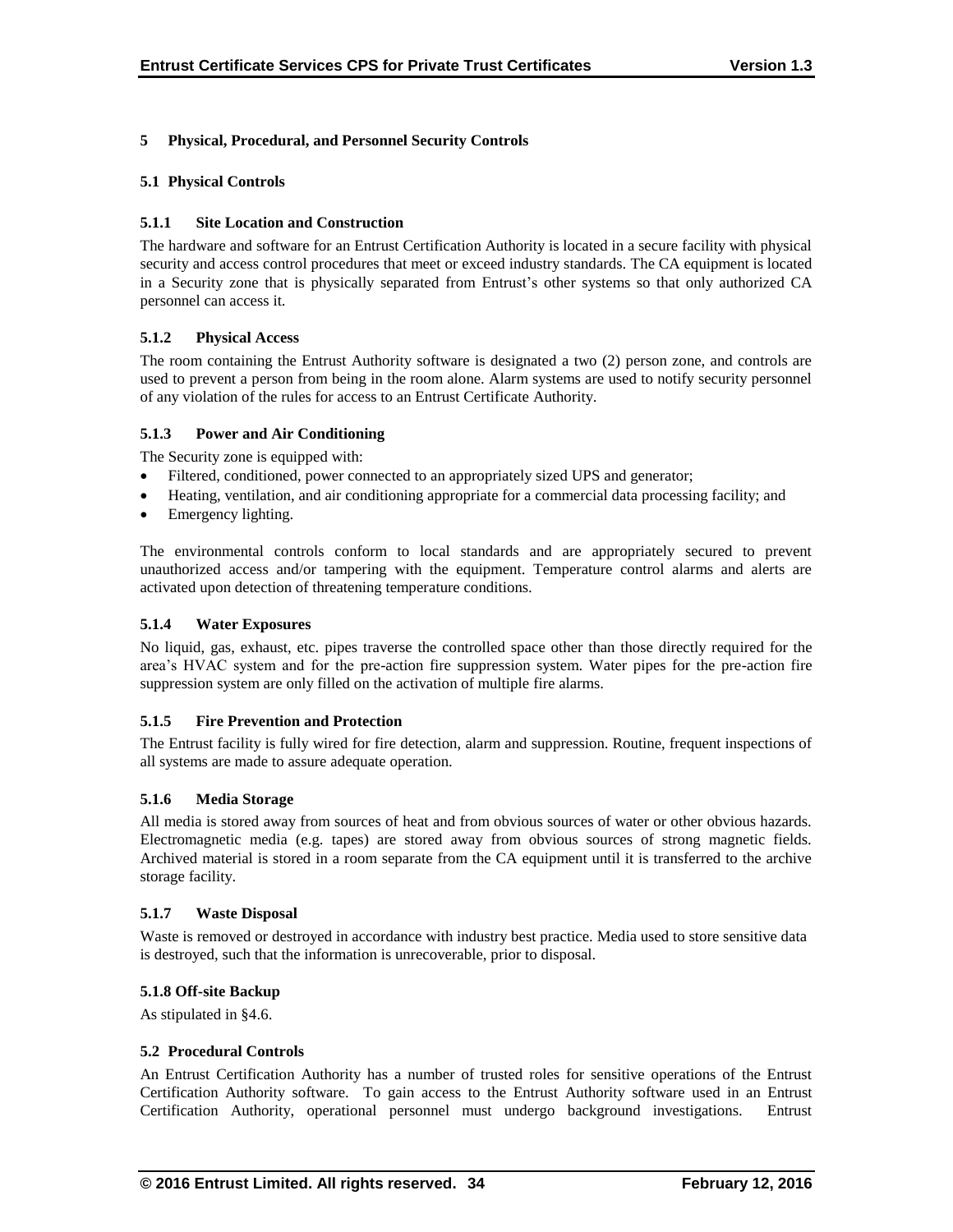Certification Authority operations related to adding administrative personnel or changing Certification Authority policy settings require more than one (1) person to perform the operation.

## **5.3 Personnel Controls**

Operational personnel for an Entrust Certification Authority will not be assigned other responsibilities that conflict with their operational responsibilities for the Entrust Certification Authority. The privileges assigned to operational personnel for an Entrust Certification Authority will be limited to the minimum required to carry out their assigned duties.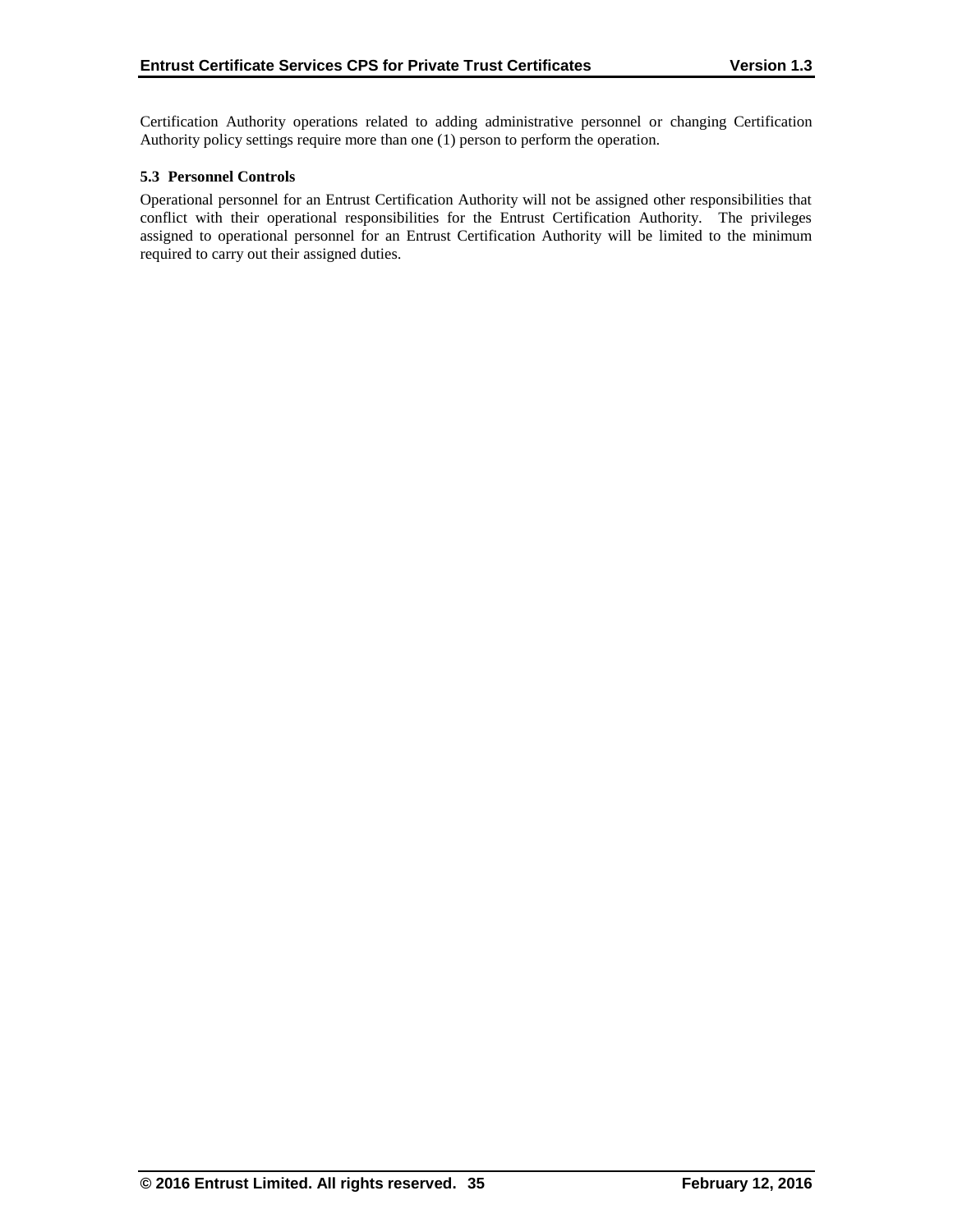# **6 Technical Security Controls**

## **6.1 Key Pair Generation and Installation**

## **6.1.1 Key Pair Generation**

The signing Key Pair for an Entrust Certification Authority is created during the initial startup of the Entrust Master Control application and is protected by the master key for such Entrust Certification Authority.

When not generated by Entrust, the Applicant or Subscriber is required to generate a new, secure, and cryptographically sound Key Pair to be used in association with the Subscriber's Entrust Certificate or Applicant's Entrust Certificate Application.

## Entrust Certification Authority Administrators

Keys Pairs for Entrust Certification Authority administrators must be generated and protected on a cryptographic module that is compliant to at least FIPS 140-2 Level 2 certification standards. The cryptographic modules are prepared using the software provided by the module vendor. The cryptographic modules are personalized for the administrator by giving the card an identity and a password known by the administrator. The Key Pair is generated by creating the administrator as a user in the Certification Authority and performing an enrollment process which is authenticated with the administrator's module password.

# **6.1.2 Private Key Delivery to Entity**

Entrust Certificate Authorities do not generate the Key Pair on behalf of the Subscriber.

# **6.1.3 Public Key Delivery to Certificate Issuer**

The Public Key to be included in an Entrust Certificate is delivered to Entrust Certification Authorities in a signed Certificate Signing Request (CSR) as part of the Entrust Certificate Application process. The signature on the CSR will be verified by the Entrust Certification Authority prior to issuing the Entrust Certificate.

# **6.1.4 CA Public Key Delivery to Users**

The Public-Key Certificate for Entrust Certification Authorities are made available to Subscribers with the Subscriber certificate or may be obtained from the Entrust support team. The Public Key Certificate for cross certified issuing Certification Authorities is provided to the Subscriber with the Subscriber certificate.

The Public-Key Certificate for Entrust Certification Authorities is provided to the Relying Parties by the Subscriber.

## **6.1.5 Key Sizes**

For Entrust Certification Authorities, the minimum key size shall be no less than 2048 bit RSA or shall be elliptic curve cryptography (ECC) NIST P-256 or P-384.

## **6.1.6 Public-Key Parameters Generation**

No stipulation.

# **6.1.7 Parameter Quality Checking**

No stipulation.

## **6.1.8 Hardware/Software Key Generation**

Certification Authority Key Pairs must be generated on a cryptographic module that meets or exceeds the requirements as defined in §6.8.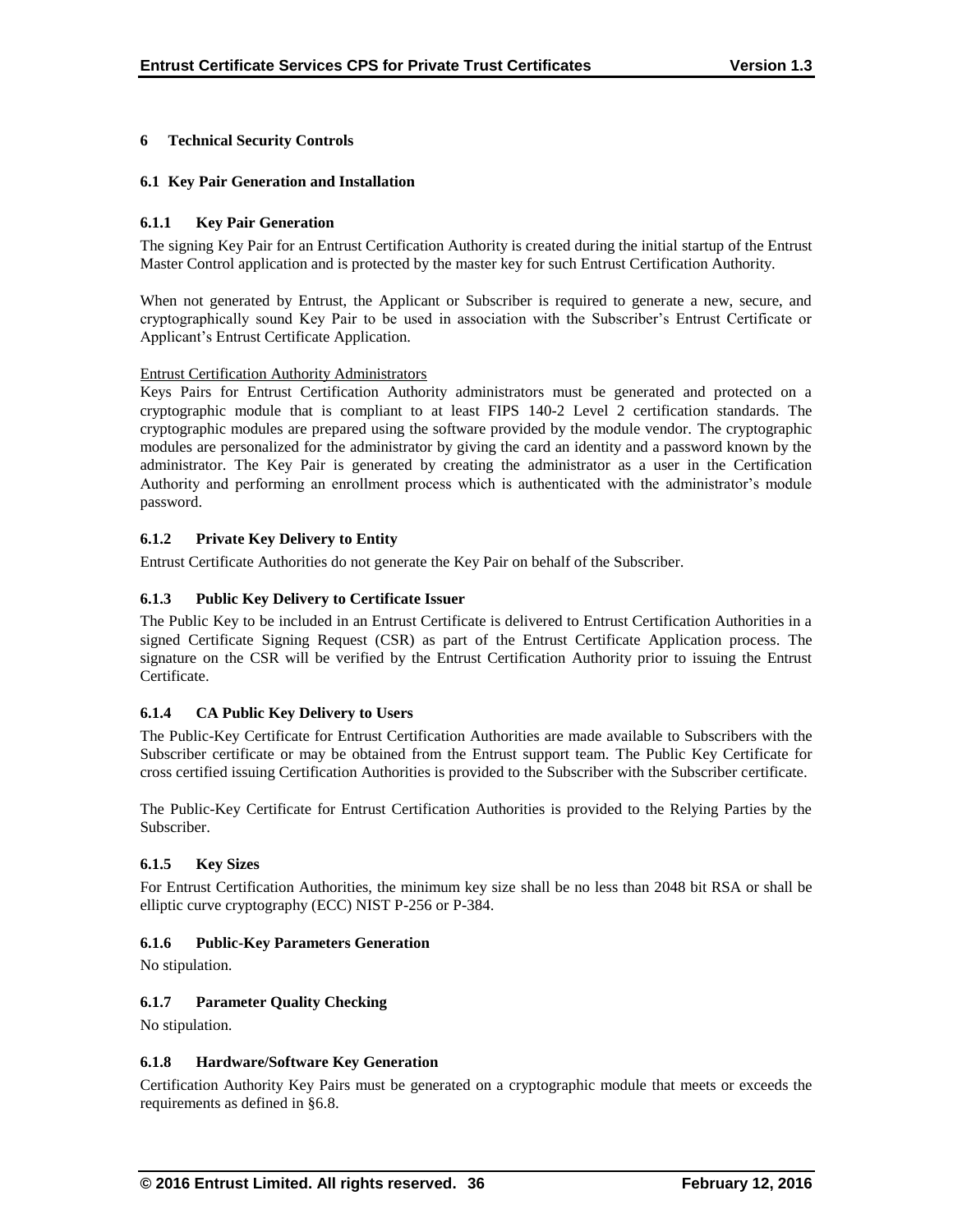Root Certification Authority

Certificate issuance by the Root Certification Authority shall require an individual authorized by the CA (i.e. the CA system operator, system officer, or PKI administrator) to deliberately issue a direct command in order for the Root Certification Authority to perform a certificate signing operation.

Root Certification Authority Private Keys must not be used to sign Certificates except in the following cases:

- (i) Self-signed Certificates to represent the Root CA itself;
- (ii) Certificates for Subordinate CAs and Cross Certificates;
- (iii) Certificates for infrastructure purposes (e.g. administrative role certificates, internal CA operational device certificates, and OCSP Response verification Certificates); and
- (iv) Certificates issued solely for the purpose of testing products with Certificates issued by a Root CA.

# **6.1.9 Key Usage Purposes**

Entrust Certificates issued by an Entrust Certification Authority contain the keyUsage and the extendkeyUsage Certificate extensions restricting the purpose for which an Entrust Certificate can be used as listed in Appendix A. Subscribers and Relying Parties shall only use Entrust Certificates in compliance with this Entrust CPS and applicable laws.

## **6.2 Private Key Protection**

# **6.2.1 Standards for Cryptographic Module**

Entrust Certification Authorities Private Keys must be stored and protected on cryptographic modules that meet or exceed the requirements as defined in §6.8. Private Keys on cryptographic modules are held in secure facilities under two-person control. RA Private Keys must be stored and protected on cryptographic modules that meet or exceed the requirements defined in §6.8.

## **6.2.2 Private Key Multi-Person Control**

A minimum of two person control shall be established on any Entrust CA Private Key for all purposes including activation and backup, and may be implemented as a combination of technical and procedural controls. Persons involved in management and use of the Entrust CA Private Keys shall be designated as authorized by the CA for this purpose. The names of the parties used for two-person control shall be maintained on a controlled list.

## **6.2.3 Private Key Escrow**

Entrust does not escrow the Entrust Certification Authorities' Private Keys.

# **6.2.4 Private Key Backup**

Entrust CA Private Keys shall be backed up under the two-person control used to create the original version of the Private Keys. All copies of the Entrust CA Private Key shall be securely protected.

Subscribers are responsible for protecting the Private Key associated with the Public Key in the Subscriber's Entrust Certificate.

## **6.2.5 Private Key Archival**

Upon retirement of an Entrust CA, the Private Keys will be archived securely using hardware cryptographic modules that meet the requirements §6.8. The Key Pairs shall not be used unless the CA has been removed from retirement or the keys are required temporarily to validate historical data. Private Keys required for temporary purposes shall be removed from archive for a short period of time.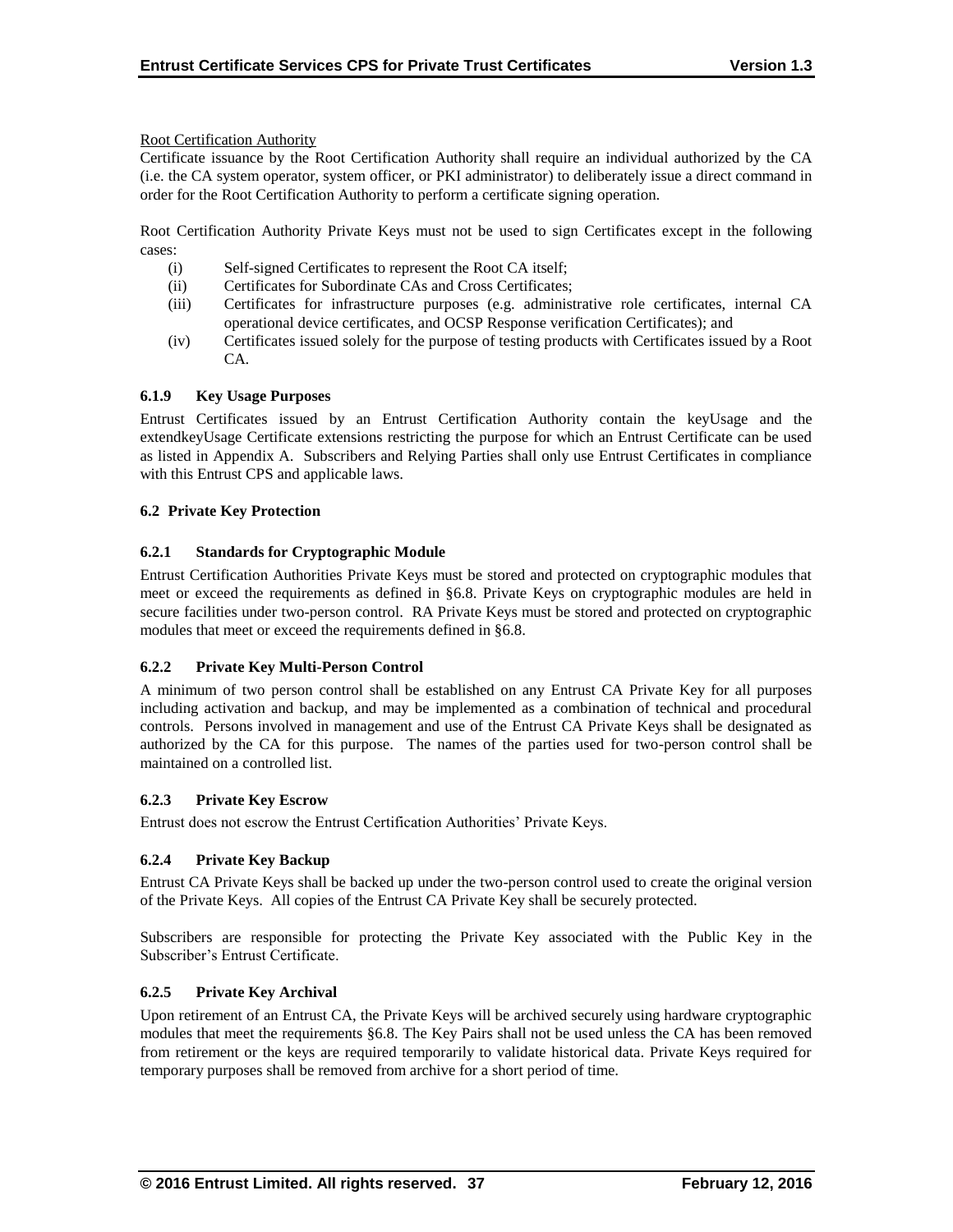The archived Entrust CA Private Keys will be reviewed on an annual basis. After the minimum period of 5 years, the Entrust CA Private Keys may be destroyed according to the requirements in §6.2.10. The Entrust CA Private Keys must not be destroyed if they are still required for business or legal purposes.

# **6.2.6 Private Key Entry into Cryptographic Module**

Entrust CA Private Keys shall be generated by and secured in a cryptographic module. In the event that a Private Key is to be transported from one cryptographic module to another, the Private Key must be migrated using the secure methodology supported by the cryptographic module.

# **6.2.7 Private Key Storage on Cryptographic Module**

Private Keys are stored on a cryptographic module are secured in accordance with the requirements specified in FIPS 140.

# **6.2.8 Method of Activating Private Keys**

Entrust CA Private Keys shall be activated under two-person control using the methodology provided with the cryptographic module.

Subscriber Private Keys shall be activated by the Subscriber to meet the requirements of the security software used for their applications. Subscribers shall protect their Private Keys corresponding to the requirements in §2.1.3.

# **6.2.9 Private Key Deactivation Methods**

Entrust CA Private Keys shall be deactivated when the CA is not required for active use. Deactivation of the Private Keys shall be done in accordance with the methodology provided with the cryptographic module.

## Entrust Certification Authority Administrators

The administrator's identity is deactivated in the Entrust CA and the administrator's certificate is revoked.

## **6.2.10 Private Signature Key Destruction Method**

Entrust CA Private Keys destruction will be two-person controlled and may be accomplished by executing a "zeroize" command or by destruction of the cryptographic module. Destruction of Entrust CA Private Keys must be authorized by the Entrust Policy Authority.

If the Entrust CA is removing a cryptographic module from service, then all Private Keys must be removed from the module. If the Entrust CA cryptographic module is intended to provide tamper-evident characteristics is removed from service, then the device will be destroyed.

## Entrust Certification Authority Administrators

The administrator's private is destroyed by reinitializing the cryptographic module.

## **6.3 Other Aspects of Key Pair Management**

Entrust Certification Authority 2048-bit RSA Key Pairs may have a validity period expiring no later than 31 December 2030.

Entrust Private SSL Certificates Entrust Private SSL Certificates contain a validity period of up to, but no more than, 39 months.

## **6.4 Activation Data**

No stipulation.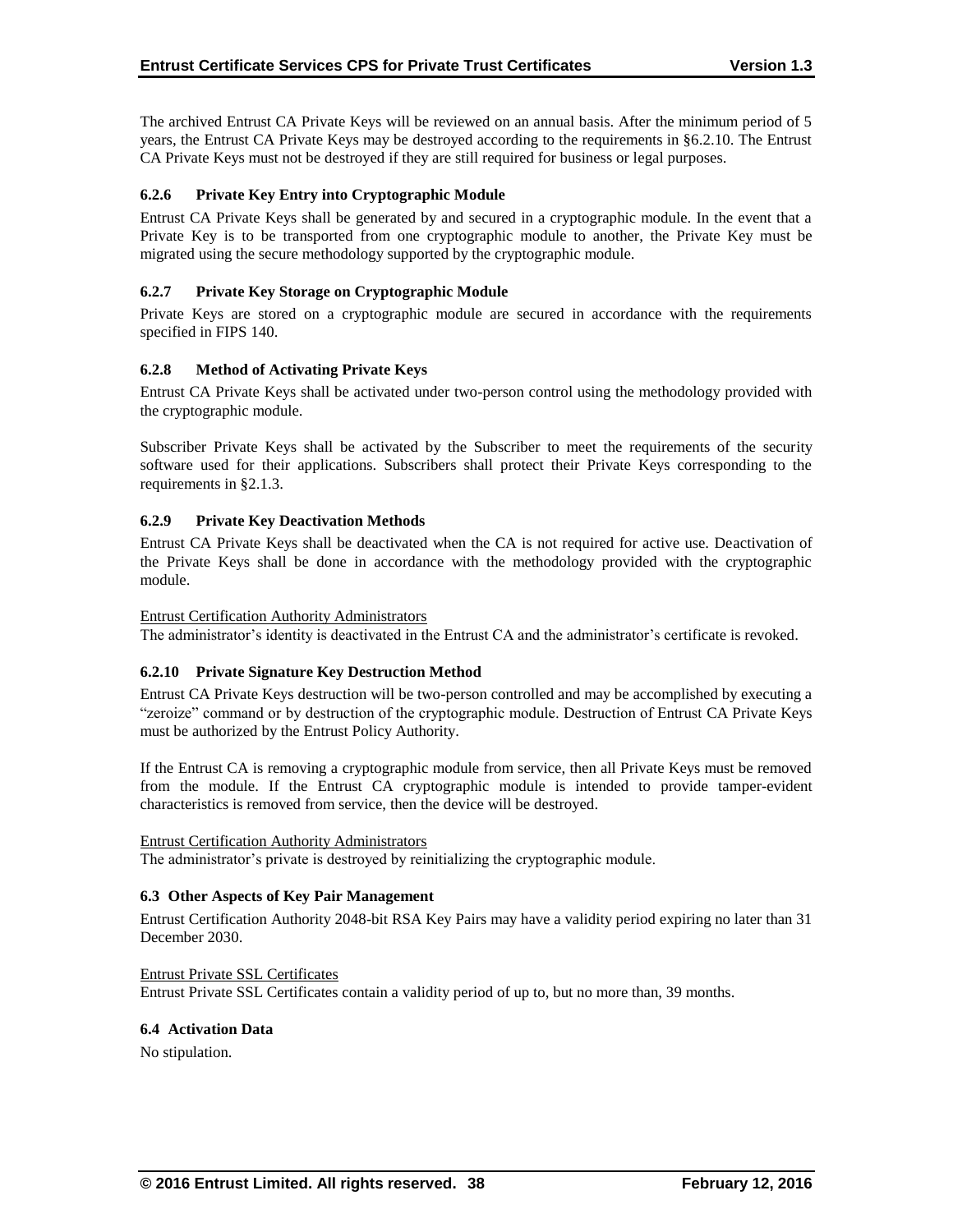## **6.5 Computer Security Controls**

The workstations on which the Entrust Certification Authorities operate are physically secured as described in §5.1. The operating systems on the workstations on which the Entrust Certification Authorities operate enforce identification and authentication of users. Access to Entrust Authority software databases and audit trails is restricted as described in this Entrust CPS. All operational personnel that are authorized to have access to the Entrust Certification Authorities are required to use hardware tokens in conjunction with a PIN to gain access to the physical room that contains the Entrust Authority software being used for such Entrust Certification Authorities.

## **6.6 Life Cycle Technical Controls**

#### **6.6.1 System Development Controls**

The Entrust Certification Authority makes use of Commercial Off The Shelf (COTS) products for the hardware, software, and network components. Systems developed by the Entrust Certification Authority are deployed in accordance with Entrust software lifecycle development standards.

#### **6.6.2 Security Management Controls**

The configuration of the Entrust Certification Authority system as well as any modifications and upgrades are documented and controlled. Methods of detecting unauthorized modifications to the CA equipment and configuration are in place to ensure the integrity of the security software, firmware, and hardware for correct operation. A formal configuration management methodology is used for installation and ongoing maintenance of the CA system.

When first loaded, the CA software is verified as being that supplied from the vendor, with no modifications, and be the version intended for use.

## **6.6.3 Life Cycle Security Ratings**

No stipulation.

## **6.7 Network Security Controls**

Remote access to Entrust Certification Authority application via the Administration software interface is secured.

#### **6.8 Cryptographic Module Engineering Controls**

Certification Authority Key Pairs must be generated and protected on a cryptographic module that is compliant to at least FIPS 140-2 Level 3 certification standards.

#### Entrust Certification Authority Administrators

Key Pairs for Entrust Certification Authority administrators must be generated and protected on a cryptographic module that is compliant to at least FIPS 140-2 Level 2 certification standards.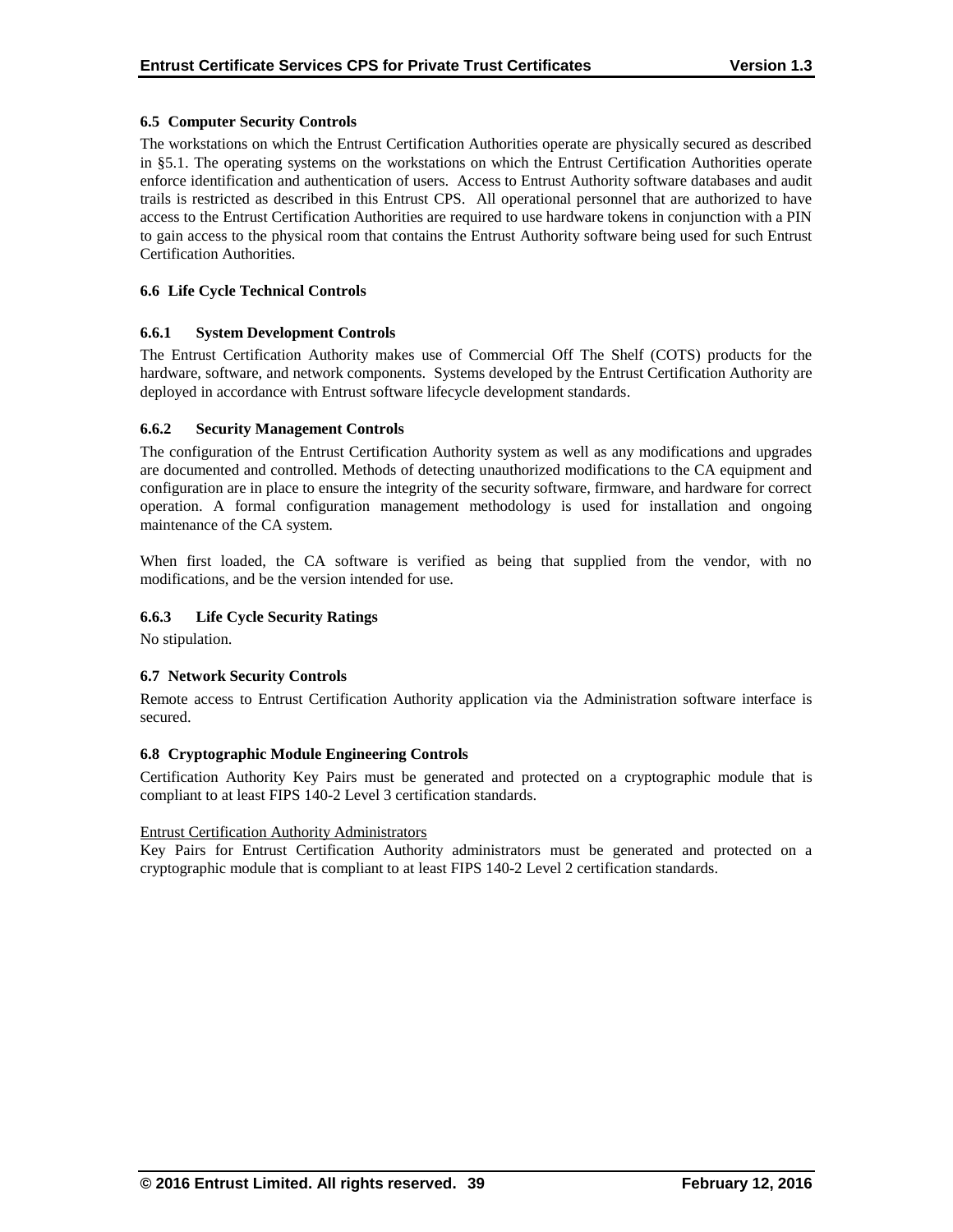## **7 Certificate and CRL Profiles**

The profile for the Entrust Certificates and Certificate Revocation List (CRL) issued by an Entrust Certification Authority conform to the specifications contained in the IETF RFC 5280 Internet X.509 PKI Certificate and Certificate Revocation List (CRL) Profile.

# **7.1 Certificate Profile**

Entrust Certification Authorities issue certificates in accordance with the X.509 version 3. Certificate profiles for Entrust Root CA certificate, Subordinate CA certificates, and end entity certificates are described in Appendix A and the sections below.

# **7.1.1 Version Number(s)**

All certificates issued by Entrust Certification Authorities are X.509 version 3 certificates.

# **7.1.2 Certificate Extensions**

Certificate extensions are as stipulated in IETF RFC 5280. See Appendix A.

# **7.1.3 Algorithm Object Identifiers**

Algorithm object identifiers are as specified in IETF RFC 3279 Algorithms and Identifiers for the Internet X.509 PKI Certificate and Certificate Revocation List (CRL) Profile. See Appendix A.

# **7.1.4 Name Forms**

Name forms are as stipulated in §3.1.1.

# **7.1.5 Name Constraints**

No stipulation.

# **7.1.6 Certificate Policy Object Identifier**

Certificate policy object identifiers (OIDs) are listed in §1.2 and in the Certificate Profile attached as Appendix A.

## **7.1.7 Usage of Policy Constraints Extension**

No stipulation.

## **7.1.8 Policy Qualifiers Syntax and Semantics**

Entrust includes policy qualifiers in all end entity certificates as stipulated in Appendix A.

## **7.1.9 Processing Semantics for the Critical Certificate Policies Extension**

Certificate policies extension is marked Not Critical

# **7.2 CRL Profile**

The following fields of the X.509 version 2 CRL format are used by the Entrust Certification Authorities:

- version: set to  $v2$
- signature: identifier of the algorithm used to sign the CRL
- issuer: the full Distinguished Name of the Certification Authority issuing the CRL
- this update: time of CRL issuance
- next update: time of next expected CRL update
- revoked certificates: list of revoked Certificate information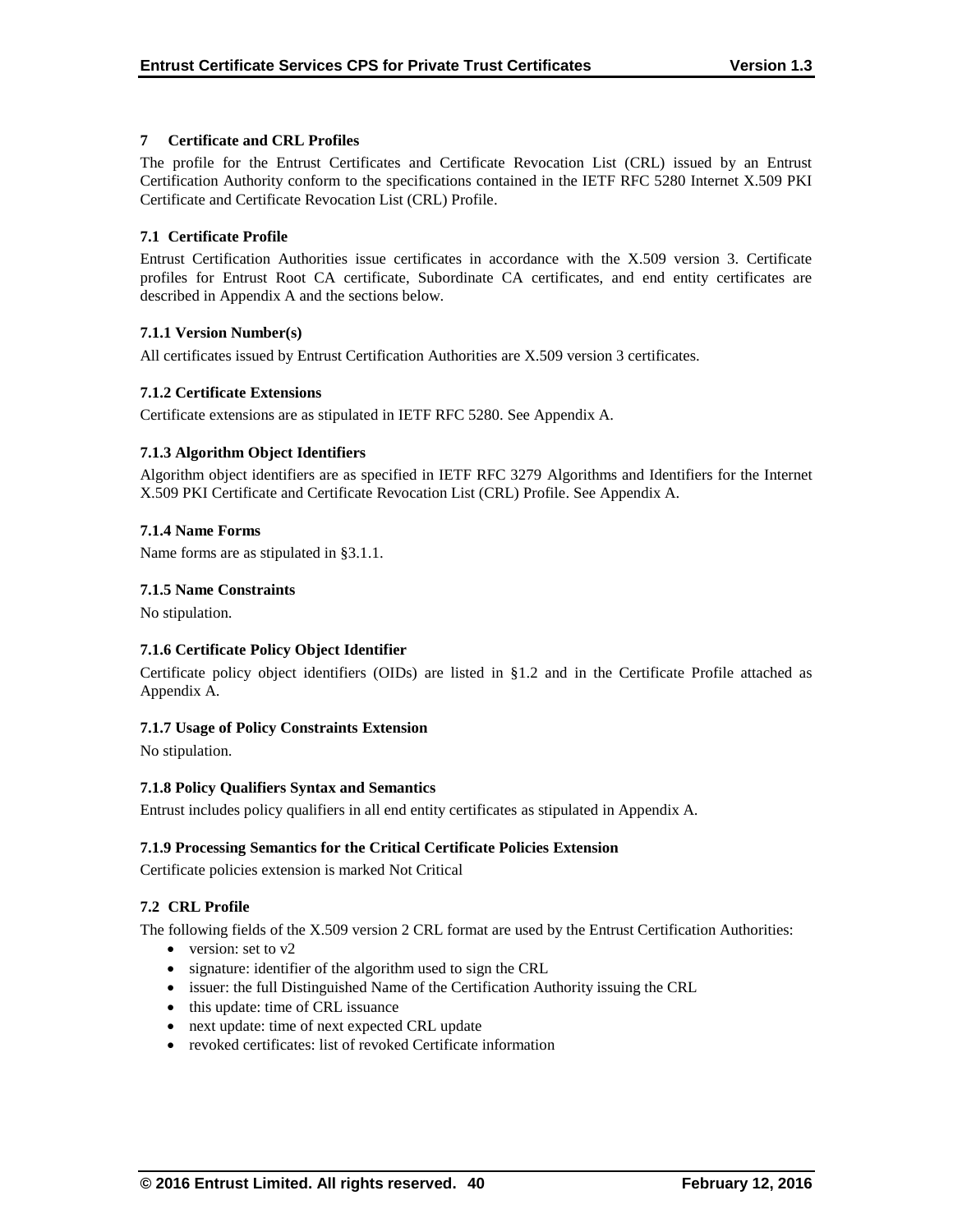# **7.3 OCSP Profile**

The profile for the Entrust Online Certificate Status Protocol (OCSP) messages issued by an Entrust Certification Authority conform to the specifications contained in the IETF RFC 2560 Internet X.509 PKI Online Certificate Status Protocol (OCSP) Profile.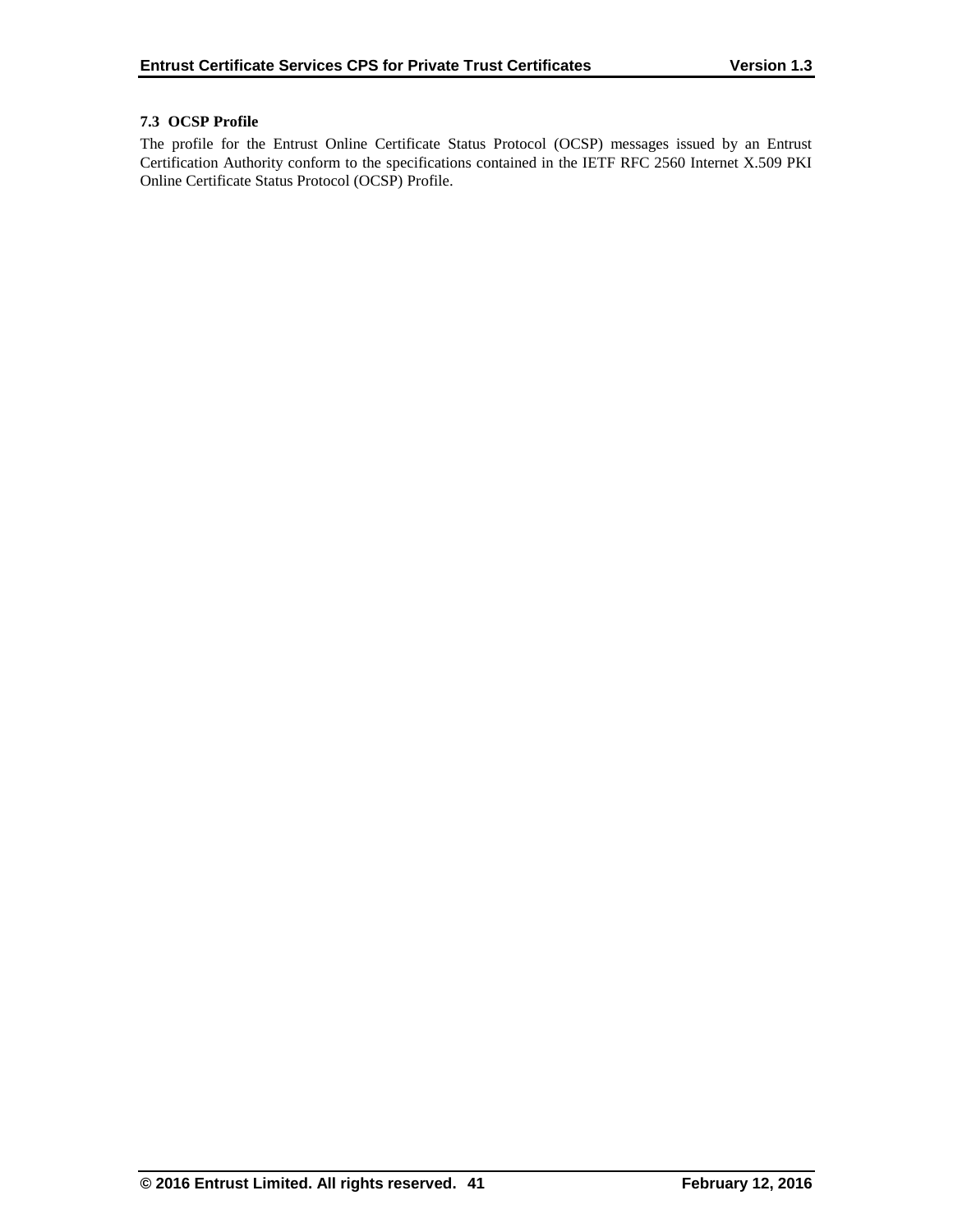## **8 Specification Administration**

## **8.1 Specification Change Procedures**

Entrust may, in its discretion, modify the Entrust CPS and the terms and conditions contained herein from time to time.

Modifications to the Entrust CPS that, in the judgment of Entrust, will have little or no impact on Applicants, Subscribers, and Relying Parties, may be made with no change to the Entrust CPS version number and no notification to Applicants, Subscribers, and Relying Parties. Such changes shall become effective immediately upon publication in the Entrust Repository.

Modifications to the Entrust CPS that, in the judgment of Entrust may have a significant impact on Applicants, Subscribers, and Relying Parties, shall be published in the Entrust Repository and shall become effective fifteen (15) days after publication in the Entrust Repository unless Entrust withdraws such modified Entrust CPS prior to such effective date. In the event that Entrust makes a significant modification to Entrust CPS, the version number of the Entrust CPS shall be updated accordingly. Unless a Subscriber ceases to use, removes, and requests revocation of such Subscriber's Entrust Certificate(s) prior to the date on which an updated version of the Entrust CPS becomes effective, such Subscriber shall be deemed to have consented to the terms and conditions of such updated version of the Entrust CPS and shall be bound by the terms and conditions of such updated version of the Entrust CPS.

# **8.2 Publication and Notification Policies**

Prior to major changes to this Entrust CPS, notification of the upcoming changes will be posted in the Entrust Repository.

## **8.3 CPS Approval Procedures**

This Entrust CPS and any subsequent changes shall be approved by the Entrust Policy Authority.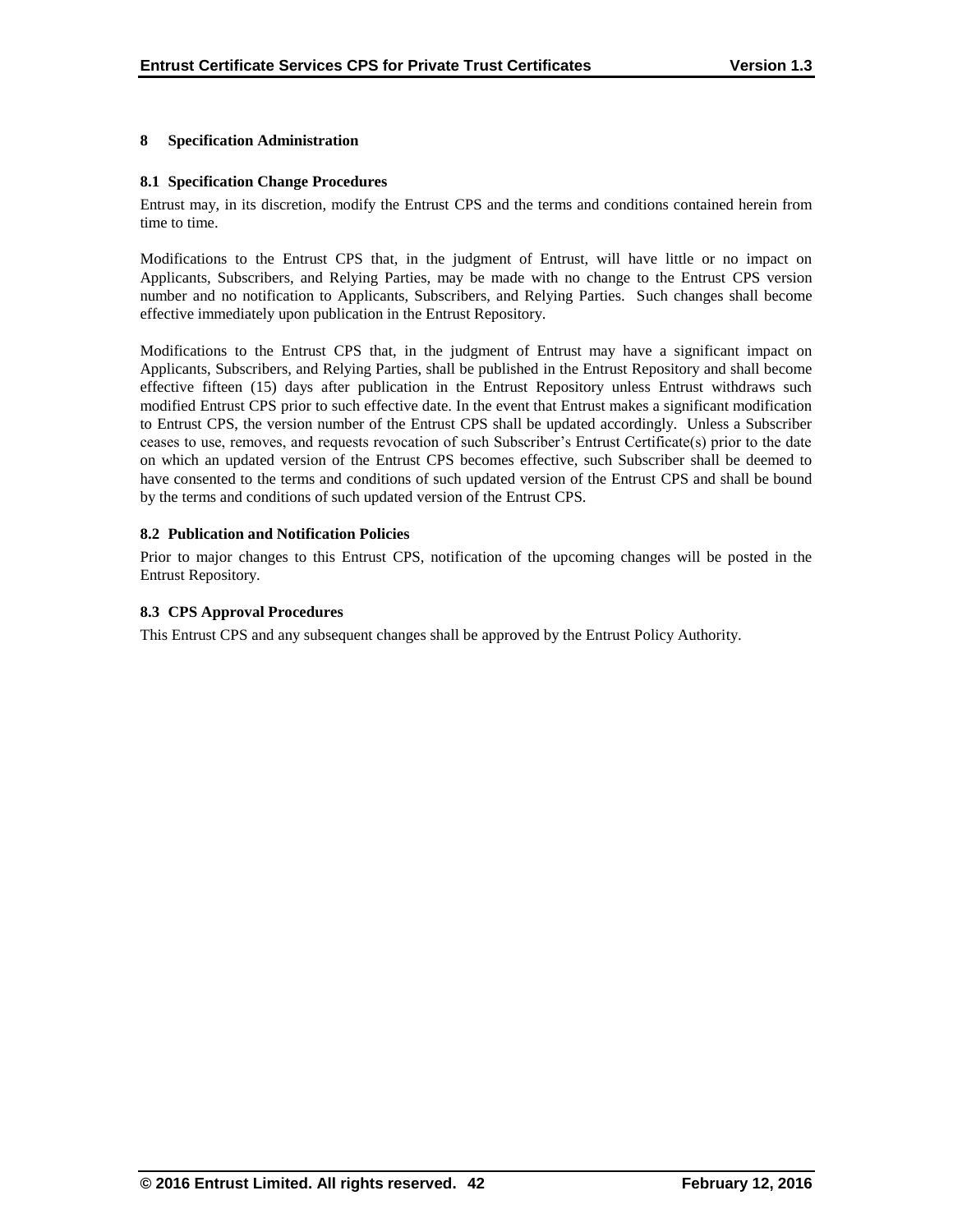| У<br>Acronyms |                                                                                  |
|---------------|----------------------------------------------------------------------------------|
| CA.           | <b>Certification Authority</b>                                                   |
| <b>CPS</b>    | <b>Certification Practice Statement</b>                                          |
| <b>CRL</b>    | <b>Certificate Revocation List</b>                                               |
| <b>CSR</b>    | Certificate Signing Request                                                      |
| DN            | Distinguished Name                                                               |
| <b>DNS</b>    | Domain Name Server                                                               |
| <b>DSA</b>    | Digital Signature Algorithm                                                      |
| <b>ECC</b>    | <b>Elliptic Curve Cryptography</b>                                               |
| <b>HTTP</b>   | <b>Hypertext Transfer Protocol</b>                                               |
| <b>IETF</b>   | <b>Internet Engineering Task Force</b>                                           |
| <b>ITU-T</b>  | International Telecommunication Union - Telecommunication Standardization Sector |
| <b>MAC</b>    | <b>Message Authentication Code</b>                                               |
| OA.           | <b>Operational Authority</b>                                                     |
| <b>OCSP</b>   | <b>Online Certificate Status Protocol</b>                                        |
| <b>OID</b>    | Object Identifier                                                                |
| PA.           | Policy Authority                                                                 |
| <b>PIN</b>    | Personal Identification Number                                                   |
| PKI           | Public-Key Infrastructure                                                        |
| RA.           | <b>Registration Authority</b>                                                    |
| <b>RDN</b>    | <b>Relative Distinguished Name</b>                                               |
| <b>RFC</b>    | <b>Request for Comment</b>                                                       |
| <b>SEP</b>    | Secure Exchange Protocol                                                         |
| <b>SSL</b>    | Secure Sockets Layer                                                             |
| <b>TSA</b>    | Time-Stamp Authority                                                             |
| <b>URL</b>    | Universal Resource Locator                                                       |
|               |                                                                                  |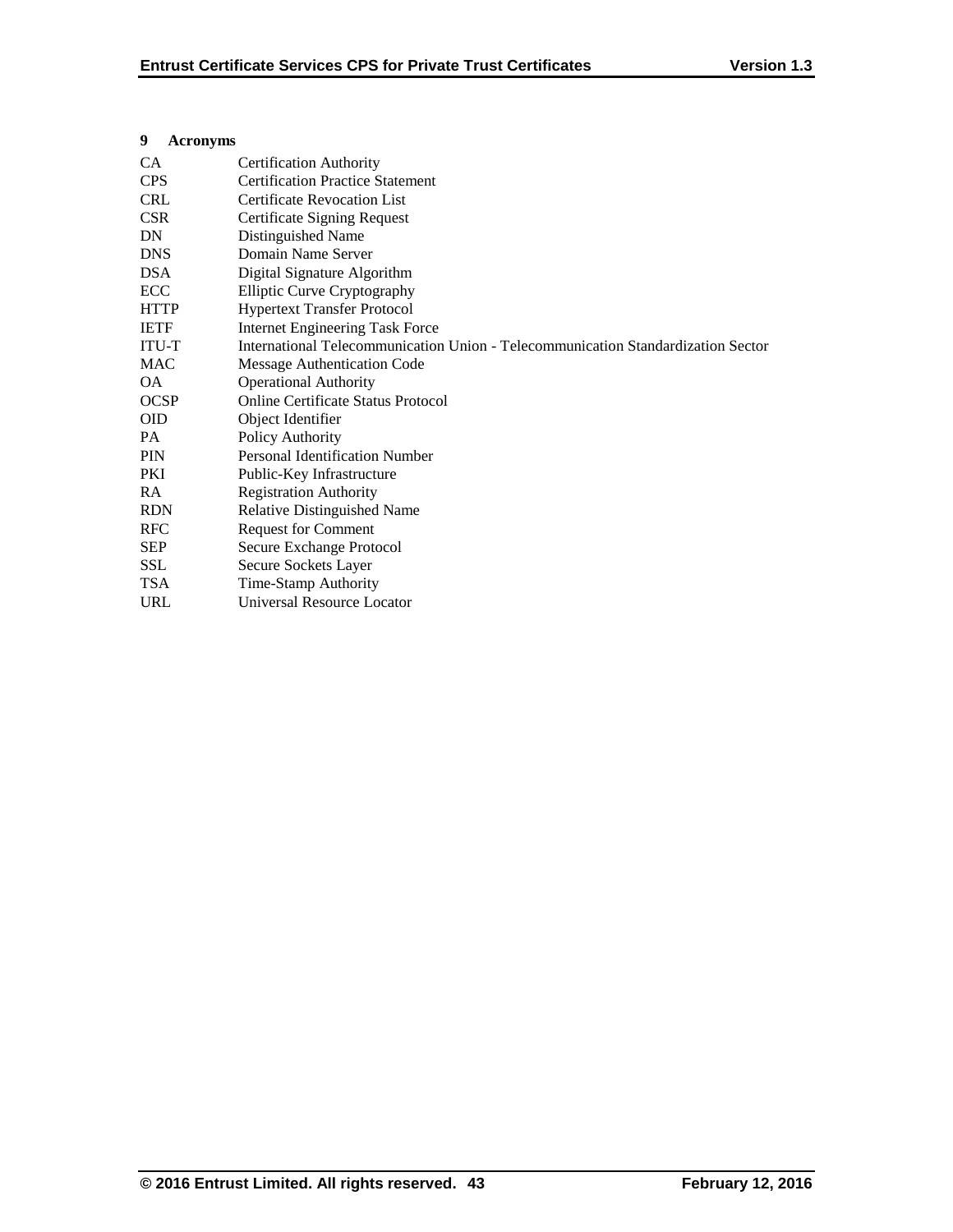#### **10 Definitions**

**Affiliate:** means Entrust, and any corporation or other entity that Entrust directly or indirectly controls. In this context, a party "controls" a corporation or another entity if it directly or indirectly owns or controls fifty percent (50%) or more of the voting rights for the board of directors or other mechanism of control.

**Applicant:** means a person, entity, or organization applying for an Entrust Certificate, but which has not yet been issued an Entrust Certificate, or a person, entity, or organization that currently has an Entrust Certificate or Entrust Certificates and that is applying for renewal of such Entrust Certificate or Entrust Certificates or for an additional Entrust Certificate or Entrust Certificates.

**Business Day:** means any day, other than a Saturday, Sunday, statutory or civic holiday in the City of Ottawa, Ontario.

**Certificate:** means a digital document that at a minimum: (a) identifies the Certification Authority issuing it, (b) names or otherwise identifies a Subject, (c) contains a Public Key of a Key Pair, (d) identifies its operational period, and (e) contains a serial number and is digitally signed by a Certification Authority.

**Certificate Approver:** means an employee or agent authorized to approve a request for an Entrust Certificate for an organization.

**Certificate Beneficiaries**: means, collectively, all Application Software Vendors with whom Entrust has entered into a contract to include its root certificate(s) in software distributed by such Application Software Vendors, and all Relying Parties that actually rely on such Certificate during the Operational Period of such Certificate.

**Certificate Requester:** means an employee or agent authorized to request an Entrust Certificate for an organization.

**Certificate Revocation List:** means a time-stamped list of the serial numbers of revoked Certificates that has been digitally signed by a Certification Authority.

**Certification Authority:** means an entity or organization that (i) creates and digitally signs Certificates that contain among other things a Subject's Public Key and other information that is intended to identify the Subject, (ii) makes Certificates available to facilitate communication with the Subject identified in the Certificate, and (iii) creates and digitally signs Certificate Revocation Lists containing information about Certificates that have been revoked and which should no longer be used or relied upon.

**Certification Practice Statement:** means a statement of the practices that a Certification Authority uses in issuing, managing, revoking, renewing, and providing access to Certificates, and the terms and conditions under which the Certification Authority makes such services available.

**Co-marketers:** means any person, entity, or organization that has been granted by Entrust or a Registration Authority operating under an Entrust Certification Authority the right to promote Entrust Certificates.

**Compromise:** means a suspected or actual loss, disclosure, or loss of control over sensitive information or data.

**Contract Signer:** means an employee or agent authorized to sign the subscription agreement on behalf of the organization.

**CPS:** see Certification Practice Statement.

**CRL:** see Certificate Revocation List.

**Cross Certificate(s)**: shall mean a Certificate(s) that (i) includes the Public Key of a Public-Private Key Pair generated by an Entrust Certification Authority; and (ii) includes the digital signature of an Entrust Root Certification Authority.

**Entrust:** means Entrust Limited.

**Entrust.net**: means Entrust Limited.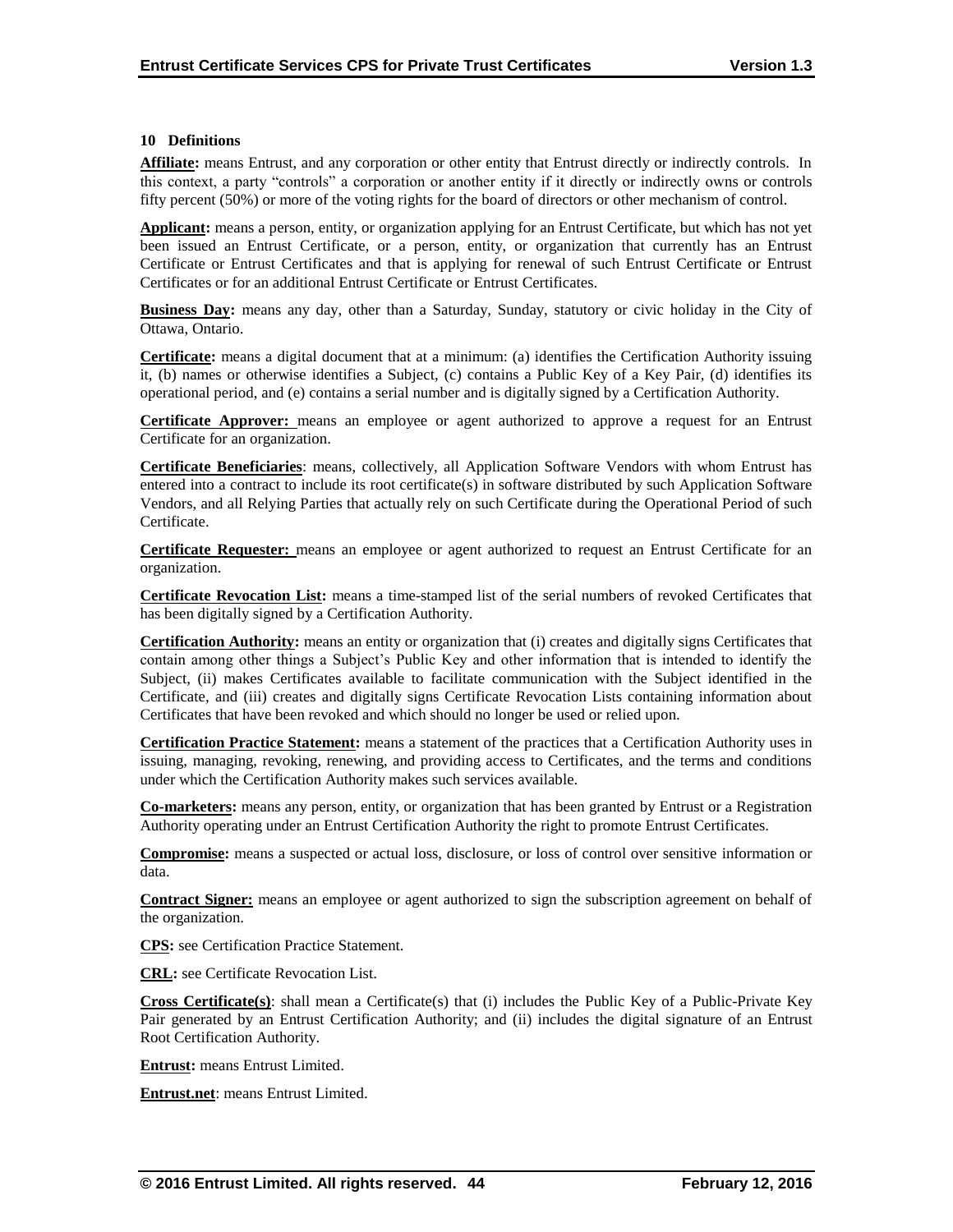**Entrust Operational Authority:** means those personnel who work for or on behalf of Entrust and who are responsible for the operation of the Entrust Certification Authorities.

**Entrust Policy Authority:** means those personnel who work for or on behalf of Entrust and who are responsible for determining the policies and procedures that govern the operation of the Entrust Certification Authorities.

**Entrust Repository:** means a collection of databases and web sites that contain information about Entrust Certificates and services provided by Entrust in respect to Entrust Certificates, including among other things, the types of Entrust Certificates issued by the Entrust Certification Authorities, the services provided by Entrust in respect to Entrust Certificates, the fees charged by Entrust for Entrust Certificates and for the services provided by Entrust in respect to Entrust Certificates, Certificate Revocation Lists, the Entrust Certification Practice Statement, and other information and agreements that are intended to govern the use of Entrust Certificates.

**Entrust Certificate:** A Certificate issued by an Entrust Certification Authority

**Entrust Certification Authority:** means a Certification Authority operated by or on behalf of Entrust for the purpose of issuing, managing, revoking, renewing, and providing access to Entrust Certificates.

**Entrust Certification Practice Statement:** means this document.

**Entrust CPS:** See Entrust Certification Practice Statement.

**Entrust Client Certificate:** means a Certificate issued by an Entrust Certificate Authority for use by individuals to digitally sign and encrypt electronic messages via an S/MIME compliant application.

**Entrust Code Signing Certificate:** means a Certificate issued by an Entrust Certification Authority for use by content and software developers and publishers to digitally sign executables and other content.

**Entrust Mobile Device Certificate:** means a Certificate issued by an Entrust Certification Authority for use to identify a mobile device.

**Entrust Private SSL Certificate:** means an SSL Certificate issued by an Entrust Certification Authority for use on secure servers. The Entrust Certification Authority root certificate is not distributed for public trust. The Private SSL Certificate may contain domain names which are not publicly registered.

**Entrust SSL Certificate:** means an SSL Certificate issued by an Entrust Certification Authority for use on secure servers.

**Entrust Certificate Application:** means the form and application information requested by a Registration Authority operating under an Entrust Certification Authority and submitted by an Applicant when applying for the issuance of an Entrust Certificate.

**FIPS:** means the Federal Information Processing Standards. These are U.S. Federal standards that prescribe specific performance requirements, practices, formats, communication protocols, and other requirements for hardware, software, data, and telecommunications operation.

**IETF:** means the Internet Engineering Task Force. The Internet Engineering Task Force is an international community of network designers, operators, vendors, and researchers concerned with the evolution of the Internet architecture and the efficient operation of the Internet.

**Key Pair:** means two mathematically related cryptographic keys, having the properties that (i) one key can be used to encrypt a message that can only be decrypted using the other key, and (ii) even knowing one key, it is believed to be computationally infeasible to discover the other key.

**Object Identifier:** means a specially-formatted sequence of numbers that is registered in accordance with internationally-recognized procedures for object identifier registration.

**OID:** see Object Identifier.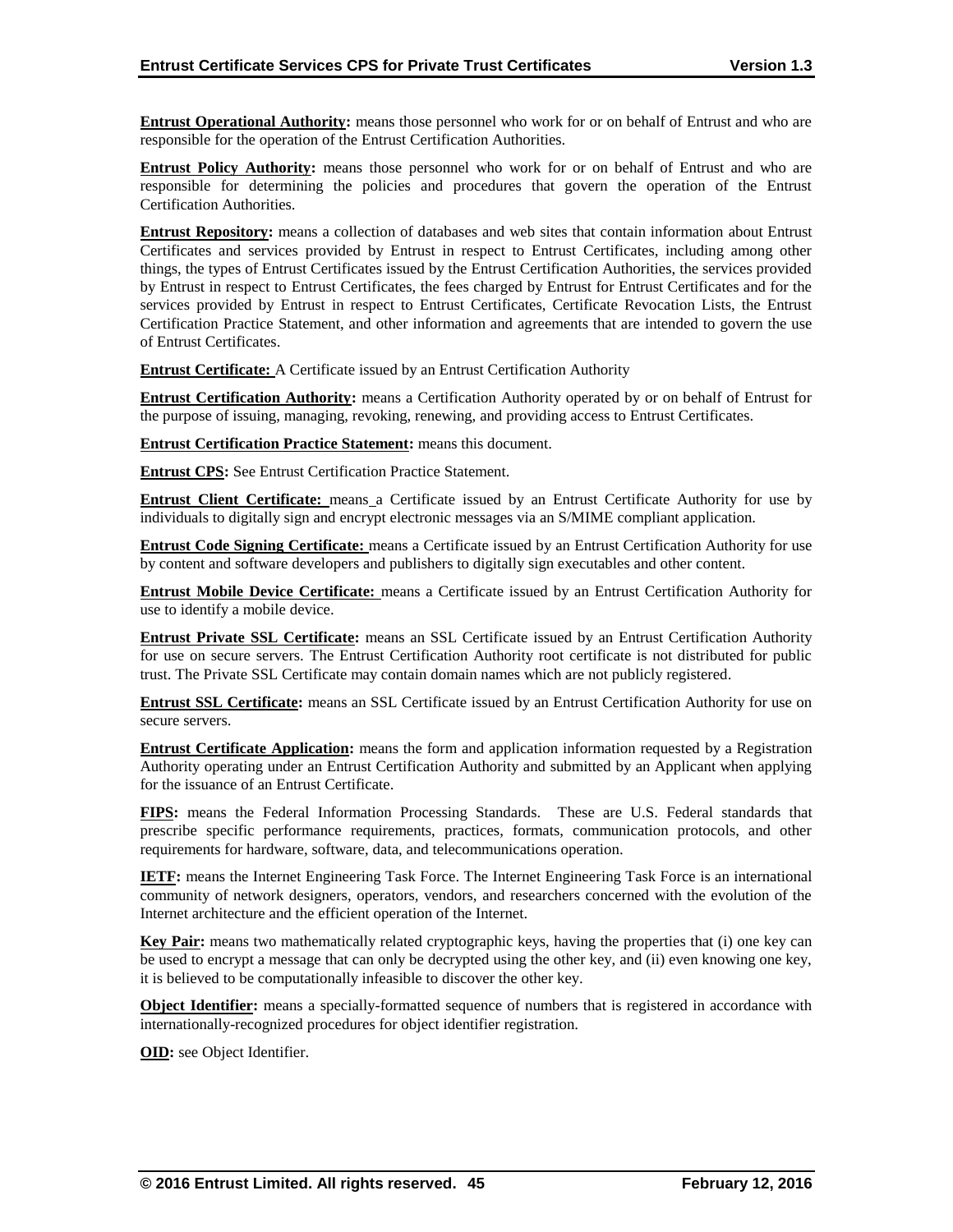**Operational Period:** means, with respect to a Certificate, the period of its validity. The Operational Period would typically begin on the date the Certificate is issued (or such later date as specified in the Certificate), and ends on the date and time it expires as noted in the Certificate or earlier if the Certificate is Revoked.

**PKIX:** means an IETF Working Group developing technical specifications for PKI components based on X.509 Version 3 Certificates.

**Private Key:** means the key of a Key Pair used to decrypt an encrypted message. This key must be kept secret.

**Public Key:** means the key of a Key Pair used to encrypt a message. The Public Key can be made freely available to anyone who may want to send encrypted messages to the holder of the Private Key of the Key Pair. The Public Key is usually made publicly available in a Certificate issued by a Certification Authority and is often obtained by accessing a repository or database. A Public Key is used to encrypt a message that can only be decrypted by the holder of the corresponding Private Key.

**RA:** see Registration Authority.

**Registration Authority:** means an entity that performs two functions: (1) the receipt of information from a Subject to be named in an Entrust Certificate, and (2) the performance of limited verification of information provided by the Subject following the procedures prescribed by the Entrust Certification Authorities. In the event that the information provided by a Subject satisfies the criteria defined by the Entrust Certification Authorities, a Registration Authority may send a request to a Entrust Certification Authority requesting that the Entrust Certification Authority generate, digitally sign, and issue a Entrust Certificate containing the information verified by the Registration Authority.

**Relying Party:** means a person, entity, or organization that relies on or uses an Entrust Certificate and/or any other information provided in a Repository under an Entrust Certification Authority to obtain and confirm the Public Key and identity of a Subscriber.

**Relying Party Agreement:** means the agreement between a Relying and Entrust or between a Relying Party and an independent third-party Registration Authority or Reseller under an Entrust Certification Authority in respect to the provision and use of certain information and services in respect to Entrust Certificates.

**Repository:** means a collection of databases and web sites that contain information about Certificates issued by a Certification Authority including among other things, the types of Certificates and services provided by the Certification Authority, fees for the Certificates and services provided by the Certification Authority, Certificate Revocation Lists, descriptions of the practices and procedures of the Certification Authority, and other information and agreements that are intended to govern the use of Certificates issued by the Certification Authority.

**Resellers:** means any person, entity, or organization that has been granted by Entrust or a Registration Authority operating under an Entrust Certification Authority the right to license the right to use Entrust Certificates.

**Revoke or Revocation:** means, with respect to a Certificate, to prematurely end the Operational Period of that Certificate from a specified time forward.

**Subordinate CA Certificate**: shall mean a Certificate that (i) includes the Public Key of a Public-Private Key Pair generated by a Certification Authority; and (ii) includes the digital signature of an Entrust Root Certification Authority.

**Subject:** means a person, entity, or organization whose Public Key is contained in a Certificate.

**Subscriber:** means a person, entity, or organization that has applied for and has been issued an Entrust Certificate.

**Subscription Agreement:** means the agreement between a Subscriber and Entrust or between a Subscriber and an independent third-party Registration Authority or Reseller under an Entrust Certification Authority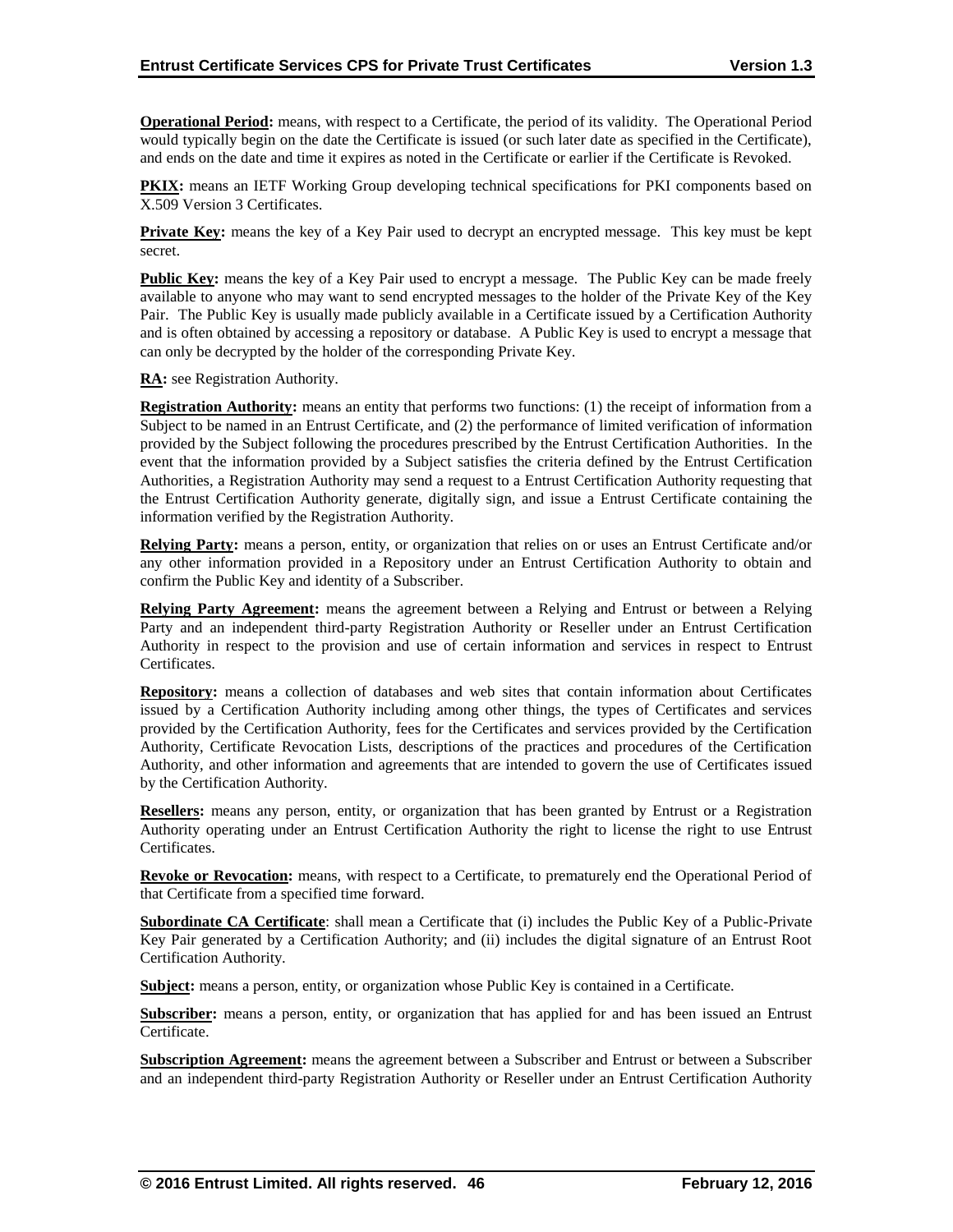in respect to the issuance, management, and provision of access to an Entrust Certificate and the provision of other services in respect to such Entrust Certificate.

**Third Party Subordinate CA**: means a Subordinate CA Certificate issued to a CA owned by a third party.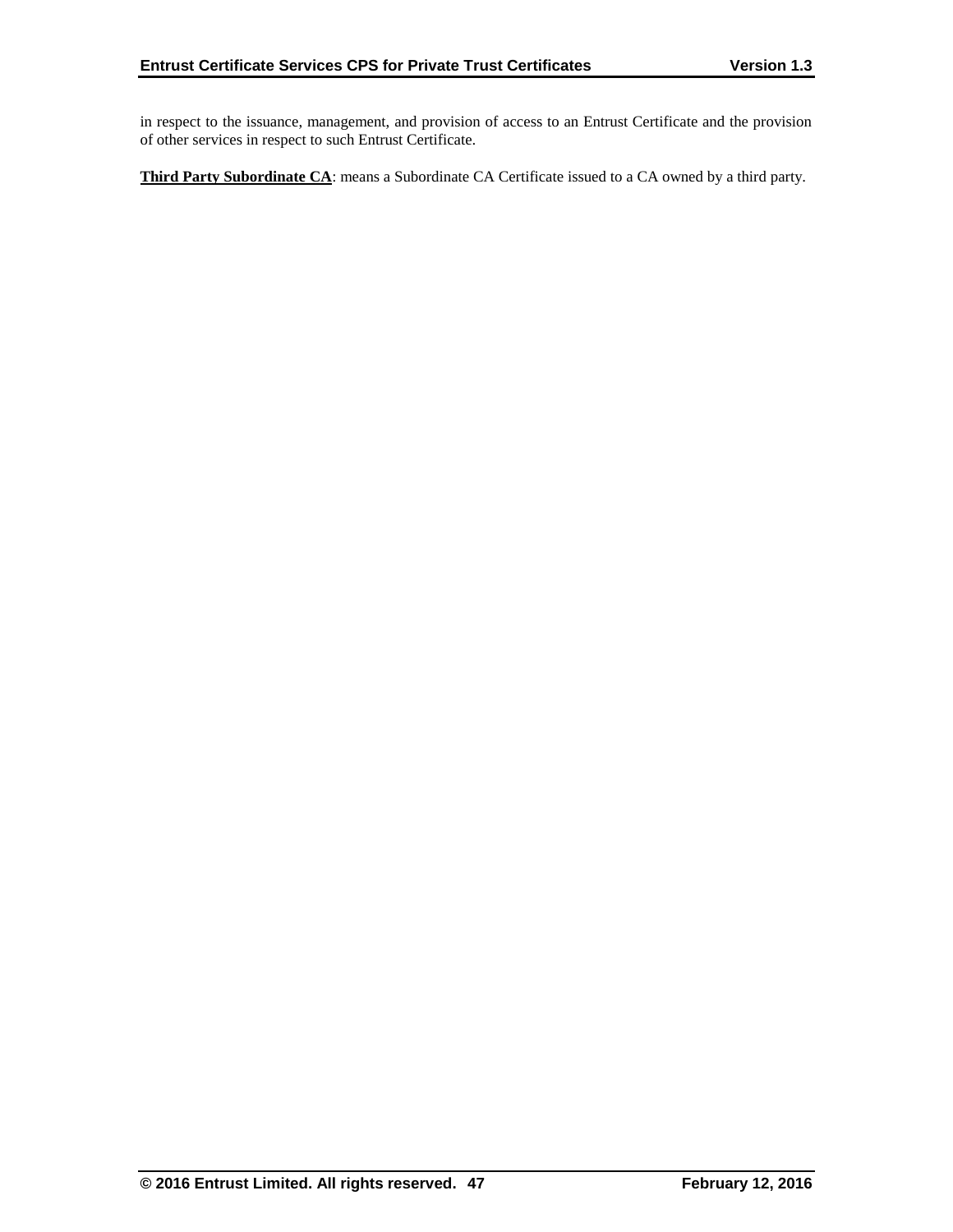# **Appendix A – Certificate Profiles**

# **Root Certificate: Entrust Root Certification Authority – G3**

| Field                    |                 | <b>Value</b>                                                |
|--------------------------|-----------------|-------------------------------------------------------------|
| <b>Attributes</b>        |                 |                                                             |
| Version                  |                 | V <sub>3</sub>                                              |
| Serial Number            |                 | 00 c2 bb 63 ea 00 00 00 00 50 d0 b5 a1                      |
| Signature Algorithm      |                 | sha-1 WithRSAEncryption {1.2.840.113549.1.1.5}              |
| <b>Issuer DN</b>         |                 | $CN =$ Entrust Root Certification Authority - G3            |
|                          |                 | $OU = (c) 2013$ Entrust, Inc. - for authorized use only     |
|                          |                 | $OU = See$ www.entrust.net/legal-terms                      |
|                          |                 | $O =$ Entrust, Inc.                                         |
|                          |                 | $C = US$                                                    |
| <b>Validity Period</b>   |                 | Valid from: December 18, 2012                               |
|                          |                 | Valid to: December 18, 2030                                 |
| Subject DN               |                 | $CN =$ Entrust Root Certification Authority - G3            |
|                          |                 | $OU = (c) 2012$ Entrust, Inc. - for authorized use only     |
|                          |                 | $OU = See$ www.entrust.net/legal-terms                      |
|                          |                 | $O =$ Entrust, Inc.                                         |
|                          |                 | $C = US$                                                    |
| Subject Public Key Info  |                 | 2048-bit RSA key modulus                                    |
|                          |                 | rsaEncryption {1.2.840.113549.1.1.1}                        |
| <b>Extension</b>         | <b>Critical</b> |                                                             |
| <b>Authority Key</b>     |                 | Not present                                                 |
| Identifier               |                 |                                                             |
| Subject Key Identifier   | No              | b 575 01 ee 41 c7 ca 7a 3f f2 fc 5a 56 c7 76 06 0b 06 6c 66 |
|                          |                 |                                                             |
| Key Usage                | Yes             | Certificate Signing, CRL Signing                            |
| <b>Basic Constraints</b> | Yes             | Subject Type=CA                                             |
|                          |                 | Path Length Constraint=None                                 |
| <b>CRL</b> Distribution  |                 | Not present                                                 |
| Points                   |                 |                                                             |
| Thumbprint (SHA1)        |                 | ae 85 69 d9 4f 4a b1 c4 64 ad 9b 7c fd 78 40 b0 e3 9d af 66 |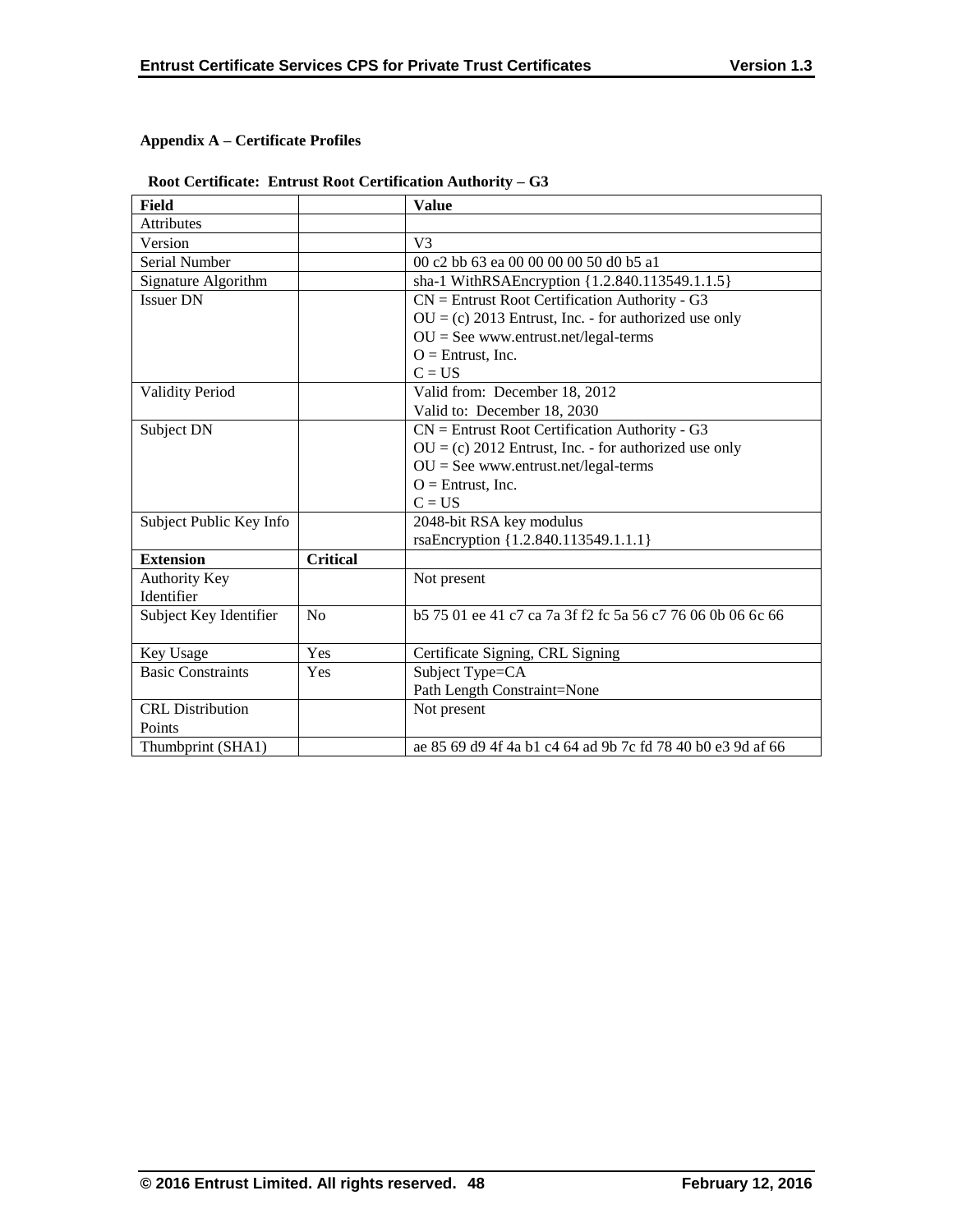| Field                       |                 | <b>Value</b>                                                |
|-----------------------------|-----------------|-------------------------------------------------------------|
| <b>Attributes</b>           |                 |                                                             |
| Version                     |                 | V <sub>3</sub>                                              |
| Serial Number               |                 | Unique number to PKI domain                                 |
| Signature Algorithm         |                 | sha-1 or sha- $256$                                         |
| <b>Issuer DN</b>            |                 | Unique X.500 CA DN                                          |
| <b>Validity Period</b>      |                 | No later than 2030                                          |
|                             |                 | notBefore and notAfter are specified                        |
| Subject DN                  |                 | Unique X.500 CA DN                                          |
| Subject Public Key          |                 | 2048-bit RSA key modulus                                    |
| Info                        |                 | rsaEncryption {1.2.840.113549.1.1.1}                        |
| <b>Extension</b>            | <b>Critical</b> |                                                             |
| <b>Authority Key</b>        | No              | Contains 20 byte SHA-1 hash of the Root CA Public Key       |
| Identifier                  |                 |                                                             |
| Subject Key Identifier      | No              | Contains 20 byte SHA-1 hash of the subjectPublicKey in this |
|                             |                 | certificate                                                 |
| Key Usage                   | Yes             | Certificate Signing, CRL Signing                            |
| <b>Extended Key Usage</b>   | N <sub>o</sub>  | As applicable from the following:                           |
|                             |                 | None present                                                |
|                             |                 | Server Authentication (1.3.6.1.5.5.7.3.1)                   |
|                             |                 | Client Authentication (1.3.6.1.5.5.7.3.2)                   |
|                             |                 | Code Signing (1.3.6.1.5.5.7.3.3)                            |
|                             |                 | Secure Email (1.3.6.1.5.5.7.3.4)                            |
| <b>Certificate Policies</b> | No              | Policy Identifier $=$ All Issuance Policies                 |
| (optional)                  |                 | uri: set as applicable                                      |
| <b>Basic Constraints</b>    | Yes             | Subject Type = $CA$                                         |
|                             |                 | Path Length Constraint $=$ value set as required            |
| Authority Information       | No              | Access Method = $On$ -line Certificate Status Protocol      |
| Access (optional)           |                 | (1.3.6.1.5.5.7.48.1)                                        |
|                             |                 | accessLocation=http://ocsp.entrust.net                      |
| <b>CRL</b> Distribution     | No              | http://crl.entrust.net/g3ca.crl                             |
| Points                      |                 |                                                             |

# **Subordinate CA Certificate**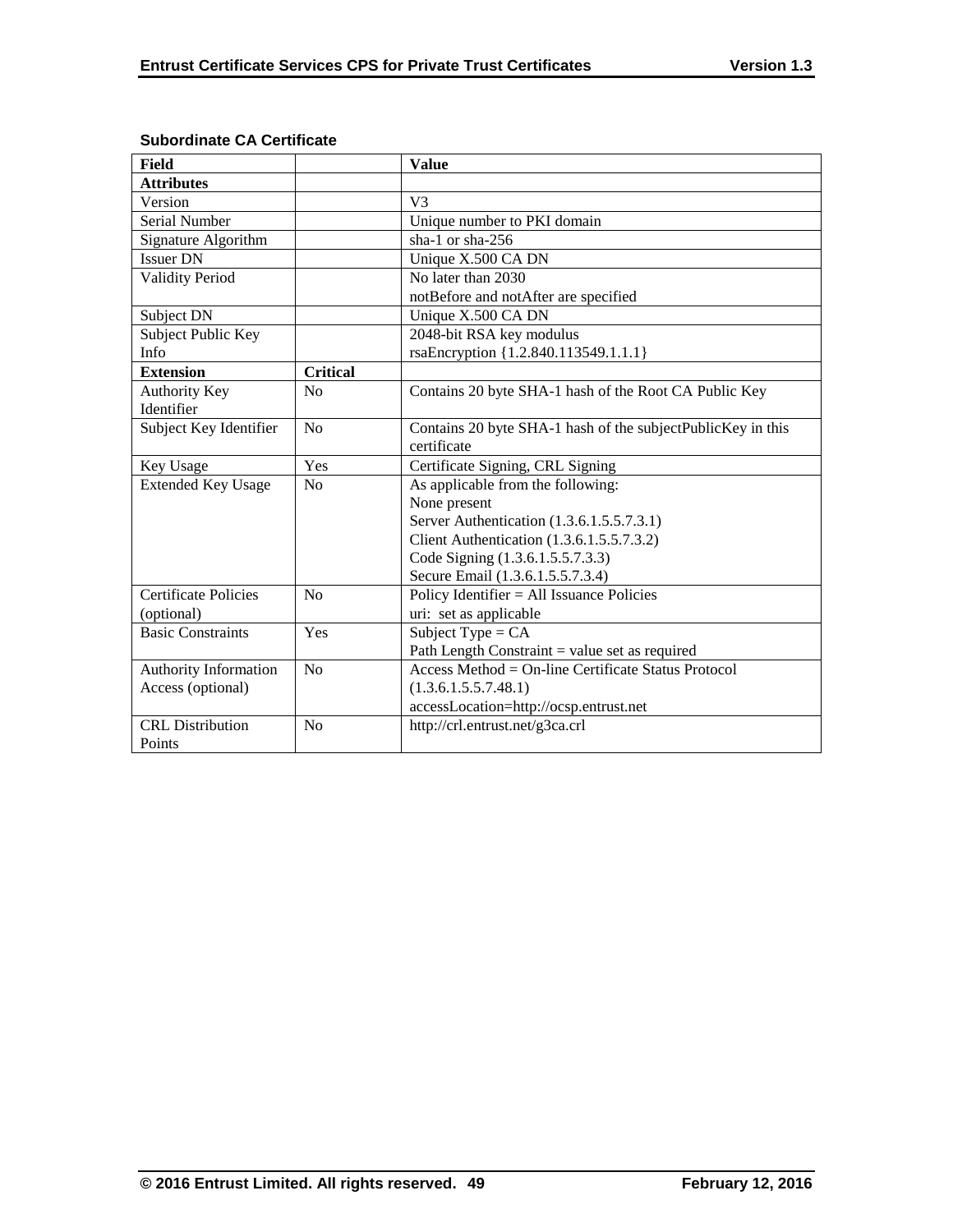| <b>Field</b>                |                 | <b>Value</b>                                                           |
|-----------------------------|-----------------|------------------------------------------------------------------------|
| <b>Attributes</b>           |                 |                                                                        |
| Version                     |                 | V <sub>3</sub>                                                         |
| Serial Number               |                 | Unique number to PKI domain                                            |
| <b>Issuer Signature</b>     |                 | sha-1 or sha-256                                                       |
| Algorithm                   |                 |                                                                        |
| <b>Issuer DN</b>            |                 | Unique X.500 CA DN                                                     |
| <b>Validity Period</b>      |                 | No greater than 5 years                                                |
|                             |                 | notBefore and notAfter are specified                                   |
| Subject DN                  |                 | $CN = <$ DNS name of secure server>                                    |
|                             |                 | $OU = corganization unit of subscripter > (optional)$                  |
|                             |                 | $O = \left\langle \text{full legal name of subscripter} \right\rangle$ |
|                             |                 | $L =$ <locality of="" subscriber=""> (optional)</locality>             |
|                             |                 | $S = \text{state or province of subscriber} > (if applicable)$         |
|                             |                 | $C = \langle$ country of subscriber>                                   |
| Subject Public Key          |                 | Minimum 2048-bit RSA key modulus                                       |
| Info                        |                 | or EC Curve NIST P-256 or P-384                                        |
| <b>Extension</b>            | <b>Critical</b> |                                                                        |
| <b>Authority Key</b>        | N <sub>o</sub>  | Contains 20 byte SHA-1 hash of the CA Public Key                       |
| Identifier                  |                 |                                                                        |
| Subject Key Identifier      | N <sub>o</sub>  | Contains 20 byte SHA-1 hash of the subjectPublicKey in this            |
|                             |                 | certificate                                                            |
| Subject Alternative         | N <sub>o</sub>  | DNS name(s) of secure server.                                          |
| Name                        |                 |                                                                        |
| Key Usage                   | No              | Digital Signature, Key Encipherment                                    |
| <b>Extended Key Usage</b>   | N <sub>0</sub>  | Server Authentication (1.3.6.1.5.5.7.3.1)                              |
|                             |                 | and/or Client Authentication (1.3.6.1.5.5.7.3.2)                       |
| <b>Certificate Policies</b> | N <sub>0</sub>  | [1] Certificate Policy:                                                |
|                             |                 | Policy Identifier=2.16.840.1.114028.10.1.9.1                           |
|                             |                 | [1,1] Policy Qualifier Info:                                           |
|                             |                 | Policy Qualifier Id=CPS                                                |
|                             |                 | Qualifier:                                                             |
|                             |                 | http://www.entrust.net/rpa                                             |
|                             |                 |                                                                        |
| <b>Basic Constraints</b>    | N <sub>0</sub>  | Subject Type $=$ End Entity                                            |
|                             |                 | Path Length Constraint = None                                          |
| Authority Information       | No              | Access Method = On-line Certificate Status Protocol                    |
| Access (optional)           |                 | (1.3.6.1.5.5.7.48.1)                                                   |
|                             |                 | accessLocation: http://ocsp.entrust.net                                |
|                             |                 | Access Method = Certification Authority Issuer                         |
|                             |                 | (1.3.6.1.5.5.7.48.2)                                                   |
|                             |                 | accessLocation: http://aia.entrust.net/l1g-chain.cer                   |
|                             |                 | or http://aia.entrust.net/11g-chainsha2.cer                            |
| <b>CRL</b> Distribution     | No              | http://crl.entrust.net/level1g.crl                                     |
| Points                      |                 | or http://crlentrust.net/level1r.crl                                   |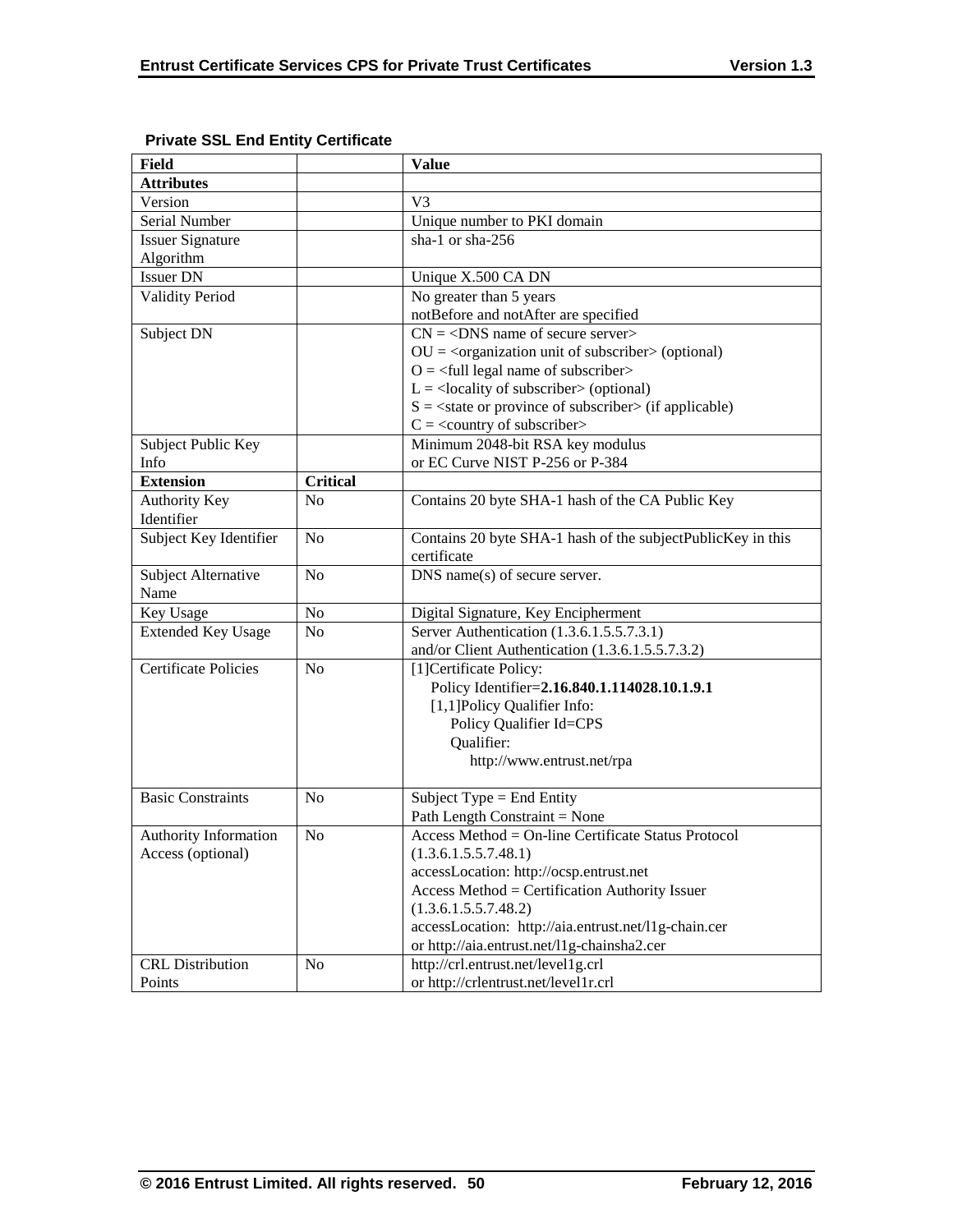| <b>Field</b>                |                 | <b>Value</b>                                                           |
|-----------------------------|-----------------|------------------------------------------------------------------------|
| <b>Attributes</b>           |                 |                                                                        |
| Version                     |                 | V <sub>3</sub>                                                         |
| Serial Number               |                 | Unique number to PKI domain                                            |
| <b>Issuer Signature</b>     |                 | $sha-256$                                                              |
| Algorithm                   |                 |                                                                        |
| <b>Issuer DN</b>            |                 | Unique X.500 CA DN                                                     |
| <b>Validity Period</b>      |                 | No greater than 39 months                                              |
|                             |                 | notBefore and notAfter are specified                                   |
| Subject DN                  |                 | $CN = \langle$ Unique alpha-numeric identifier and/or Subscriber       |
|                             |                 | name>                                                                  |
|                             |                 | $OU = corganization unit of subscriber > (optional)$                   |
|                             |                 | $O = \left\langle \text{full legal name of subscripter} \right\rangle$ |
|                             |                 | $C = \langle$ country of subscriber>                                   |
| Subject Public Key          |                 | Minimum 2048-bit RSA key modulus                                       |
| Info                        |                 | or EC Curve NIST P-256 or P-384                                        |
| <b>Extension</b>            | <b>Critical</b> |                                                                        |
| <b>Authority Key</b>        | N <sub>0</sub>  | Contains 20 byte SHA-1 hash of the CA Public Key                       |
| Identifier                  |                 |                                                                        |
| Subject Key Identifier      | N <sub>o</sub>  | Contains 20 byte SHA-1 hash of the subjectPublicKey in this            |
|                             |                 | certificate                                                            |
| Subject Alternative         | No              | <rfc822 address="" email=""> (optional)</rfc822>                       |
| Name                        |                 |                                                                        |
| Key Usage                   | N <sub>o</sub>  | Digital Signature                                                      |
| <b>Extended Key Usage</b>   | $\rm No$        | Client Authentication (1.3.6.1.5.5.7.3.2)                              |
| <b>Certificate Policies</b> | N <sub>0</sub>  | [1] Certificate Policy:                                                |
|                             |                 | Policy Identifier=2.16.840.1.114028.10.1.9.4                           |
|                             |                 | [1,1]Policy Qualifier Info:                                            |
|                             |                 | Policy Qualifier Id=CPS                                                |
|                             |                 | Qualifier:                                                             |
|                             |                 | http://www.entrust.net/rpa                                             |
|                             |                 |                                                                        |
| <b>Basic Constraints</b>    | N <sub>0</sub>  | Subject Type = End Entity                                              |
|                             |                 | Path Length Constraint = None                                          |
| Authority Information       | No              | Access Method = On-line Certificate Status Protocol                    |
| Access (optional)           |                 | (1.3.6.1.5.5.7.48.1)                                                   |
|                             |                 | accessLocation: http://ocsp.entrust.net                                |
|                             |                 | Access Method = Certification Authority Issuer                         |
|                             |                 | (1.3.6.1.5.5.7.48.2)                                                   |
|                             |                 | accessLocation: http://aia.entrust.net/l1h-chainsha2.cer               |
| <b>CRL</b> Distribution     | N <sub>o</sub>  | http://crl.entrust.net/level1h.crl                                     |
| Points                      |                 |                                                                        |

# **Mobile Device End Entity Certificate**